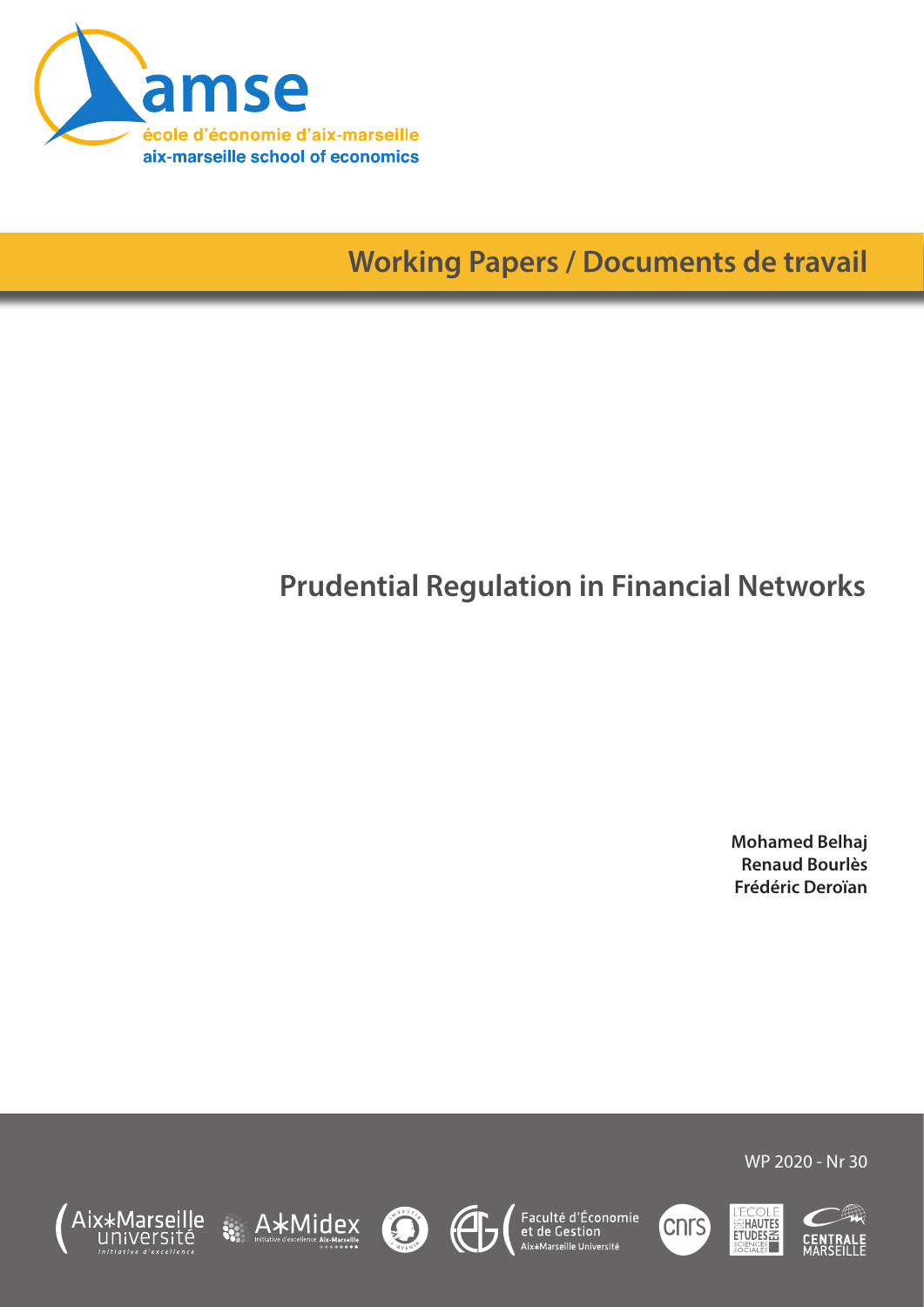# Prudential Regulation in Financial Networks

Mohamed Belhaj

IMF's Middle East Center for Economics and Finance (CEF) Renaud Bourlès

Aix-Marseille Univ., CNRS, Centrale Marseille, AMSE Institut Universitaire de France

# Frédéric Deroïan

Aix-Marseille Univ., CNRS, AMSE

#### September 2020

#### Abstract

We analyze risk-taking regulation when financial institutions are linked through shareholdings. We model regulation as an upper bound on institutions' default probability, and pin down the corresponding limits on risk-taking as a function of the shareholding network. We show that these limits depend on an original centrality measure that relies on the cross-shareholding network twice: (i) through a risk-sharing effect coming from complementarities in risk-taking and (ii) through a resource effect that creates heterogeneity among institutions. When risk is large, we find that the risk-sharing effect relies on a simple centrality measure: the ratio between Bonacich and self-loop centralities. More generally, we show that an increase in cross-shareholding increases optimal risk-taking through the risk-sharing effect, but that resource effect can be detrimental to some banks. We show how optimal risk-taking levels can be implemented through cash or capital requirements, and analyze complementary interventions through key-player analyses. We finally illustrate our model using real-world financial data and discuss extensions toward including debt-network, correlated investment portfolios and endogenous networks. (JEL: C72, D85)

Keywords: Financial Network, Risk-Taking, Prudential Regulation.

Acknowledgments: We thank participants in various conferences and seminars. This work was supported by French National Research Agency Grant ANR-17-EURE-0020, and by French National Research Agency Grant ANR-18-CE26-0020-01.

Disclaimer: The views expressed in this paper are those of the authors and do not necessarily represent the views of the IMF, its Executive Board, or IMF management.

E-mail: mbelhaj@imf.org (Belhaj); renaud.bourles@centrale-marseille.fr (Bourlès); frederic.deroian@univ-amu.fr (Deroïan)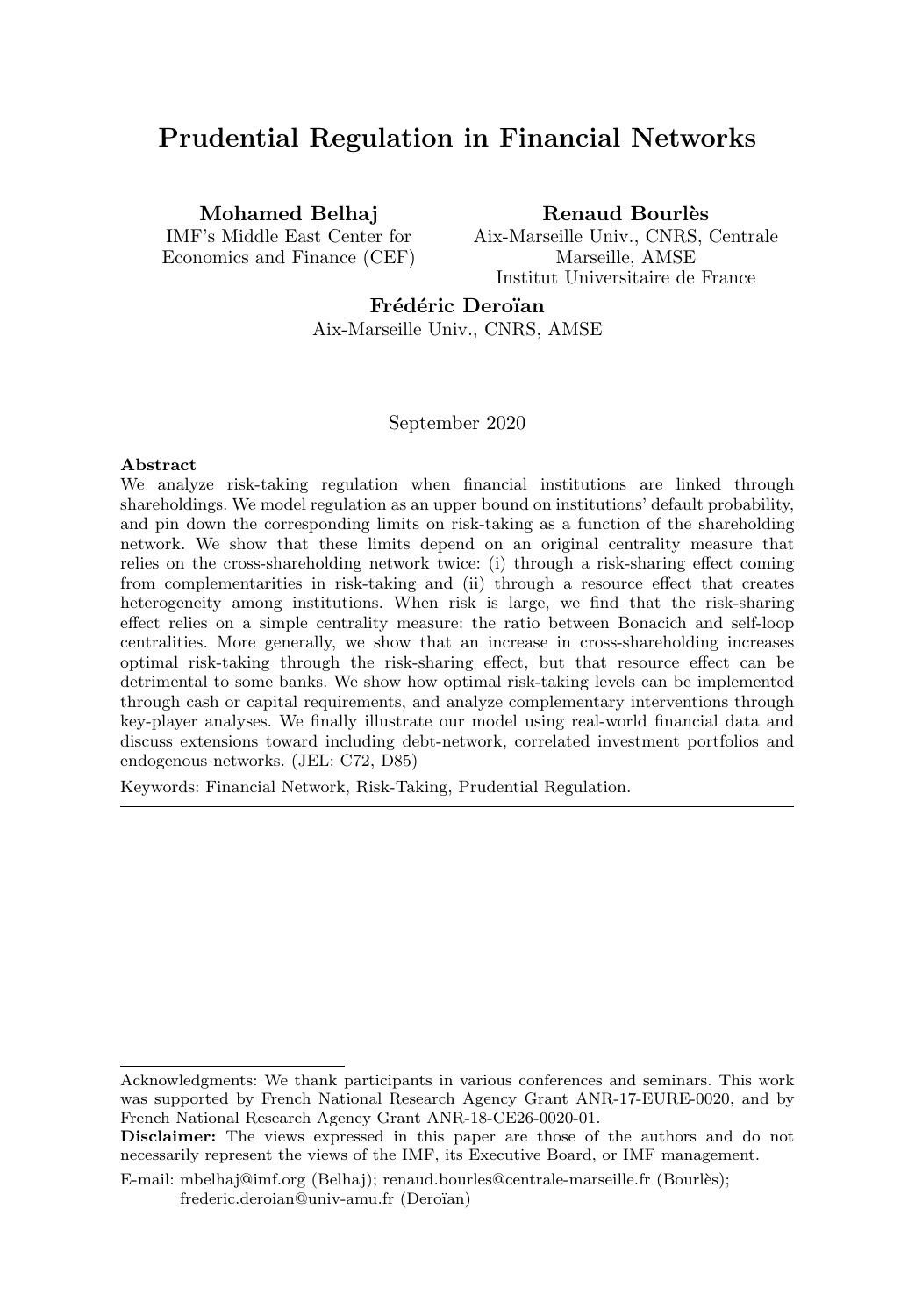# 1. Introduction

Financial institutions are highly regulated, because of the liquidity  $risk<sup>1</sup>$  $risk<sup>1</sup>$  $risk<sup>1</sup>$ inherent to their business, and because a default would cause important externalities, for example in terms of confidence of clients toward the whole financial system. One drawback of ex-post interventions, like bail-outs, is that they can be costly and subject to moral hazard.<sup>[2](#page-2-1)</sup> This confers a key role on ex ante regulation. Such prudential regulation constrains the amount of risk each institution is allowed to take. During the 2007 financial crisis, these rules however proved insufficient, notably because of the importance of financial linkages – see for example the cases of Lehman Brothers and AIG discussed in [Glasserman and Young](#page-42-0) [\(2016\)](#page-42-0). Indeed, whereas financial contracts between institutions allow to share liquidity risk and diversify investment portfolios, they can also trigger contagion, i.e. the spread of negative shocks between institutions. This systemic risk, that arises through financial networks, is currently only partially taken into account in financial regulation. Regulators mostly relying on an indicator-based methodology, that sets up higher requirements for systemic institutions [\(BCBS,](#page-42-1) [2013\)](#page-42-1). In this paper, we highlight the importance of the network structure of financial linkages, and discuss a network-based methodology for prudential regulation.

More precisely, we analyze how financial linkages, in the form of cross-shareholding, structure the risk exposure of each institution, and how prudential regulation should account for it. Focusing on equity-type contracts, that have been shown to be increasingly important among financial institutions,<sup>[3](#page-2-2)</sup> allows us to focus on the first failure (rather than contagion), which is crucial for prudential regulation. We build a simple model in which each financial institution, financed through equity, held in part by the financial sector, and external debt, has to allocate its fund between a risky and a riskfree asset. Assuming that an extreme adverse event – in the form of a loss in its risky asset – can hurt at most one institution,<sup>[4](#page-2-3)</sup> we pin down the optimal level of risk-taking for each institution that allows the risk of default to remain below a given threshold, set by the regulator.

Our results are threefold. First, we show that the limits of risk-taking depend on an original centrality measure that relies on the cross-shareholding network twice: (i) through a risk-sharing effect generated by complementarities

<span id="page-2-0"></span><sup>1.</sup> Liquidity risk refers to a temporary mismatch between asset and liability.

<span id="page-2-1"></span><sup>2.</sup> Moral hazard is at the root of the issue of "Too Big to Fail" financial institutions.

<span id="page-2-2"></span><sup>3. &</sup>quot;Between 2000 and 2015 the number of banks with ownership in other banks doubled in the United States. [...] Between 2011 and 2015 the total value of ownership of banks by banks increased by 211 percent." [\(Pollak and Guan,](#page-43-0) [2017\)](#page-43-0)

<span id="page-2-3"></span><sup>4.</sup> We consider extreme risks of high magnitude and rare frequency, in the heart of current financial regulation. Solvency II (the directive that harmonises EU insurance regulation) for example calibrates prudential regulation on the notion of bicentenary events.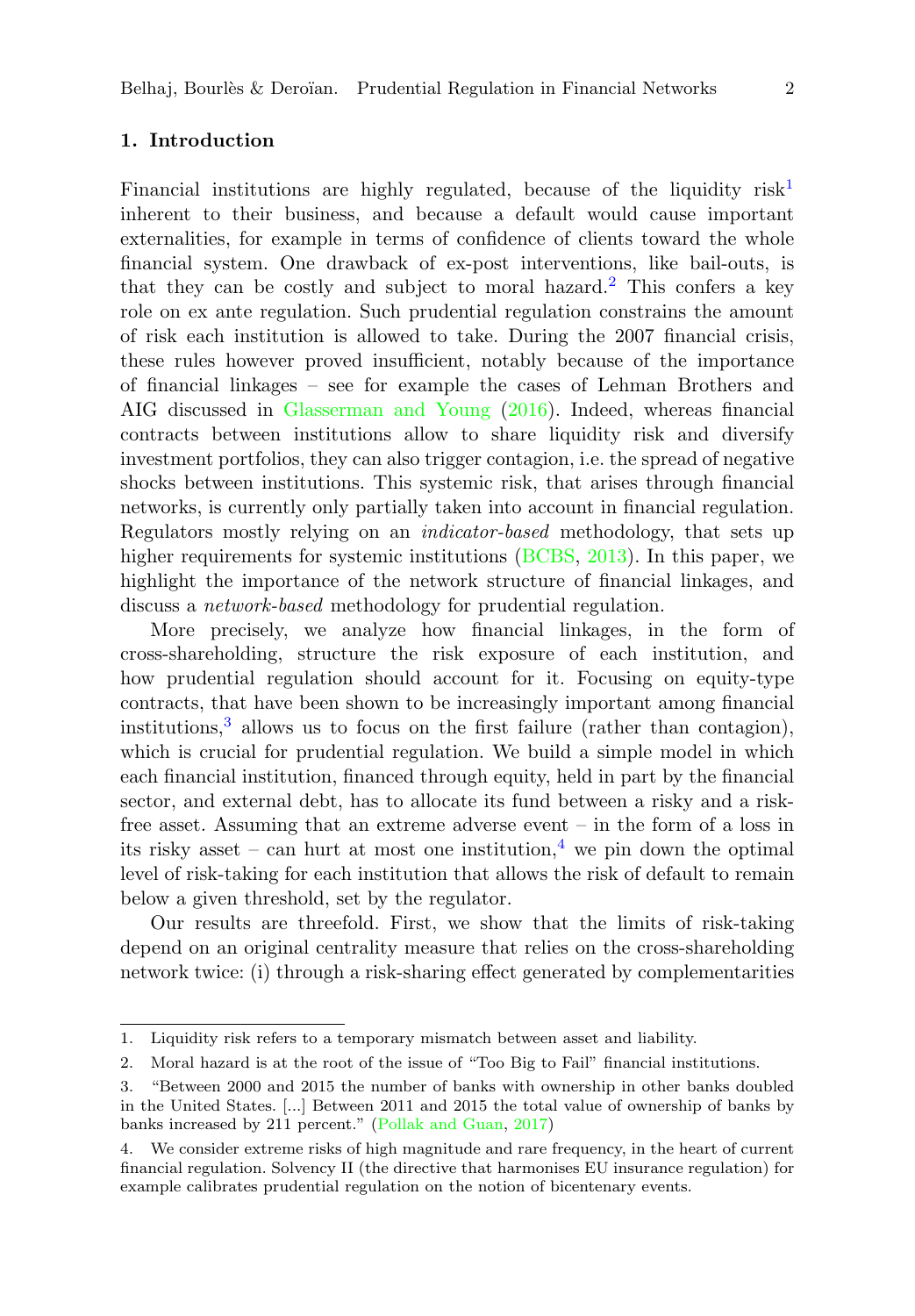in risky investments<sup>[5](#page-3-0)</sup> and (ii) through a resource effect, inherent to available liabilities, and which is heterogeneous across institutions. Under large shock, the risk-sharing effect is aligned with a simple centrality measure: the ratio of Bonacich centrality over self-loop centrality. The resource effect makes the analysis more complex, but we are able to show for specific structures, like the star network,  $6$  that more central banks are allowed to take more risk.

Second, turning to comparative statics, we show that an increase in cross-shareholding increases optimal risk-taking through the risk-sharing effect channel, but the resource effect can be detrimental to some banks. In our model, cross-shareholding can increase either through integration (i.e. an increase in the amount invested by each bank in the existing network) or through diversification (i.e. new connections for a given amount of investment in the network). Simulations on random graphs suggest that those two mechanisms have very different effects. Whereas integration increases the average level of risk-taking, diversification has no significant impact.

Third, we highlight how prudential regulation, through cash or capital requirements, can implement the optimal levels of risk-taking, and discuss complementary policy interventions through key player analyses. We identify the institution whose equity injection leads to the highest global increase in risky investment; and the one on which relaxing regulation has the highest impact.

We finally bring this analysis to data using the indicators defining systemic banks, in particular the "total holding of equity issued by other financial institutions". Our computations show that the network structure (which governs how this total is shared) has significant effects both on the optimal levels of risk-taking and on the label of the bank that complementary policies should target.

Our analysis contributes to the fast-growing literature on financial network, by endogeneizing risk-taking decisions and accounting for prudential regulation. We analyze the impact of the financial network on the first failure, whereas the literature mostly focuses on contagion.

The propagation of shocks – and the resulting default contagion – is indeed at the heart of the literature on financial networks. One branch of the literature uses epidemiologic approaches to study numerically how liquidity shocks transmit in large networks (see [Gai and Kapadia,](#page-42-2) [2019,](#page-42-2) for a recent survey). It provides, through simulations, quantitative assessments on the effect of network topology (in particular the average degree). Another branch of

<span id="page-3-0"></span><sup>5.</sup> The strategic complementarities between risk-taking levels stems from the risk structure we model. When an institution is hit by a negative shock, the others necessarily don't, meaning that higher investment increases their value in that state of nature, enhancing the value of the bank receiving the shock through cross-shareholding.

<span id="page-3-1"></span><sup>6.</sup> In a star network, all links involve a same agent; this agent is often called central and other agents peripheral.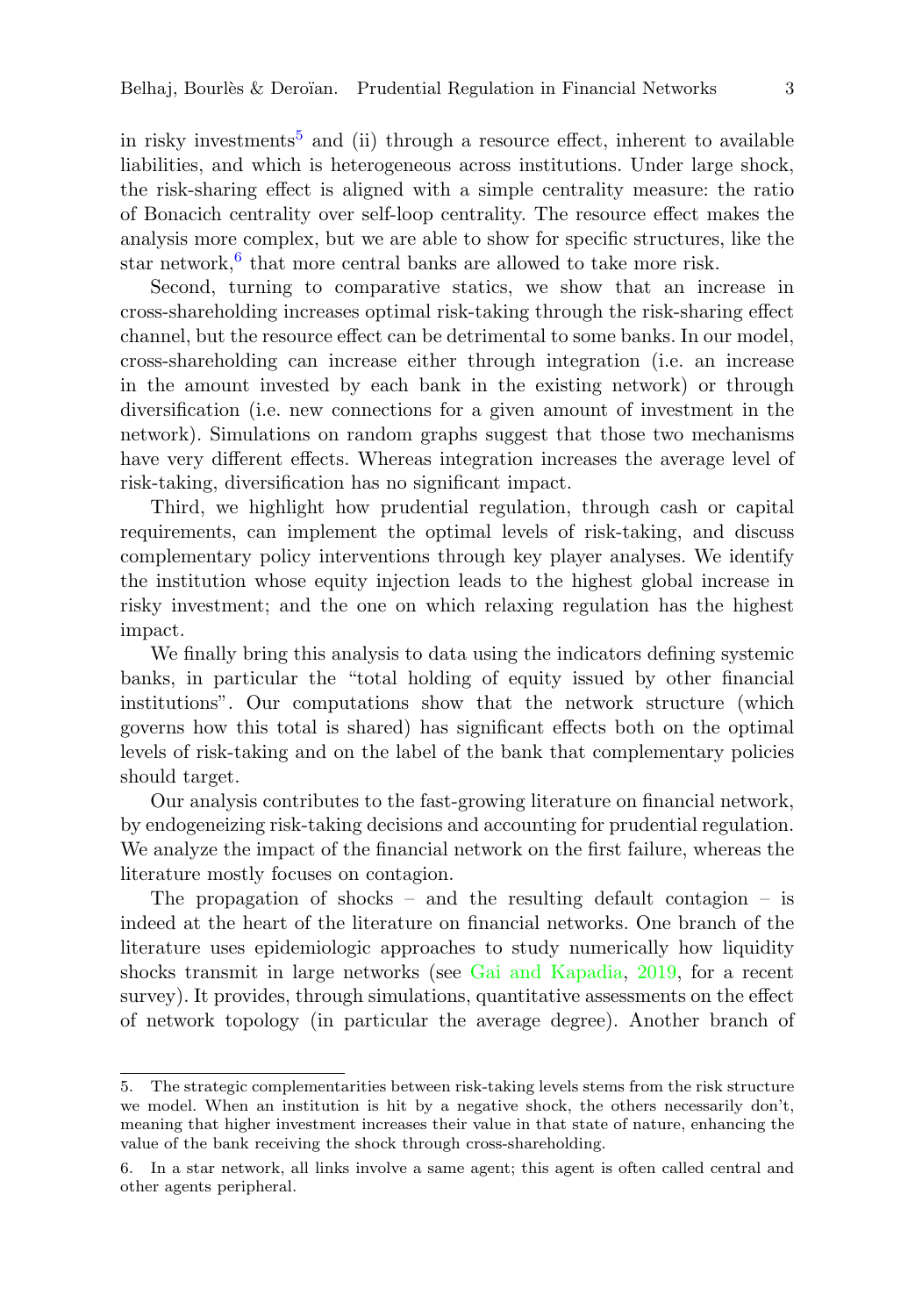the literature, more closely related to our work, seeks to analyze the effect of network structure on transmission mechanisms analytically. Bringing the seminal paper of [Diamond and Dybvig](#page-42-3) [\(1983\)](#page-42-3) to networks, [Allen and Gale](#page-42-4) [\(2000\)](#page-42-4), [Acemoglu et al.](#page-42-5) [\(2015\)](#page-42-5) and [Glasserman and Young](#page-42-0) [\(2016\)](#page-42-0) analyze the effect of financial networks on contagion, when banks are linked through debt contacts. Liquidity shocks spread through unmet obligations (i.e. unpaid debt) potentially causing default cascades. The effect of network density then depends on the size of the initial liquidity shock [Acemoglu et al.](#page-42-5) [\(2015\)](#page-42-5) and common exposures amplify contagion [Glasserman and Young](#page-42-0) [\(2016\)](#page-42-0). Focusing on this last aspect, [Cabrales et al.](#page-42-6) [\(2017\)](#page-42-6) model financial linkages as investments by banks in each other's projects and analyze the optimal network structure depending on projects' riskiness.[7](#page-4-0) [Elliott et al.](#page-42-7) [\(2014\)](#page-42-7) consider additional frictions through default costs in a model of linear cross-holdings and discuss the effect of integration (stronger links) and diversification (more links).<sup>[8](#page-4-1)</sup> In all the above papers, the initial risk faced by each bank is exogenous. We endogenize it through investment choices by banks, what allows discussing how the initial risk and the risk of first default depend on the network structure; and to tackle prudential regulation.<sup>[9](#page-4-2)</sup>

Prudential regulation, through cash or capital requirements, has been shown a useful and powerful tool to deal with excessive risk-taking by banks and reduce default risk [\(Hellmann et al.,](#page-42-8) [2000;](#page-42-8) [Decamps et al.,](#page-42-9) [2004\)](#page-42-9).<sup>[10](#page-4-3)</sup> It is implemented by financial regulators since the early 1990s (through the 1988 Basel Accord or Basel 1) and has been made more complex thereafter to take account for the specific natures of risk (market risk, liquidity risk and operational risk for example). It allows dampening solvency risk, without implying the social cost of bail-outs, and their induced effects – through moral hazard – when anticipated [\(Freixas and Rochet,](#page-42-10) [2013\)](#page-42-10). We provide the first analysis of prudential financial regulation in networks, thus contributing to the nascent literature on public intervention on financial networks. [Elliott et al.](#page-42-7) [\(2014\)](#page-42-7) study the effect of reallocations of cross-holdings that leave the market value of banks unchanged and find that it doesn't allow avoiding the first failure. When banks are connected through debt-contract and subject to liquidity shocks, [Leduc and Thurner](#page-43-1) [\(2017\)](#page-43-1) study the effect of transaction-specific taxes

<span id="page-4-0"></span><sup>7.</sup> Our structure of risk with one large negative shock hurting one bank at time echoes the one modeled by [Cabrales et al.](#page-42-6) [\(2017\)](#page-42-6).

<span id="page-4-1"></span><sup>8.</sup> Although links are modeled as shareholding, [Elliott et al.](#page-42-7) [\(2014\)](#page-42-7) view them as "debt contracts around and below organizations' failure thresholds" and assume that default costs spread in the network.

<span id="page-4-2"></span><sup>9.</sup> [Galeotti et al.](#page-42-11) [\(2016\)](#page-42-11) model portfolio choice in a model of equity-holding in networks but assume away default. [Jackson and Pernoud](#page-42-12) [\(2019\)](#page-42-12) discuss a situation with both risk-taking and default but limit to simple examples with binary (and independent or fully correlated) returns on the risky assets.

<span id="page-4-3"></span><sup>10.</sup> Cash requirements correspond to constraints on the asset side whereas capital requirements lie on the liability side.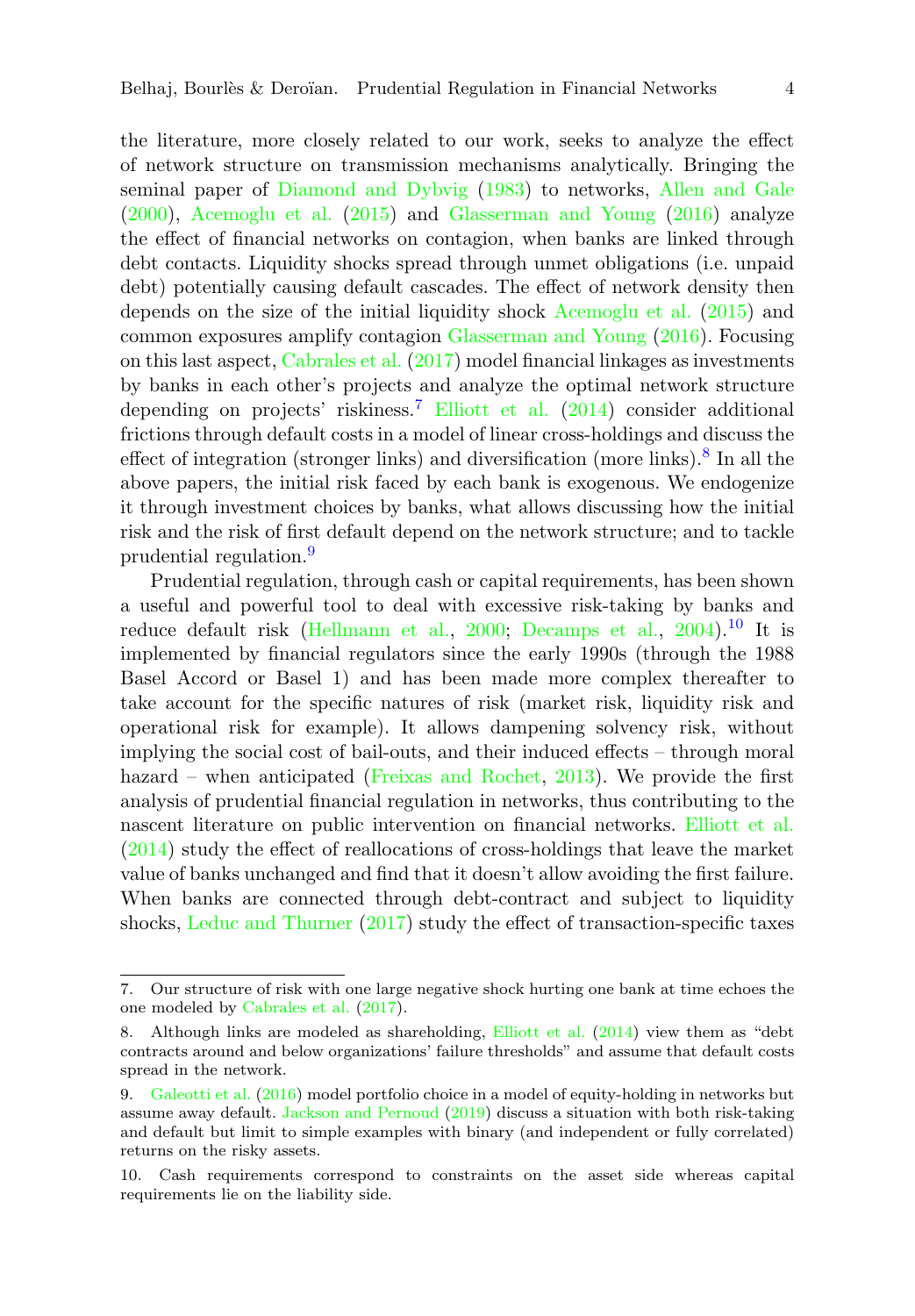and show that it can reduce contagion. Finally, [Demange](#page-42-13) [\(2018\)](#page-42-13) and [Jackson](#page-42-12) [and Pernoud](#page-42-12) [\(2019\)](#page-42-12) discuss the optimal ex-post intervention, through bailouts or cash injection. We contribute to this network literature by analysing ex-ante intervention aiming at limiting the risk-taking level of financial institutions.

The remainder of the paper is organized as follows. We introduce the model of prudential regulation in financial networks in Section [2.](#page-5-0) We characterize the optimal levels of risk-taking in Section [3](#page-10-0) and discuss the impact of network topology in Section [4.](#page-14-0) We analyze policy interventions and real-world network in Section [5.](#page-21-0) We discuss various extensions in Section [6,](#page-25-0) and conclude in Section [7.](#page-26-0)

#### <span id="page-5-0"></span>2. The model

#### 2.1. The financial network

We consider a network of financial institutions (called banks in the following for simplicity)<sup>[11](#page-5-1)</sup> potentially linked through cross-shareholding. In the core of the paper, the cross-shareholding network is assumed to be exogenous and debt-holding between institutions are regarded away. We discuss these issues in Section [6.](#page-25-0)

We consider a two-period model in which every institution is liquidated after risk realisation. At  $t = 0$ , each bank  $i \in \mathcal{I} = \{1, 2, \cdots, n\}$  is financed by debt (or deposit)  $d_i$ , equity held by outside investors  $e_i$ , and equity held by other banks in the network:  $\{p_{ji}\}_{j\in\mathcal{I}\backslash\{i\}}$ ; where  $p_{ji}$  represents the amount invested by bank  $j$  in bank  $i$ . Each bank shares this resource between investment in a risk-free asset (with normalized return equal to 1):  $x_i \geq 0$ , investment in a bank-specific risky asset:  $z_i \in [0, d_i + e_i + \sum_{j \neq i} p_{ij}]$ , and investment in the equity of other banks in the network:  $\{p_{ij}\}_{j\in\mathcal{I}}$ . The balance sheet of bank i at  $t=0$  (i.e. before realization of risk) can then be represented as in Figure [1:](#page-5-2)

$$
\begin{array}{c|c}\n & A & L \\
\hline\n\hline\nx_i & d_i \\
\hline\nz_i & e_i \\
\hline\n\sum_j p_{ij} & \sum_j p_{ji}\n\end{array}
$$

FIGURE 1. Balance sheet of bank i at  $t = 0$ .

<span id="page-5-2"></span>This leads to the following accounting equation at  $t = 0$ :

<span id="page-5-3"></span>
$$
x_i + z_i + \sum_{j \in \mathcal{I}} p_{ij} = d_i + e_i + \sum_{j \in \mathcal{I}} p_{ji}
$$
\n<sup>(1)</sup>

<span id="page-5-1"></span><sup>11.</sup> The model can also fit with the settings of insurance companies or pension funds, for example.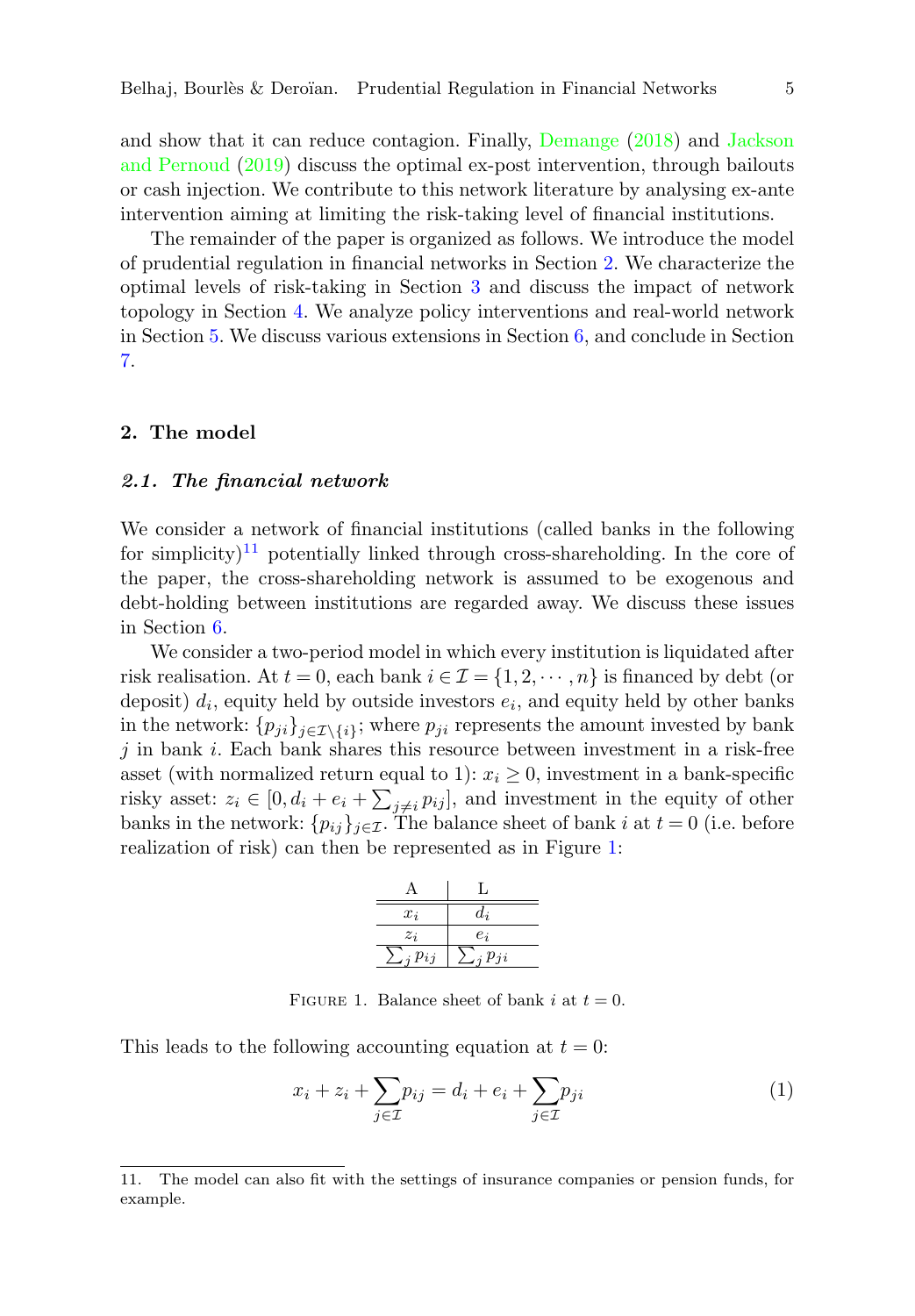Defining vector  $\mathbf{u} = \mathbf{e} + \mathbf{d} + (\mathbf{P}^{T} - \mathbf{P})\mathbf{1}$  for convenience, we have  $\mathbf{z} \in [0, \mathbf{u}]$ from the balance sheet equation [\(1\)](#page-5-3) provided that  $u > 0$ , which will be ensured under Assumption [1](#page-6-0) thereafter.

At  $t = 1$ , risks are realized and banks are liquidated. Their values (if any) are then distributed among their shareholders. We denote by  $a_{ij} =$  $p_{ij}/(\sum_k p_{kj} + e_j)$  the share of the value of bank j held by bank i. Letting  $\rho \geq 1$  represent the deterministic return on debt<sup>[12](#page-6-1)</sup> (or deposit) and  $\tilde{\mu}_i$  the stochastic return on the risky asset of bank  $i$ , Figure [2](#page-6-2) presents the balance sheet of bank i for a given realization  $\mu_i$  of the risky asset at  $t = 1$ , where the equity value  $v_i$  of bank i accounts for equity held both by the financial system and by external investors:

| A                   |            |
|---------------------|------------|
| $x_i$               | $\rho d_i$ |
| $\mu_i z_i$         |            |
| $\Box_i a_{ji} v_j$ | $v_i$      |

FIGURE 2. Balance sheet of bank i at  $t = 1$ .

<span id="page-6-2"></span>The equity value  $v_i$  of bank i then writes:

<span id="page-6-4"></span>
$$
v_i = x_i + \mu_i z_i - \rho d_i + \sum_{j \neq i} a_{ij} v_j^+ \tag{2}
$$

where  $v_j^+ = v_j$  if  $v_j > 0$  and 0 otherwise.<sup>[13](#page-6-3)</sup> In case  $v_i < 0$ , all assets go to debt repayment. Using the accounting equation [\(1\)](#page-5-3) at  $t = 0$ , equation [\(2\)](#page-6-4) becomes:

<span id="page-6-5"></span>
$$
v_i = (\mu_i - 1)z_i + \eta_i + \sum_{j \neq i} a_{ij}v_j^+ \tag{3}
$$

where  $\eta_i = e_i - (\rho - 1)d_i + \sum$ j∈I  $p_{ji}-\sum$ j∈I  $p_{ij}$ .

<span id="page-6-0"></span>ASSUMPTION 1. We assume  $\eta_i > 0$  for all i, meaning that each bank remains solvent when it doesn't invest in risky asset  $(v_i > 0$  when  $z_i = 0$ ).

Assumption [1](#page-6-0) guarantees that vector u is positive (this assumption also guarantees that each bank invests a positive amount in risky asset at equilibrium, when returns on risky assets are larger than unity). When the network of cross-shareholding is balanced  $(\sum p_{ji} = \sum p_{ij})$ , Assumption [1](#page-6-0) boils

<span id="page-6-1"></span><sup>12.</sup> Returns on debt are assumed to be homogeneous and independent from default risk. As regulated banks will end up with the same default probability, this last assumption is reasonable.

<span id="page-6-3"></span><sup>13.</sup> Note that the market value of bank i, i.e. the share of the value held by external equity holders, is given by  $v_i \cdot e_i / (e_i + \sum_{k \in \mathcal{I}} p_{ki}).$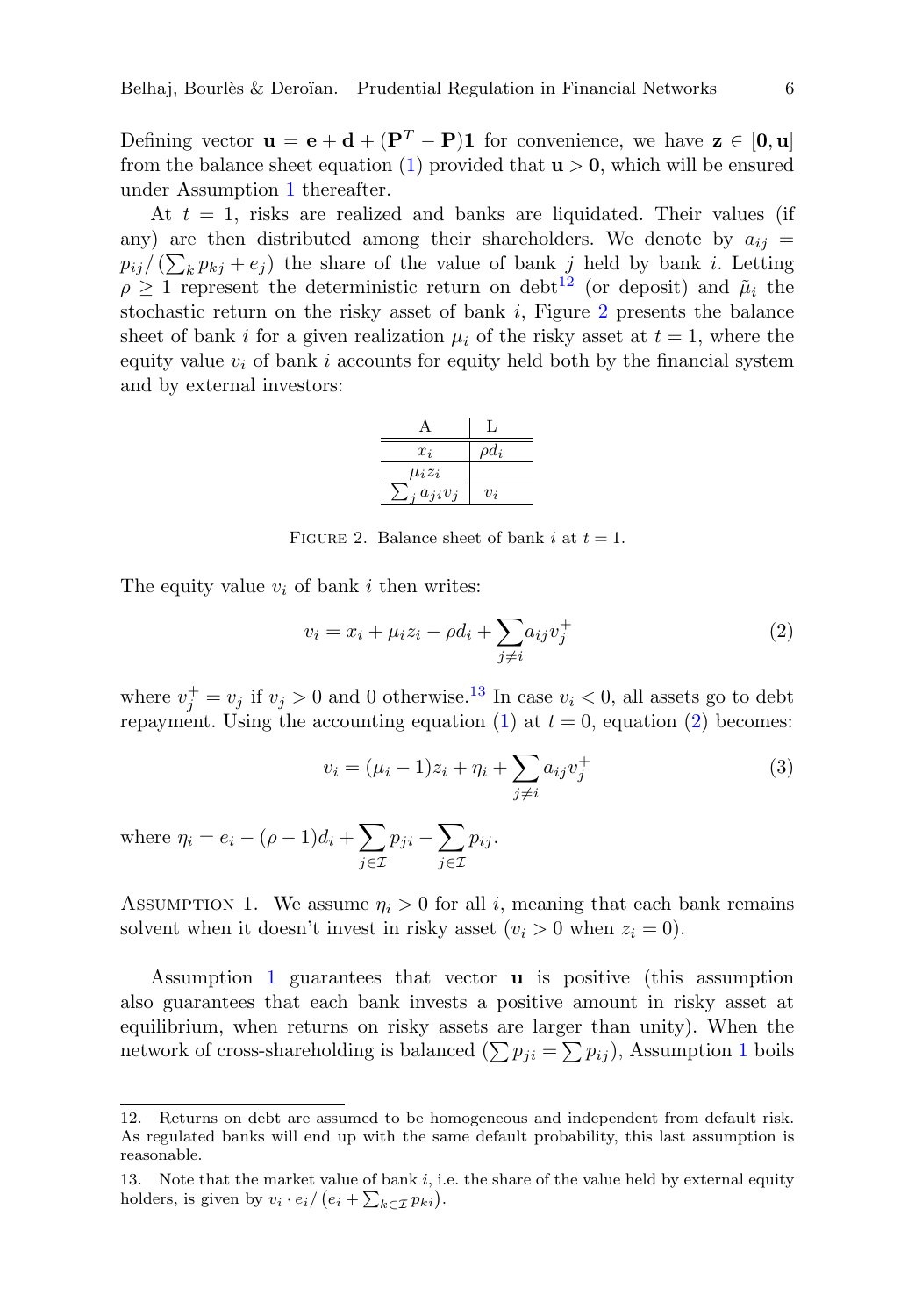down to the condition  $e_i > (\rho - 1)d_i$  for all i, meaning that one bank's equity is enough to finance the interest paid on debt. More generally, this assumption also depends on  $\sum p_{ji} - \sum p_{ij}$ , that we will denote "resource effect" thereafter, and has to be of sufficiently low magnitude.

#### 2.2. Equilibrium equity values

We introduce the following notations. Matrices are written in block and bold letters, vectors in lower case and bold letter;  $0,1$  represent the vectors of zeros and ones respectively; the upper script  $T$  stands for the transpose operator. Numbers and entries of matrices are written in lower case. We let I be the identity matrix of order-n, and  $J$  be the n-square matrix of ones. Then,  $\mathbf{d} = (d_i)_{i \in \mathcal{I}}$  is the vector of external debts,  $\mathbf{z} = (z_i)_{i \in \mathcal{I}}$  the profile of investments in risky assets,  $\mathbf{e} = (e_i)_{i \in \mathcal{I}}$  the vector of equity held by outside investors,  $\mathbf{P} = (p_{ij})_{i,j \in \mathcal{I}^2}$  the matrix of investment in equity among bank,  $\mathbf{A} = (a_{ij})_{(i,j)\in\mathcal{I}^2}$  the corresponding matrix of shares and  $\mathbf{v} = (v_i)_{i\in\mathcal{I}}$  the vector of bank's equity value. We define  $h_i = (\mu_i - 1)z_i + \eta_i$  and  $\mathbf{h} = (h_i)_{i \in \mathcal{I}}$ . Equation [\(3\)](#page-6-5) then simply writes:

<span id="page-7-1"></span>
$$
v_i = h_i + \sum_{j \neq i} a_{ij} v_j^+ \tag{4}
$$

that is, in the absence of default (if  $v_i \geq 0$  for all i):

$$
\mathbf{v} = \mathbf{M}\mathbf{h} \tag{5}
$$

where  $\mathbf{M} = (\mathbf{I} - \mathbf{A})^{-1}$ .<sup>[14](#page-7-0)</sup> The next Lemma – reminiscent of [Eisenberg and Noe](#page-42-14)  $(2001)$  – establishes uniqueness of values satisfying the system of equations  $(4)$ ∀i:

<span id="page-7-2"></span>LEMMA 1. For any financial network  $(d, e, P)$ , any investment profile  $z \in$  $[0, e + u]$ , and any realization of risks  $(\mu_i)_{i \in \mathcal{I}}$ , there is a single set of values **v** solving system  $(4)$  for all i (with possible defaults).

*Proof.* See Appendix [G.1](#page-36-0)

The proof of Lemma [1](#page-7-2) rests on the complementarities between banks' values, that would imply – in case of multiplicity – a minimum and a maximum configurations solving the system. Now, the total equity invested in the financial system is identical in both configurations, while the debt repayment would be larger in the maximum configuration, due to a larger number of survivors. This means there would be less wealth to distribute in the maximum configuration

<span id="page-7-0"></span><sup>14.</sup> The largest eigenvalue of any sharing matrix  $A$  is lower than unity (as the sum of every column is lower than 1). Therefore,  $(\mathbf{I} - \mathbf{A})^{-1} = \sum_{q=0}^{\infty} \mathbf{A}^q$ .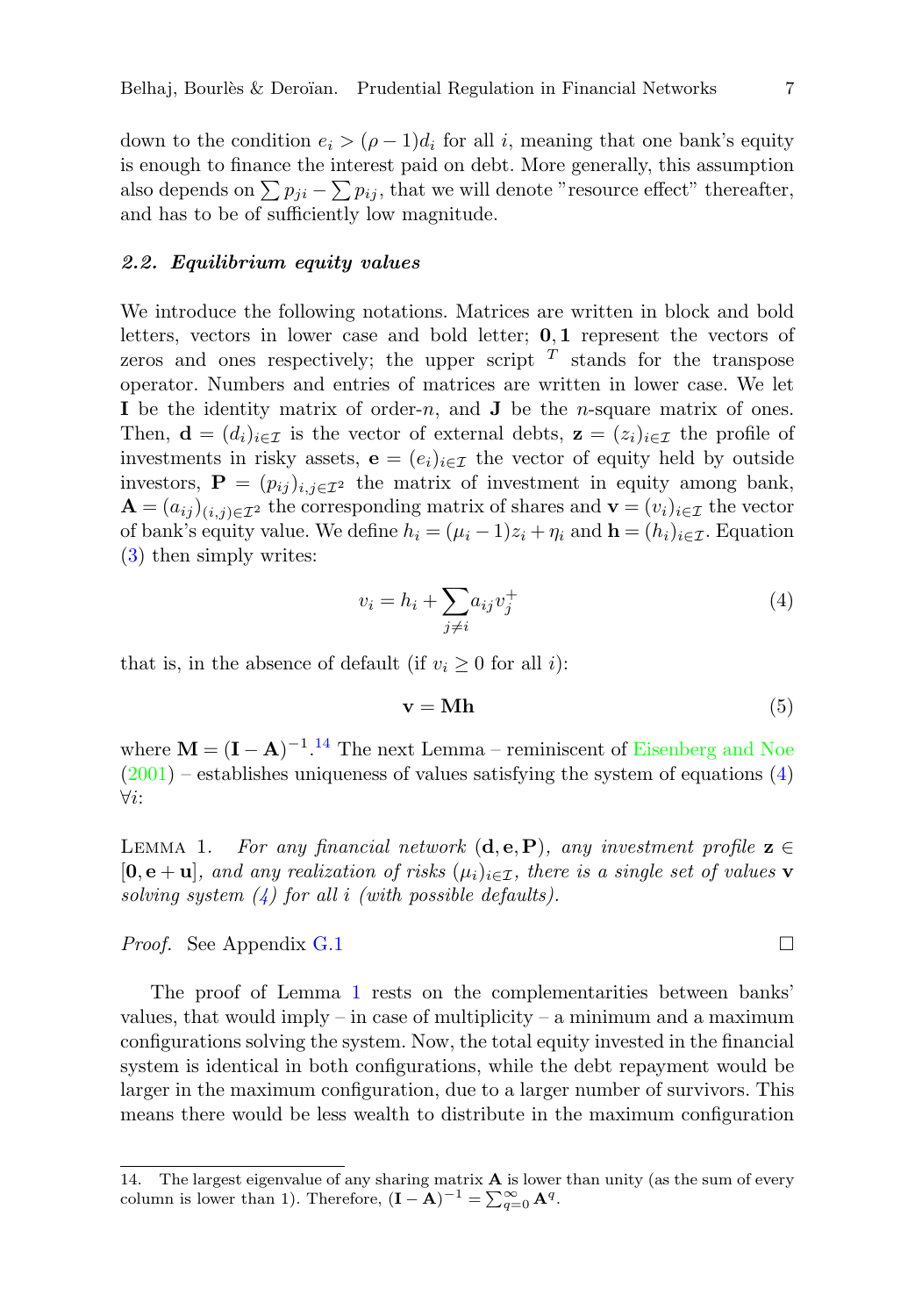than in the minimum configuration, which contradicts that values in the maximum configuration are larger than that of the minimum configuration. Hence, both configurations coincide, implying uniqueness.<sup>[15](#page-8-0)</sup>

#### 2.3. The structure of risk

As explained in the Introduction, we focus here on extreme and rare events, likely to put one institution into financial distress. We therefore assume that only one institution can be hurt by this large negative shock. We however allow this shock to have a negative impact on other institutions' risky investment (on top of the effect going through cross-shareholding) for example through a firesale mechanism.

With probability  $1 - q$ , the system is not stressed and the return on every banks risky asset equals  $r > 1$ . However, with probability q, the financial system is stressed: the return on the risky investment of all banks falls to  $r < r$ , and a large negative shock hits a single bank at random (with uniform probability); the bank hit by the shock suffers a stochastic loss  $\tilde{s}$ , defined on the non-negative support  $[s_0,+\infty)$ ,  $s_0 > r-1$  (leading to  $\mu_i < 1$ ), with cumulative function F and an average value  $\bar{s}$ .<sup>[16](#page-8-1)</sup> Formally, we assume that, for every bank *i*:

$$
\tilde{\mu}_i = \begin{cases}\nr & \text{with probability } 1 - q \\
\frac{r}{r} & \text{with probability } \frac{n-1}{q}q \\
\frac{r}{r} - \tilde{s} & \text{with probability } \frac{q}{n}\n\end{cases}
$$
\n(6)

<span id="page-8-2"></span>Assumption 2. Bank-specific risky assets have positive expected values:  $\mathbb{E}(\tilde{\mu}_i) > 1 \ \forall i$ , and only the bank hit by the negative shock potentially defaults:  $\underline{r} > 1.$ 

Assumption [2](#page-8-2) implies that investment in the risky assets is still worth it.

<span id="page-8-3"></span>Assumption 3. Only the bank hit by the negative shock potentially defaults:  $\underline{r} > 1.$ 

Together with Assumption [1,](#page-6-0) Assumption [3](#page-8-3) guarantees that  $v_i$  is positive when  $i$  is not hit by the large negative shock, even in a stressed

<span id="page-8-0"></span><sup>15.</sup> Complementarity in values also allows to build a simple algorithm that pins down the equilibrium set of surviving banks. Start with an initial set containing all banks with positive constant  $h_i$ , and compute their values in this initial setting. Then extend the set by systematically testing neighbors as newcomers, and check whether each newcomer has a positive value. If so, integrate it in the set of survivors. Such an algorithm is rather efficient as once a newcomer is surviving given the current set of survivors, it never leaves the building set of survivors. The set of survivors can then only be enlarged during the process.

<span id="page-8-1"></span><sup>16.</sup> This structure of risks echoes that of [Cabrales et al.](#page-42-6) [\(2017\)](#page-42-6) who model rare and large shocks on gross return through: a deterministic return with fixed probability, and two alternatives with either a small or a large shock.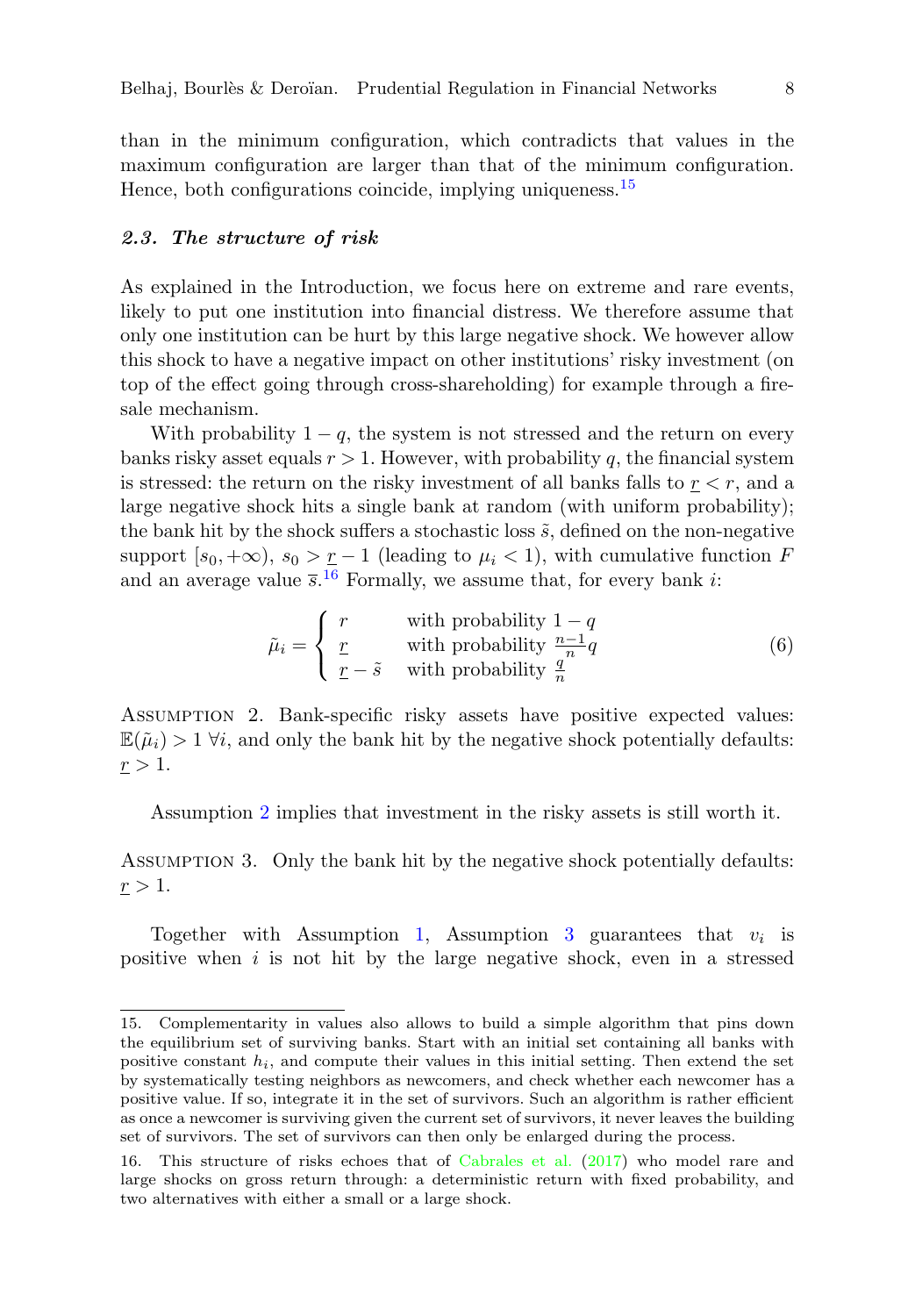environment. Note that Assumption [3](#page-8-3) renders asset diversification through cross-shareholding rational.

# 2.4. Banks' behavior and prudential regulation

Regarding away agency issues inside the bank, we assume that managers and equity-holders objectives are aligned. Each bank then acts as risk-neutral and maximizes its expected equity value  $\mathbb{E}(v_i)$ .<sup>[17](#page-9-0)</sup> The network of shareholding being assumed exogenous in the main part of the paper, the bank's behavior consists in allocating its resources  $u_i$  between the risk free asset and its specific risky asset. Using equation  $(3)$ , this comes to:

$$
\max_{z_i \in [0, u_i]} (\mathbb{E}(\tilde{\mu}_i) - 1)z_i + \eta_i + \sum_{j \neq i} a_{ij} v_j^+ \tag{7}
$$

and by Assumptions [2](#page-8-2) and [3,](#page-8-3) an unregulated bank optimally chooses to allocate all its resources toward risky asset:  $z_i^{*u} = u_i \; \forall i$  (as  $\mathbb{E}(\tilde{\mu}_i) > 1$  banks' objective is increasing in  $z_i$ ). Note that  $h_i < 0$  as soon as  $\mu_i < \rho d/u_i$  (in this case, the survival of bank *i* depends upon the shareholding network).

Assume now that the regulator wishes to dampen this level of risk-taking to alleviate the social cost of default (e.g. in terms of trust in the banking system) and the cost of ex-post intervention (notably related to moral hazard considerations). Consistently with the actual regulation, we assume that the regulator sets a maximal acceptable probability of default common to all banks.<sup>[18](#page-9-1)</sup> We discuss in section  $5.1$  how this objective can be achieved using capital or cash (reserve) requirement, and in section [5.2](#page-22-0) to what extend a differentiated regulation by bank can help. Denoting by  $\beta$  the maximal acceptable probability of default set by the regulator, the problem of regulated banks is:  $\forall i$ 

<span id="page-9-2"></span>
$$
\max_{z_i \in [0, u_i]} \mathbb{E}(\tilde{v}_i)
$$
\n
$$
\text{s.t.} \quad \mathbb{P}(\tilde{v}_i < 0) \le \beta
$$
\n
$$
(8)
$$

where  $\tilde{v}_i = (\tilde{\mu}_i - 1)z_i + \eta_i + \sum_{j \neq i} a_{ij}v_j^+$ .

As clear from the above program, the optimal investment chosen by each bank then depends on the entire shareholding network A. We characterize in

<span id="page-9-0"></span><sup>17.</sup> Our analysis remains valid with risk averse banks, as soon as the default probability resulting from their unregulated choice of risky investment is higher than the one generating the maximum acceptable default probability for the regulator.

<span id="page-9-1"></span><sup>18.</sup> This assumption echoes the use of the notion of "Value-at-risk" by financial regulators (e.g. in Basel 3 and Solvency 2). The Value-at-risk is defined by the Basel Committee on Banking Supervision as "A measure of the worst expected loss on a portfolio of instruments resulting from market movements over a given time horizon and a pre-defined confidence level ["BCBS](#page-42-15) [\(2019\)](#page-42-15). The maximal acceptable probability of defaults can here be understood as the complement to the confidence level defined by the regulator.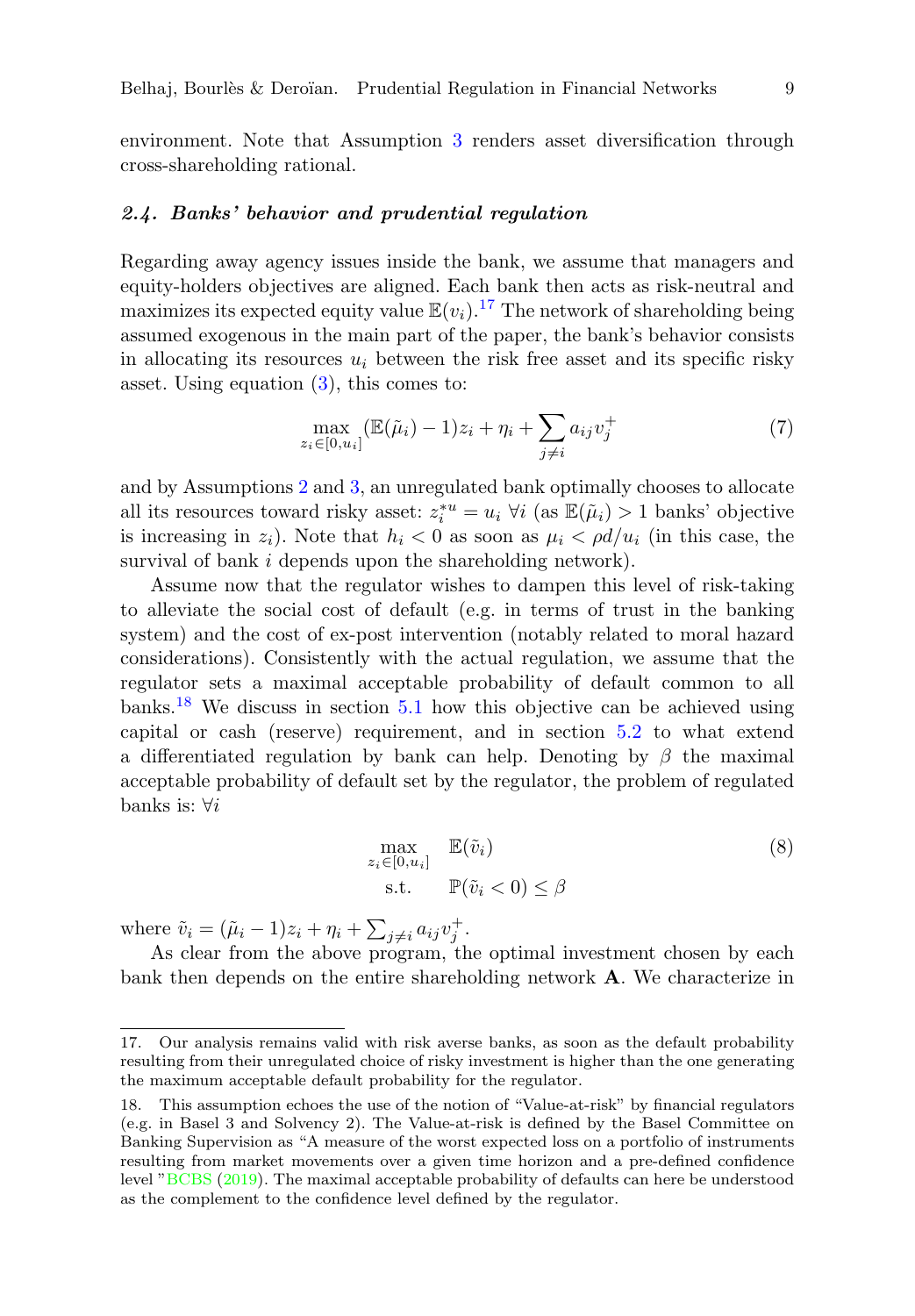the next section these optimal levels of risk-taking and discuss in section [4](#page-14-0) how the network structure impacts them.

# <span id="page-10-0"></span>3. Optimal risk-taking

In this section, we solve the system of optimal risk-taking for regulated banks and highlight that the shareholding network impacts it twice: (i) through a risksharing effect stemming from complementarities in risk-taking decisions and (ii) through a resource effect that creates heterogeneity among institutions.

#### 3.1. Characterization

First, as noted above, the objective of bank  $i$  is increasing in its risk-taking decision  $z_i$ . For any interior solutions  $z_i^* \in (0, u_i)$  $\forall i$ , the optimal levels risktaking are therefore obtained through the system of binding constraints:

<span id="page-10-1"></span>
$$
\mathbb{P}(\tilde{v}_i < 0) = \beta \,\forall i. \tag{9}
$$

Given the structure of risk and by Assumption [2,](#page-8-2) bank is value can only be negative when it suffers the large negative shock on its asset, in which case the values of the other banks are necessarily positive (and  $\mu_j = r$ ). Equation [\(9\)](#page-10-1) then becomes:

<span id="page-10-2"></span>
$$
\frac{q}{n} \mathbb{P}\left((\underline{r} - \tilde{s} - 1)z_i^* + \eta_i + \sum_{j \neq i} c_{ij} \left[ (\underline{r} - 1)z_j^* + \eta_j \right] < 0\right) = \beta \ \forall i \tag{10}
$$

with  $c_{ij} = m_{ij}/m_{ii}$  (recall here that  $\mathbf{M} = (\mathbf{I} - \mathbf{A})^{-1}$ ).

Now define  $t_{1-\frac{n\beta}{q}}$  as the  $(1-\frac{n\beta}{q})$  $\frac{dp}{q}$ )th quantile of the distribution of  $\tilde{s}$  and  $\ell = \underline{r} - t_{1-\frac{n\beta}{q}}$ ;  $\ell$  can then be understood as the Value-at-Risk at level  $(1 - \beta)$ of each bank (see footnote  $18$ ). Equation  $(10)$  then writes:

<span id="page-10-4"></span>
$$
(\ell - 1)z_i^* + \eta_i + \sum_{j \neq i} c_{ij} \left[ (\underline{r} - 1)z_j^* + \eta_j \right] = 0 \ \forall i \tag{11}
$$

<span id="page-10-5"></span>ASSUMPTION 4. Regulation is constraining, which corresponds to  $\ell$  to lower than 1. This amounts to a low enough value of  $\beta$ , the maximal acceptable probability of default set by the regulator.[19](#page-10-3)

From equation [\(11\)](#page-10-4), the optimal level of risk-taking for on isolated bank is  $z_i^* = (e_i - (\rho - 1)d_i)/(1 - \ell)$ , and this risk-taking level is positive under

<span id="page-10-3"></span><sup>19.</sup> In the current regulation,  $\beta$  is set to 1% in the banking sector (Basel 2) and 0.5% in the insurance industry (Solvency 2).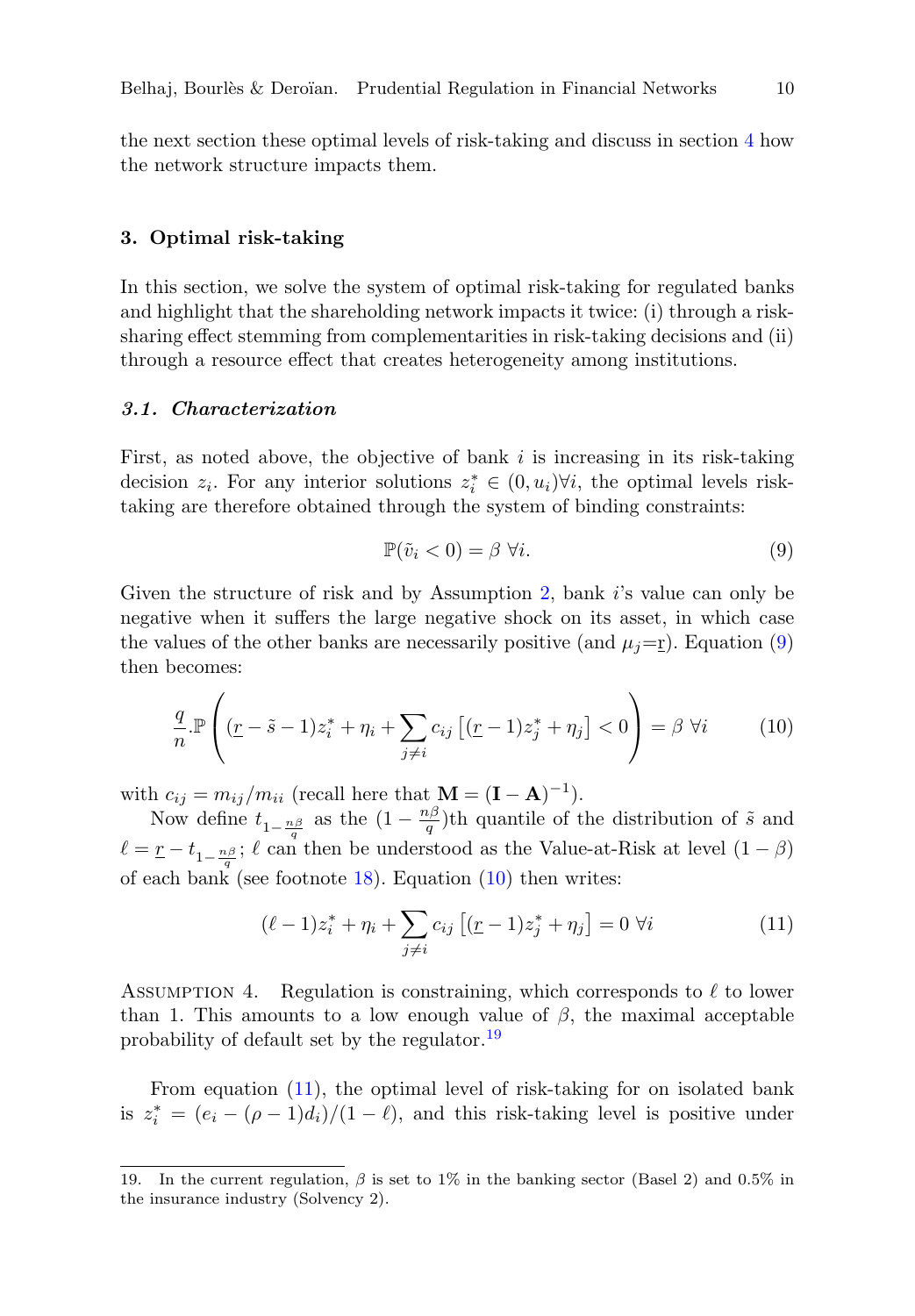Assumption [1](#page-6-0) and Assumption [4.](#page-10-5) Moreover, under Assumption [4,](#page-10-5) equation [\(11\)](#page-10-4) reflects that optimal risk-taking decisions by bank are strategic complements:

<span id="page-11-2"></span>
$$
z_i^* - \sum_{j \neq i} \varepsilon c_{ij} z_j^* = \frac{\eta_i + \sum_{j \neq i} c_{ij} \eta_j}{1 - \ell} \tag{12}
$$

with  $\varepsilon = (\underline{r} - 1)/(1 - \ell) > 0$  under Assumption [4](#page-10-5) and  $c_{ij} = m_{ij}/m_{ii} > 0$ .

This pattern of strategic complementarities stems from the structure of risk.<sup>[20](#page-11-0)</sup> As only one bank – say bank  $i$  – suffers a negative shock, the other banks in the network always provide support to bank  $i$  through cross-shareholding links. The value received by bank  $i$  through its shares of other banks being increasing in their own investment in risky asset (as  $r > 1$  by Assumption [2\)](#page-8-2), the higher this investment the higher bank  $i$ 's investment in its risky asset, for a given default probability.

The complementarities, together with the upper bounds on  $z_i$ s, guarantee the existence of solution  $z^*$  to the system of programs  $(8)$   $\forall i$ . This solution is characterized in the following theorem:

Theorem 1. The unique interior solution for the optimal levels of risk-taking (that satisfy the system of programs  $(8) \forall i$  $(8) \forall i$ ) writes:

<span id="page-11-1"></span>
$$
\mathbf{z}^* = (\mathbf{I} - \varepsilon \mathbf{C})^{-1} (\mathbf{I} + \mathbf{C}) \mathbf{n}
$$
 (13)

with  $\mathbf{n} = \begin{pmatrix} \frac{\mathbf{e} - (\rho - 1)\mathbf{d} + (\mathbf{P}^T - \mathbf{P})\mathbf{1}}{1 - \ell} \end{pmatrix}$  $\frac{d^2 + (\mathbf{P}^T - \mathbf{P})\mathbf{1}}{1 - \ell}$  > 0. Under Assumption [1,](#page-6-0) the general solution writes  $\mathbf{z}^* = \min\left(\mathbf{u}, (\mathbf{I} - \varepsilon \mathbf{C})^{-1} (\mathbf{I} + \mathbf{C}) \mathbf{n}\right).$ 

*Proof.* Expression  $(13)$  is just the matrix form of the system of equations  $(12)$ . Uniqueness is guaranteed by  $\mathbf{n} > 0$  and  $\varepsilon > 0$  (see [Belhaj et al.,](#page-42-16) [2014\)](#page-42-16), a direct implication from Assumption [1](#page-6-0) and Assumption [4.](#page-10-5)

REMARK 1. *Multiple shocks*. Allowing for more than one shock makes the network less useful to banks that suffer the shocks and thereby leads to more restrictions on risk-taking. More precisely, there is strategic substitutability between risk-taking levels of the two shocked banks, what can lead to multiple equilibria. Appendix [D](#page-30-0) characterizes optimal risk-taking when two banks can be hit by a negative shock (of the same size) and gives an example leading to multiple equilibria.

From now on we assume interior solutions. The interior solution  $z^*$  defines an original centrality measure that expresses banks' optimal risk-taking level as a function of their position in the (weighted) network of cross-shareholding

<span id="page-11-0"></span><sup>20.</sup> In Appendix [E,](#page-31-0) we show that risk-taking decisions can become strategic substitute when banks can invest in each others' risky assets.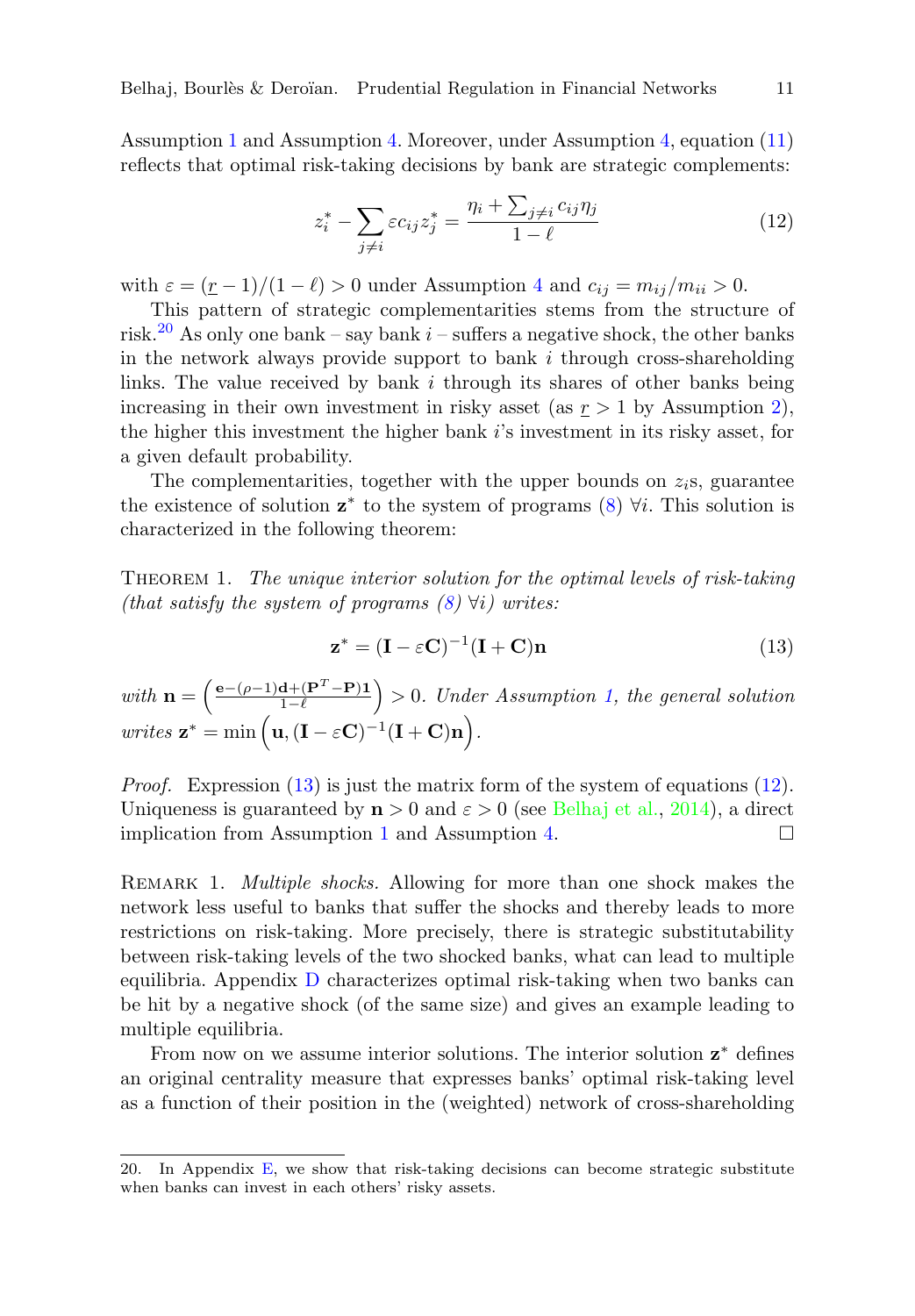**A** (recall here that  $c_{ij} = m_{ij}/m_{ii}$  and that  $\mathbf{M} = (\mathbf{I} - \mathbf{A})^{-1}$ ). In the following, we focus on this solution, which is obtained when  $\ell$  is high enough, that is when the maximal acceptable probability of default  $\beta$  is low. We now analyze the characteristics of the centrality measure **z**<sup>∗</sup> as a function of the network topology.

#### 3.2. Network effects

As said earlier, equity-holdings impact optimal risk-taking twice: (i) through the share-holding matrix via  $C$ , but also (ii) directly through the accounting balance via  $({\bf P}^T - {\bf P}){\bf 1}$ . This second effect comes from differences in the resources that can be allocated toward the risky asset, when investments in equities by banks don't balance:  $u_i = e_i + d_i + \sum_{j \in \mathcal{I}} p_{ji} - \sum_{j \in \mathcal{I}} p_{ij}$ . The quantity  $({\bf P}^T - {\bf P}){\bf 1}$  reflects the difference between the investment of other banks in bank  $i$ 's equity and the investment of bank  $i$  in other banks' equities.

DEFINITION 1. The optimal risk taking levels  $z^*$  can be decomposed into:

• a pure risk-sharing effect

<span id="page-12-1"></span>
$$
\mathbf{z}_{\mathbf{RS}}^* = (\mathbf{I} - \varepsilon \mathbf{C})^{-1} (\mathbf{I} + \mathbf{C})(\mathbf{e} - (\rho - 1)\mathbf{d})/(1 - \ell)
$$
 (14)

• a resource effect

$$
\mathbf{z}_{\mathbf{RE}}^* = (\mathbf{I} - \varepsilon \mathbf{C})^{-1} (\mathbf{I} + \mathbf{C}) (\mathbf{P}^T - \mathbf{P}) \mathbf{1} / (1 - \ell)
$$
 (15)

with  $\mathbf{z}^* = \mathbf{z}_{\mathbf{RS}}^* + \mathbf{z}_{\mathbf{RE}}^*$ ; the latter effect being null for bank i when  $\sum_j p_{ij} =$  $\sum_j p_{ji}$ .

We start by analyzing the pure risk-sharing effect, before accounting for the effect going through resources for specific network topologies. It is first interesting to note that

$$
\lim_{\varepsilon \to 0} \mathbf{z}_{\mathbf{RS}}^* = (\mathbf{I} + \mathbf{C})(\mathbf{e} - (\rho - 1)\mathbf{d})/(1 - \ell)
$$
\n(16)

In our setting  $\varepsilon \to 0$  when  $|\ell|$  is large, that is when  $\beta$  is low, which corresponds to situations a tight regulation. Recalling that  $c_{ij} = m_{ij}/m_{ii}$  and denoting by  $b_i^O = \sum_j m_{ij}$  the out-ward Bonacich centrality of bank i in the crossshareholding network  $\bf{A}$ , we the obtain the next proposition:

<span id="page-12-0"></span>PROPOSITION 1. When banks are homogeneous in terms of external financing  $(e_i = e \text{ and } d_i = d \forall i)$  and when regulation is tight  $(\varepsilon \to 0)$ , the pure risk-sharing effect of optimal risk-taking  $(z_{\rm RS}^*)$  is proportional to

$$
(\mathbf{I} + \mathbf{C})\mathbf{1} = \left(\frac{b_i^O}{m_{ii}}\right)_{i \in \mathcal{I}}
$$
\n(17)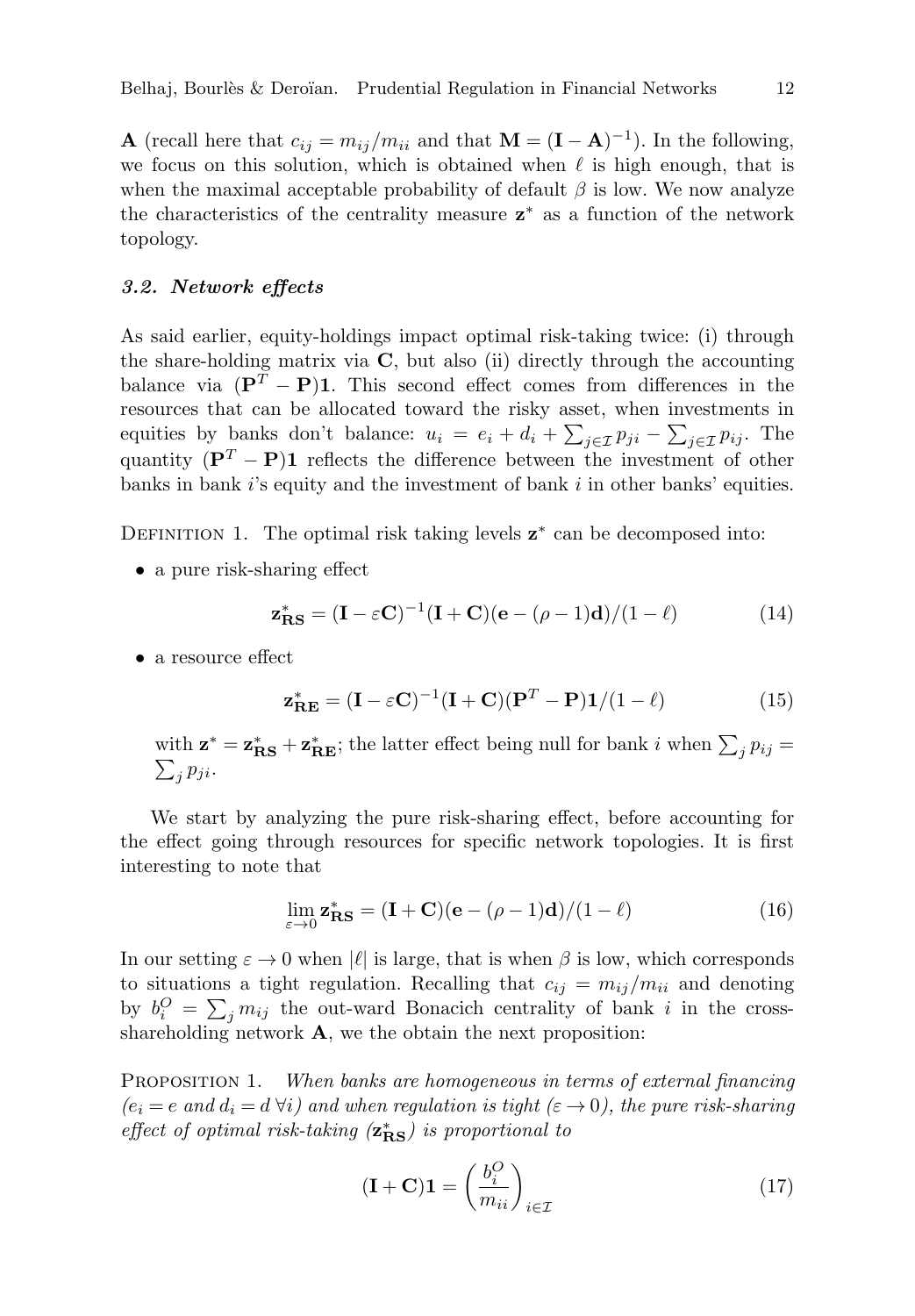that is, to the ratio of out-ward Bonacich centrality over self-loop centrality in cross-shareholding network A.

Bonacich centrality aggregates the share of other banks' values got by a bank  $(b_i^O = \sum_j m_{ij}$  and  $\mathbf{M} = \sum_{q=0}^{\infty} \mathbf{A}^q$ ). Banks with higher Bonacich centrality receive more from others through the shareholding network and can therefore take more risk (for a given probability of default). Now, the network may also make a bank more exposed to its own value, and therefore to its own level of risk-taking, through self-loop  $(m_{ii})$ . Banks with higher self-loop centrality then suffer more from a shock on their risky asset and can therefore take less risk (for a given probability of default). Proposition [1](#page-12-0) states that, under tight regulation, the pure risk-sharing effect results from a trade-off between these two effects.

More generally, the above discussion questions the effect of the size of shareholdings on optimal risk-taking. The next Lemma helps understanding the part that goes through the pure risk-sharing effect (that is when we abstract from the effect of the shareholding matrix on banks' resources).

<span id="page-13-0"></span>LEMMA 2. If  $\mathbf{A}' \leq \mathbf{A}$ , then  $\mathbf{C}' \leq \mathbf{C}$ .

*Proof.* See Appendix [G.2](#page-37-0) □

The proof of Lemma [2](#page-13-0) relies on the path-product property of inverse M-matrices.<sup>[21](#page-13-1)</sup> Focusing on interior solutions, the matrix  $(I - \varepsilon C)^{-1}$  is not explosive and an increase in C implies an increase in z. Increasing shareholding has an ambiguous effect a priori as (i) it propagates the negative shock on one bank's asset to the whole network, but (ii) it propagates the (necessarily positive) value of other banks to the bank hit by the negative shock. The next proposition shows that the second effect dominates when we regard away resource effects:

<span id="page-13-2"></span>PROPOSITION 2. The pure risk-sharing effect of optimal risk-taking  $z_{\rm RS}^*$ increases when cross-shareholding increases.

Note that any change of the cross-shareholding matrix A potentially generates a resource effect. To address this effect, we study two types of modification of matrix  $\mathbf{A}$ : integration and diversification. By integration we mean that matrix  $\bf{A}$  increases through an increase in the investment of one bank in the equity of some among its existing "neighbors"; by diversification we mean new connections, that is investments in the equity of a new bank. To

<span id="page-13-1"></span><sup>21.</sup> An M-matrix is a  $n$ -by- $n$  matrix with nonpositive off-diagonal entries and has an entry-wise nonnegative inverse, as  $(I - A)$  in our case.  $M = (I - A)^{-1}$  is then an inverse M-matrix.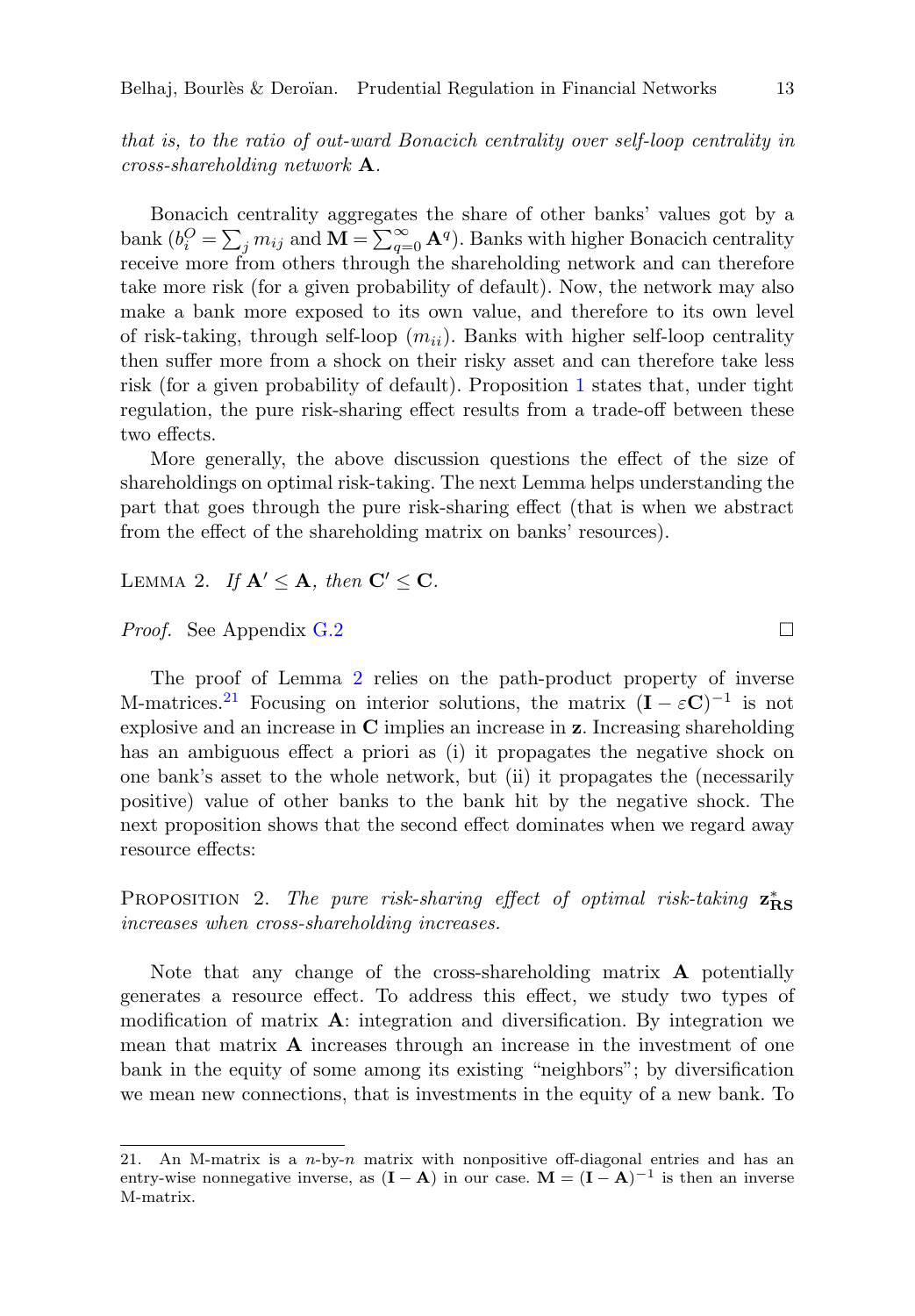analyze these various channels, we will model a binary graph G that supports the network of cross-investment in equity  $P: p_{ij} > 0 \Leftrightarrow q_{ij} = 0$ . This allows us to analyze optimal risk-taking for particular network topologies and to analyze integration and diversification.

# <span id="page-14-0"></span>4. Network topology and optimal risk-taking

As explained above, to isolate the effect of network topology, we now assume that banks' balance sheets are identical except for cross-shareholding  $(e_i = e)$ and  $d_i = d \forall i$ ) and introduce a binary network **G** supporting cross-investment in equities. We moreover denote by  $\delta_i^O = (\mathbf{G} \mathbf{1})_i$  and  $\delta_i^I = (\mathbf{G}^T \mathbf{1})_i$  the out- and in-degree of bank  $i$  in this network. To relate  $\bf{G}$  with investment in equities between banks, we analyze two specific structures.

• Either  $p_{ij} = p \cdot g_{ij}$ : the investment of each bank in another bank is fixed, with a ticket of size  $p$ . We then refer to **fixed participation** and

<span id="page-14-2"></span>
$$
a_{ij} = \frac{1}{\delta_j^I + \frac{e}{p}} \cdot g_{ij} \tag{18}
$$

In this case, the resource effect is null  $({\bf P}^T={\bf P}$  and  ${\bf z}^*={\bf z}_{\rm RS}^*$ ) as soon as  $\delta_i^O = \delta_i^I \,\forall i$ , that is when the number of banks in which one bank invests is equal to the number of banks that invest in it. This case not only covers all undirected graph (for which  $G<sup>T</sup> = G$ ), but also a class of directed graphs, as those presented in Figure [3.](#page-14-1)

<span id="page-14-1"></span>

Figure 3. Example of graphs in which, for all nodes, in-degree equals out-degree

• Or  $p_{ij} = (p \cdot g_{ij})/\delta_i^Q$ : the total investment of each bank in the network is fixed to  $p$  and equally shared among the banks it invests in. We then refer to fixed investment and

<span id="page-14-3"></span>
$$
a_{ij} = \frac{1/\delta_i^O}{\varphi_j^{IO} + \frac{e}{p}} \cdot g_{ij}
$$
 (19)

where  $\varphi_j^{IO} = \sum_{k \in \mathcal{I}} 1/\delta_k^O \cdot g_{kj}$  represents the sum of inverse out-degrees of in-neighbors ("IO" stands for In-neighbor Out-degree). In this case, the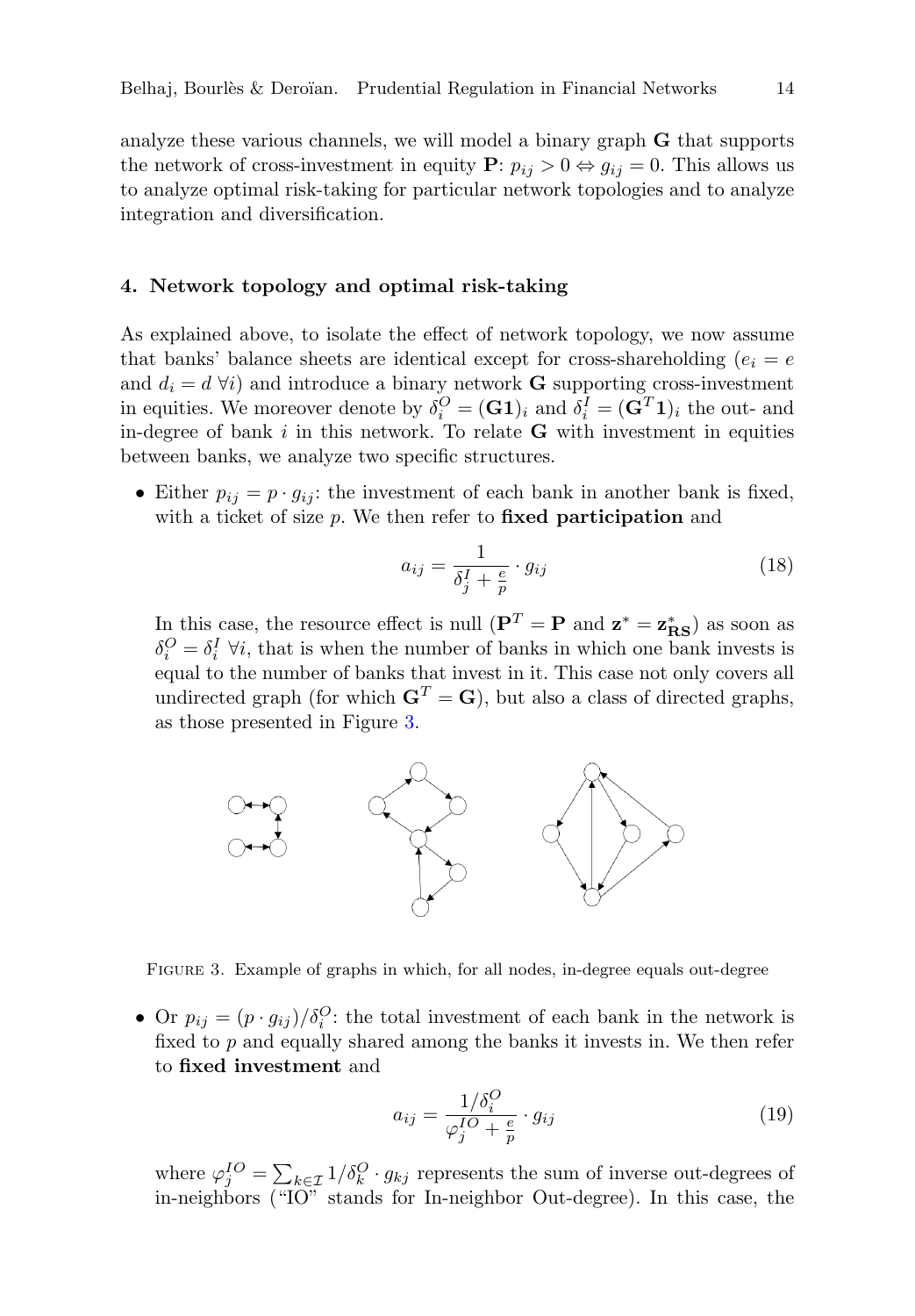resource effect is null  $({\bf P}^T={\bf P}$  and  ${\bf z}^*={\bf z}_{\rm RS}^*$ ) when  ${\bf G}^T{\bf 1}={\bf G}{\bf 1}=\delta{\bf 1}$ ; that is when all banks invest in the same number of banks  $(\delta_i^O = \delta \; \forall i)$ , which is also the number of banks that invest in each  $(\delta_i^I = \delta \ \forall i)$ .

It is worth noticing here that optimal risk-taking levels can be differentiated even on regular undirected structures and without resource effect (that are graphs on which links are reciprocated  $G<sup>T</sup> = G$  and where agents have the same number of links  $G_1 = \delta$ . For example, on the structure represented in the left panel of Figure [4,](#page-15-0) the optimal risk-taking of agent  $1(z_1^*)$  is higher than the one of agent 2  $(z_2^*)$  in any configuration with  $e_i = e$  and  $d_i = d \forall i$ . This is due to the fact that agent 2 has a higher self-loop centrality than agent 1:  $m_{22} > m_{11}$  (by construction all nodes have the same Bonacich centrality on regular undirected networks). To obtain homogeneous risk-taking, the key is having a matrix M with homogeneous diagonal entries. In Appendix [A,](#page-27-0) we illustrate how this latter property entails that optimal risk-taking is independent of network position on the subclass of Directed Strongly Regular Graphs (called DSGRs thereafter) – both for fixed participation and fixed investment. In DSRGs, on top of having the same degree, all linked nodes have the same number of common friends, and all pairs of unlinked nodes also have the same number of common friends; The right panel of Figure [4](#page-15-0) is a example of an undirected strongly regular graph. For DSRGs, we are able to show that the level of optimal risk-taking, identical for all banks, is increasing in the ratio of out-ward Bonacich centrality over self-loop centrality, this ratio being also the same for all banks.

<span id="page-15-0"></span>

Figure 4. A regular (left panel) and a strongly regular (right panel) graph with eight agents

The specification of a relationship between cross-shareholding  $(A)$  and the supporting binary graph  $(G)$  allows us (i) to analyze what happens when investments in other banks  $(p)$  are small (in Section [4.1\)](#page-16-0), (ii) to fully determine optimal risk-taking on particular structures (in Section [4.2\)](#page-16-1) and (iii) to further analyze the effect of integration and diversification (in Section [4.3\)](#page-18-0)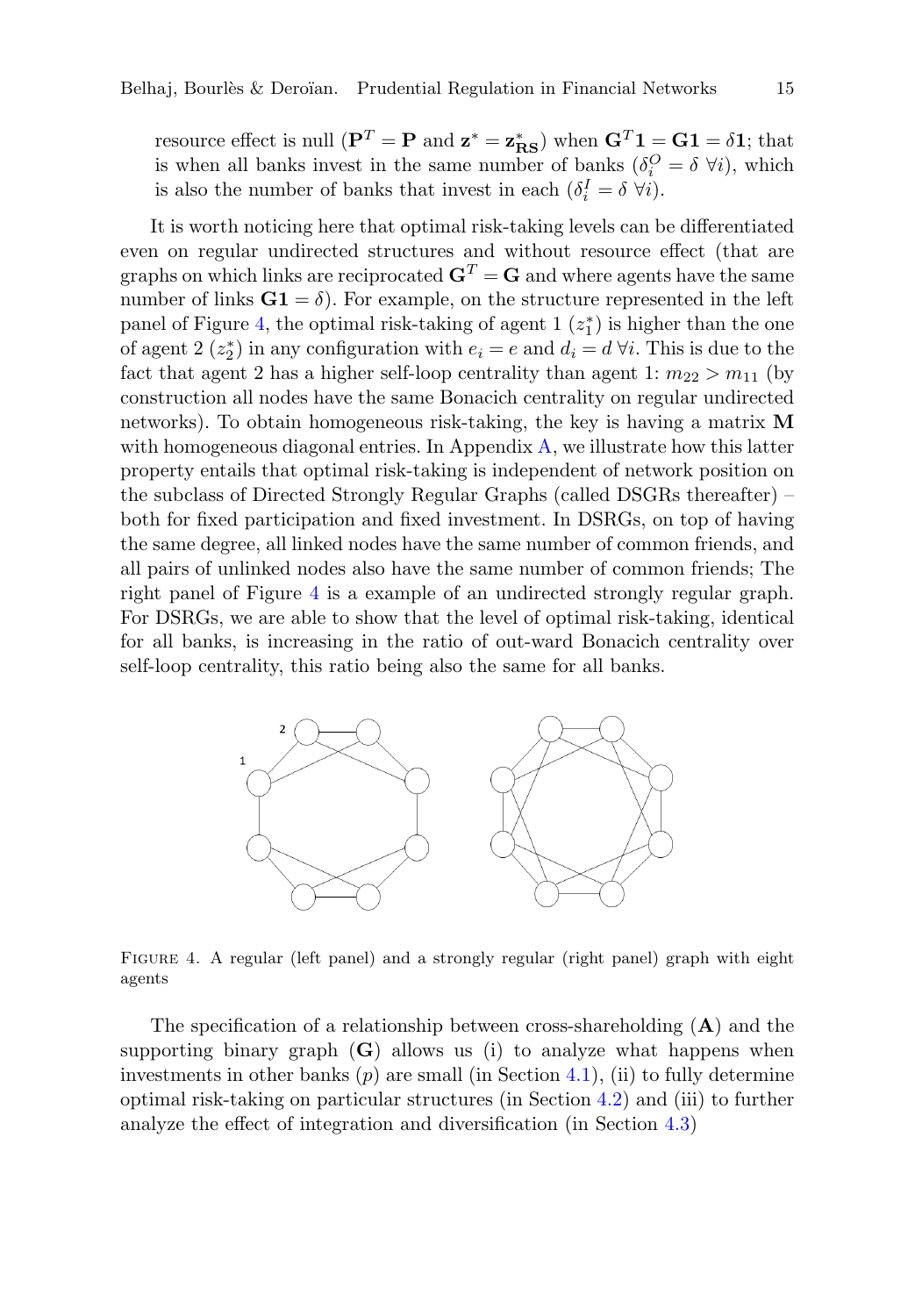# <span id="page-16-0"></span>4.1. Asymptotic results

We consider low levels of cross-shareholding, by studying the case where  $p$ is close to 0. This corresponds to low investment in each bank in the fixed participation case and to low total investment in the fixed investment case. In both cases, from equations [\(18\)](#page-14-2) and [\(19\)](#page-14-3), we get  $\mathbf{A} = p/e\mathbf{G} + o(p)$  and therefore  $\mathbf{M} = \mathbf{I} + p/e\mathbf{G} + o(p)$ . This allows us to state the following result that highlights again the importance of centrality and the role of resource effects.

REMARK 2. When cross-shareholding is low  $(p \text{ close to } 0)$ , optimal risk-taking levels are approximated by

$$
z_i^* = \frac{1}{1-\ell} \left( \eta + \eta (1+\varepsilon) \frac{p}{e} \delta_i^O + p(\delta_i^I - \delta_i^O) \right) + o(p) \tag{20}
$$

in the fixed participation case, and by

<span id="page-16-2"></span>
$$
z_i^* = \frac{1}{1-\ell} \left( \eta + \eta (1+\varepsilon) \frac{p}{e} + p \left( \varphi_i^{IO} - 1 \right) \right) + o(p) \tag{21}
$$

in the fixed participation case where  $\eta = e - (\rho - 1)d$ .

It is salient from Result [2](#page-16-2) that in the fixed participation case, risk-taking is increasing in in-degree (that is in the number of banks that invest in a given bank) but not necessarily in out-degree (that is the number of banks in which a given bank invests). This last result is fully driven by the resource effect. Indeed, in absence of resource effect,  $\delta_i^I = \delta_i^O$  and  $z_i^*$  is increasing in out-degree.

Regarding the fixed investment case, we obtain from equation [\(21\)](#page-16-2) that the banks allowed to take more risk are those that receive investment from a large number of banks that themselves invest in few others (that is banks with a large number of in-neighbors with low out-degrees). For example, it can correspond to the case of core banks in core-periphery structures,  $22$  that have been shown to represent pretty well real financial networks, both in terms of inter-bank lending (see e.g. [Craig and von Peter,](#page-42-17) [2014\)](#page-42-17) and of cross-shareholding [\(Rotundo](#page-43-2) [and D'Arcangelis,](#page-43-2) [2014\)](#page-43-2). In the following section, we analyze the case of the simplest core-periphery networks, that are star networks.

#### <span id="page-16-1"></span>4.2. Star networks

We focus on Complete Core-Periphery networks. In such structures, banks in the core are linked to all banks, and there is no link between any pair of peripheral banks. On these networks, it is not obvious that the ratio of Bonacich

<span id="page-16-3"></span><sup>22.</sup> Core-periphery networks are networks in which highly interconnected nodes – called the core – coexist with nodes loosely connected (both to the core and between them) – called the periphery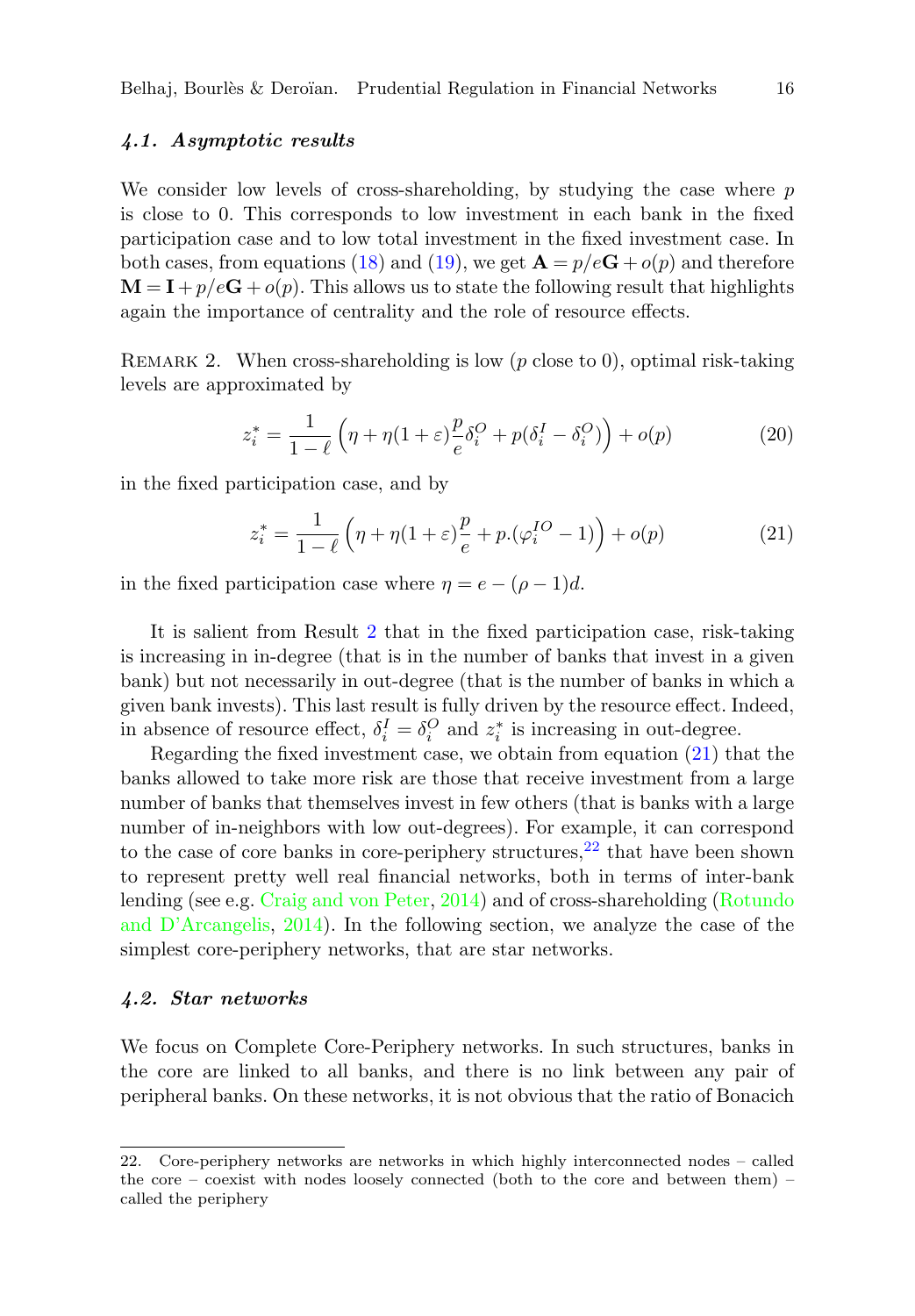centrality over self-loop centrality is favorable to central agents. For instance, in the undirected four-star network, this ratio can be favorable to peripheral agents under sufficiently high values of interaction.<sup>[23](#page-17-0)</sup>

Still, the next proposition highlights that our model induces a specific interaction pattern through the definition of cross-shareholding (base of crossinvestment), that leads to a higher ratio  $b_i/m_{ii}$  for the center of stars. This leads to more risk-taking for the center in the fixed participation case, in which resource effects are absent.

<span id="page-17-1"></span>PROPOSITION 3. Consider an undirected star network with n banks  $(\mathbf{G}^T = \mathbf{G})$ and the case of fixed participation  $(p_{ij} = p \cdot q_{ij})$ . The optimal risk-taking of the center is higher than that the one of peripheral banks.

*Proof.* See Appendix [G.3](#page-38-0)

The proof rests on the asymmetry of matrix  $A$  and its specification. We first prove that the ratio  $b_i^O/m_{ii}$  is larger for the center as compared to any peripheral bank. By Proposition [1,](#page-12-0) this statement proves the result for sufficiently large negative shocks. We then extend the proof to arbitrary values of  $\varepsilon$  by using the ranking of centrality in an argument by induction.

The above proposition is limited to the case of fixed participation, in which there are no resource effects when the network is undirected. This result still holds in fixed investment case, for which resource effects exist even on undirected graph.

<span id="page-17-2"></span>PROPOSITION 4. Consider an undirected star network with n banks  $(\mathbf{G}^T = \mathbf{G})$ and the case of fixed investment  $(p_{ij} = p \cdot g_{ij}/\delta_i)$ . The optimal risk-taking of the center is higher than that the one of peripheral banks.

*Proof.* See Appendix [G.3](#page-38-0)

This result can be deduced from the preceding proposition because, in star networks with fixed investment, the resource effect is also in favor of the center. Indeed, the center receives  $(n-1) \cdot p$  through the shareholding network (when it invests p) whereas a periphery bank only receives  $p/(n-1)$  from the center (when it invests  $p$ ).

<span id="page-17-0"></span><sup>23.</sup> Let  $\Delta = 0.44$ , G the adjacency matrix of the 4-player star network where agent 1 is the central agent,  $\mathbf{M} = (\mathbf{I} - \Delta \mathbf{G})^{-1}$  and  $\mathbf{b} = \mathbf{M} \mathbf{1}$ . Then  $b_1/m_{11} = 2.32$  whereas  $b_j/m_{jj} = 2.35$ for  $j \neq 1$ .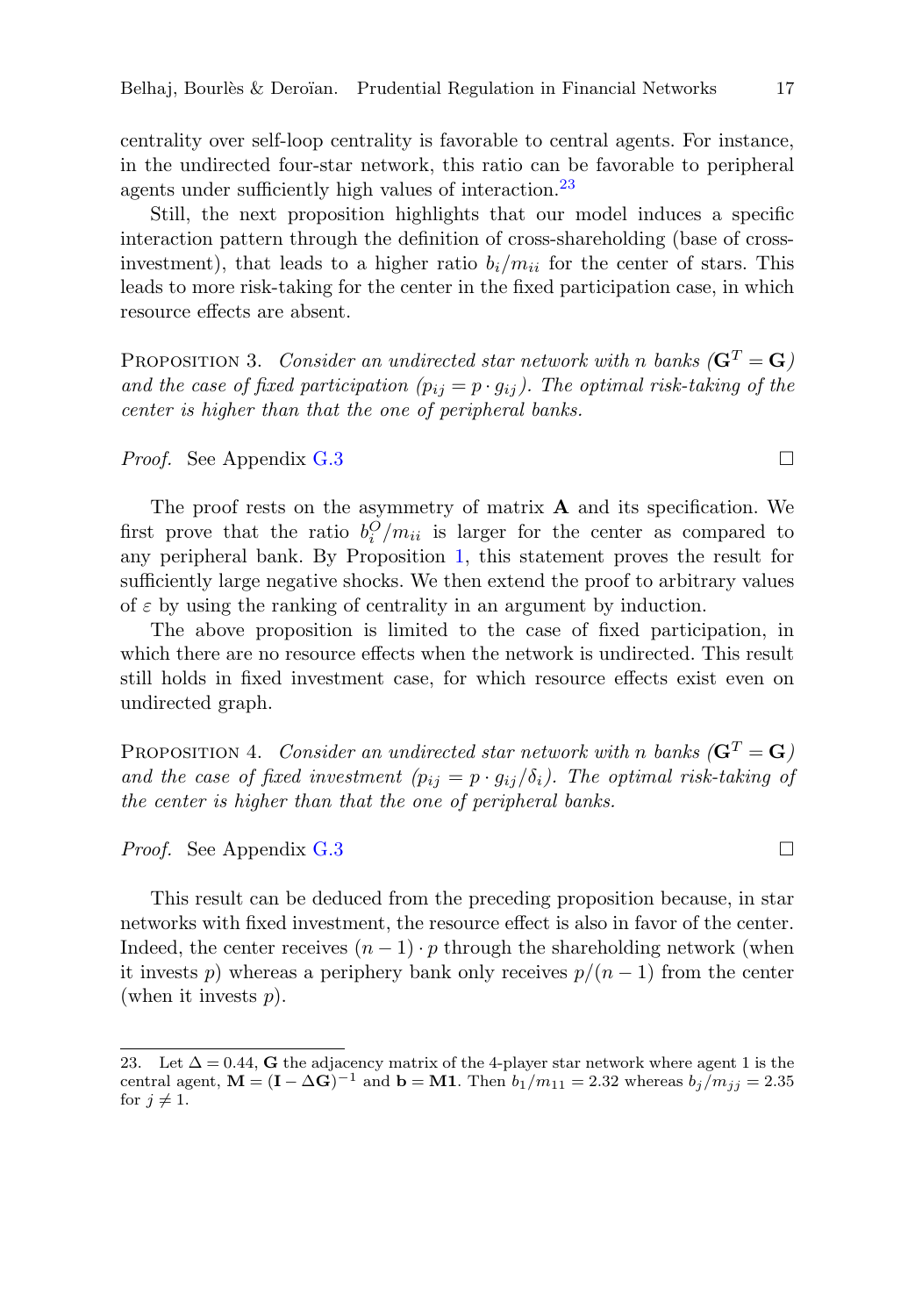# <span id="page-18-0"></span>4.3. Comparative statics

More generally, using a binary graph to support the shareholding network allows us to analyse the comparative statics obtained in Section [3](#page-10-0) into details. Proposition [2](#page-13-2) states that an increase in the cross-shareholding matrix **A** increases the pure risk-sharing effect  $(z_{RS}^*)$ . We analyze now various mechanisms that can alter  $A$  and their full impact accounting for resource effects.

Through the specification of the relationship between investment in crossshareholding and the supporting graph, we are able to fully disentangle the effect of integration (stronger links) and diversification (more links).<sup>[24](#page-18-1)</sup> Integration corresponds to an increase in  $p$  in the fixed participation case; whereas the pure diversification effect can be obtained by adding a new link in the fixed investment case, holding constant the total investment of each bank in the network.

We start by considering integration. First, as the resource effect is null for all banks in the case of full participation when the graph is undirected  $(\mathbf{G}^T = \mathbf{G})$ , a direct corollary of Proposition [2](#page-13-2) is:

COROLLARY 1. Integration (an increase in p in the fixed participation case) increases optimal risk-taking when the network is undirected.

<span id="page-18-2"></span>The result however doesn't extend to directed network, that is when shareholding links are not reciprocated. As shown in Appendix [B,](#page-29-0) integration can then decrease the contribution of resource effects to total optimal risktaking  $(\mathbf{1}^T \mathbf{z}_{RE}^*)$  in directed networks as the one presented in Figure [5.](#page-18-2)



Figure 5. An directed network with 4 banks

To further explore the effect of integration, and study whether this (possibly negative) resource effect can outweigh the positive risk-sharing effect, we rely on

<span id="page-18-1"></span><sup>24.</sup> We use here the same nomenclature as [Elliott et al.](#page-42-7) [\(2014\)](#page-42-7).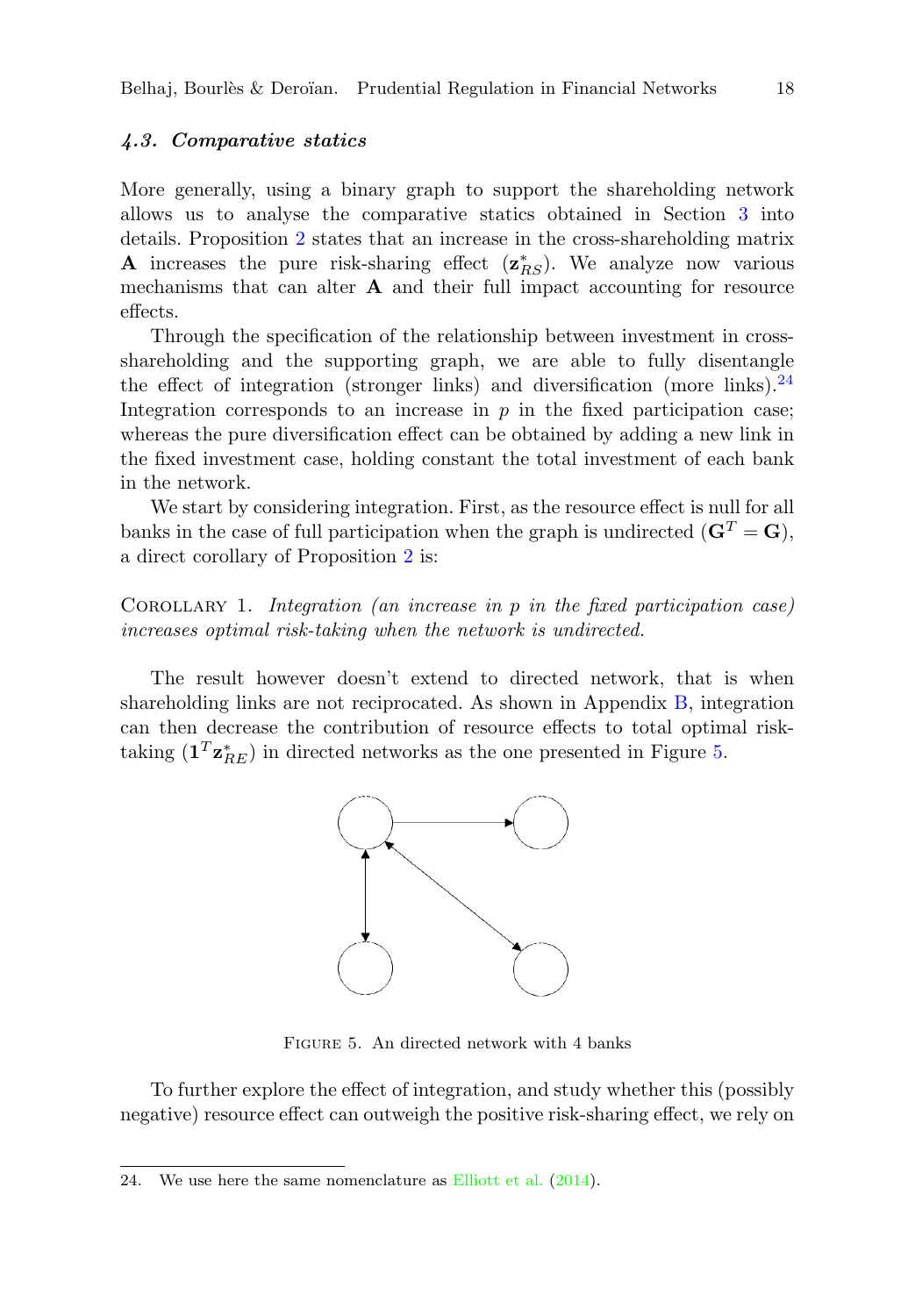simulations on random graphs. Following [Elliott et al.](#page-42-7) [\(2014\)](#page-42-7), we first generate random graphs through the Erdös-Renyi procedure: for a fixed average outdegree  $\delta \in \{1, \dots, n-1\}$ , each (directed) link is created with a probability of  $\delta/(n-1)$ . We alternatively generate random networks with power law degree distributions, using a Barabasi-Albert like procedure (that follows a preferential attachment mechanism). More precisely, we rely on the following procedure:

- 1. Node 2 is attached to node 1 with probability 1. This gives  $\mathbf{G}_2$  as the empty matrix plus the bilateral link 21  $(g_{12} = g_{21} = 1)$ .
- 2. For node  $t = 3, 4, \dots, n$ , the probability to be linked with nodes  $j =$  $1, 2, \cdots, t-1$  is equal to

$$
\mathbb{P}_{tj}(\tau) = \frac{\tau}{n-1} \cdot \frac{\delta_j^{(t-1)}}{\sum_{k=1}^{t-1} \delta_k^{(t-1)}}\tag{22}
$$

where degrees are defined over the network  $\mathbf{G}_{t-1}$  (i.e.  $\delta^{(t-1)} = \mathbf{G}_{t-1} \mathbf{1}$ ) defined as  $G_t = G_{t-1}$  plus the set of links created at period t. Parameter  $\tau > 0$  controls for the average density of the network. To model directed networks, we randomly draw the direction on the link, once one in created.

In the following, we present the results for those two procedures. We calibrate our simulations with  $n = 20$ ,  $\rho = 1.01$ ,  $r = 1.01$ ,  $\ell = 0.85$ ,  $d = 1500$  and  $e = 100$  (the two last parameters are consistent with the data we use in Section [5.3\)](#page-23-0).[25](#page-19-0) Figure [6](#page-20-0) depicts the effect of integration on average optimal risk-taking. With the above parameters set, and the two forms of random networks, we draw 1,000 networks for each value of p in the fixed participation case  $(p_{ij} = p \cdot q_{ij})$ , and plot the average optimal risk-taking among banks and among runs. Figure [6](#page-20-0) presents the results for an average degree  $\delta = 5$  in the Erdös-Renyi procedure and an average density  $\tau = \delta \cdot n = 100$  in the Barabasi-Albert procedure.<sup>[26](#page-19-1)</sup>

Figure [6](#page-20-0) highlights several features of our model. First, it illustrates that the cross-shareholding network has significant effects on average risk-taking. In our parameters set, average  $z_i^*$  can increase by more that 50% with respect to the case of isolated banks. Second, it shows that the positive risk-sharing effect of integration dominates on average the resource effect for random graphs, leading to an increase in average risk-taking. Third, it confirms that heterogeneity in network positions (which is higher in the Barabasi-Albert) tends to decrease average risk-taking through resource effects, and soften the effect of integration (this mechanism is also highlighted in Appendix [B](#page-29-0) about the network presented in Figure [5\)](#page-18-2).

We now turn to the study of diversification. As explained above, diversifying means distributing the same resource over a larger number of banks,

<span id="page-19-0"></span><sup>25.</sup> The maximum acceptable probability of default  $\beta$  is obtained for a depreciation on ones risk asset of 15%.

<span id="page-19-1"></span><sup>26.</sup> The average number of links in then the same under the two procedures.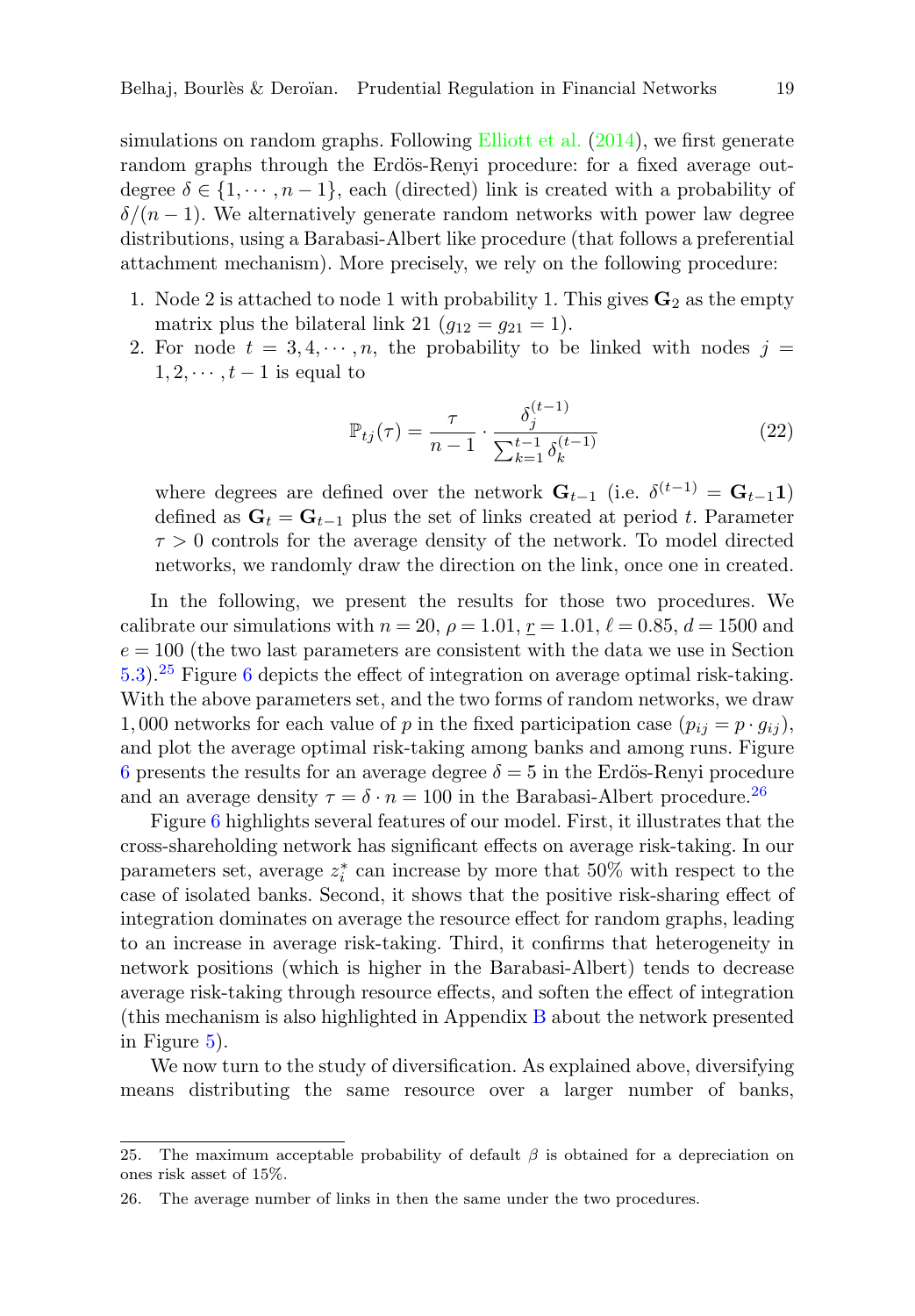<span id="page-20-0"></span>

Figure 6. The effect of integration on average optimal risk-taking

what necessarily conveys important resource effects. Formally, there is more diversification in **P** than in **P'** whenever (i) for all  $(i, j)$ :  $p'_{ij} > 0$ ,  $p_{ij} \leq p'_{ij}$ , and (ii) there exists  $(i, j)$ :  $p_{ij} > p'_{ij} = 0$  [\(Elliott et al.,](#page-42-7) [2014\)](#page-42-7). To rigorously disentangle diversification from integration, we focus on  $P$  and  $P'$  such that  $P1 = P'1$  by analyzing the effect of new links in the fixed investment case. In this case, a new directed link from  $i$  to  $j$  shifts away resources from all bank  $i$ 's neighbors and increases resources of bank  $j$ . Furthermore, this lowers all cross-holding shares already invested in bank j.

Figure [7](#page-21-2) presents the results of simulations on random graphs. As above, we use both Erdös-Renyi and Barabasi-Albert procedures (to draw 1,000 network per parameters set), and plot the effect of diversification on the average optimal risk-taking. We keep the same set of parameters:  $n = 20$ ,  $\rho = 1.01$ ,  $r = 1.01$ ,  $\ell = 0.85, d = 1500, e = 100$  and set  $p = 50$  as the fixed investment of each bank in the network. We analyse values of  $\delta$  from 7 to 20 (and corresponding values of  $\tau = \delta \cdot n$ ). Below  $\delta = 7$ , some banks can have no out-neighbour, in which case a new link also entails an integration effect  $(\sum_j p_{ij})$  increasing from 0 to p).

Figure [7](#page-21-2) highlights that pure diversification has no significant effect on average risk-taking. The above mentioned effects therefore cancel each other. Moreover, as in the case for integration, the higher heterogeneity in degrees and thus in resources effects in the case of Barabasi-Albert graphs tends to lower average optimal risk-sharing. The absence of pure diversification effect on average in confirmed by a deeper analysis of the effect of link addition on given network structure. More precisely, we performed complementary simulations in which, starting from a random network, we add randomly one link per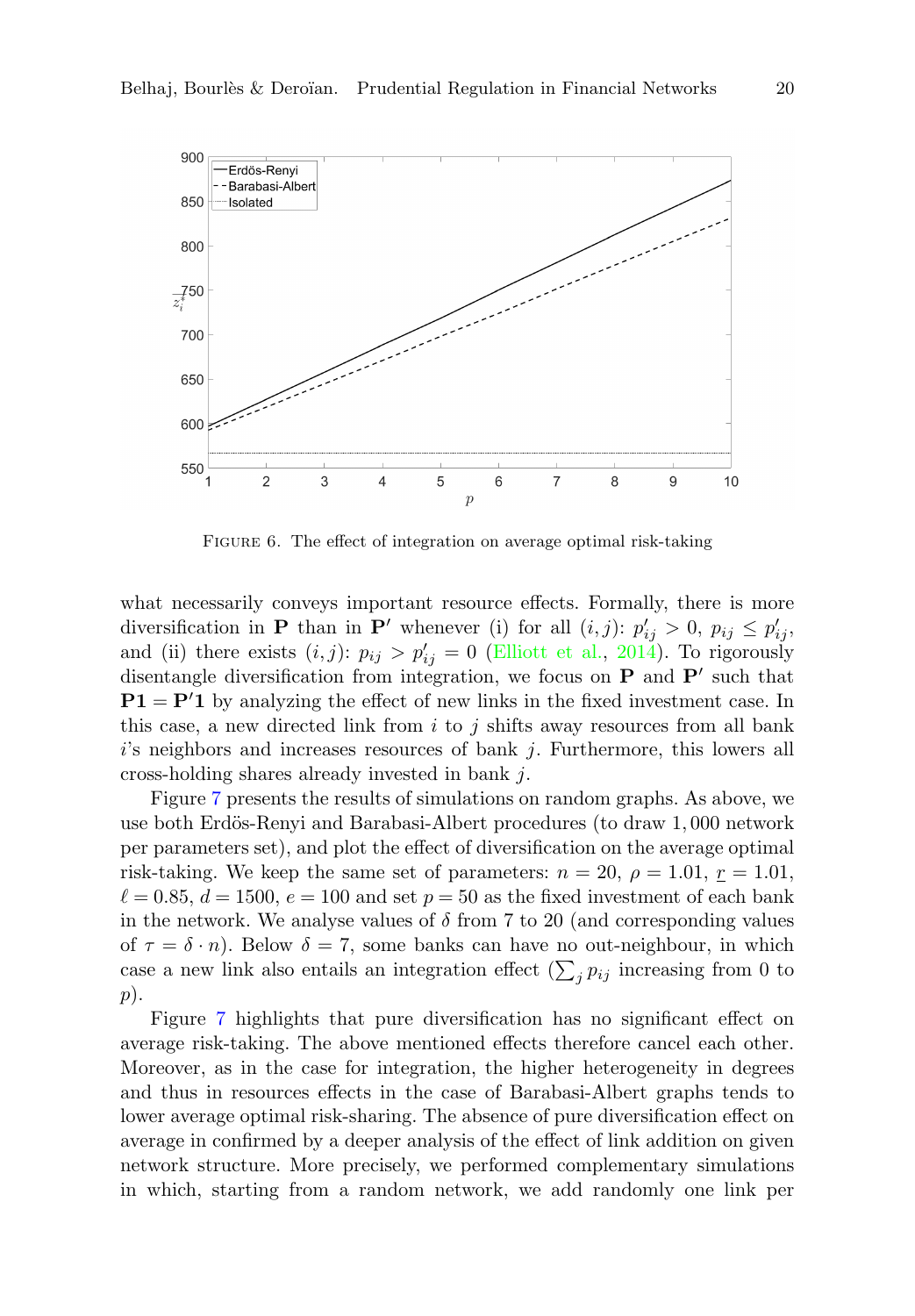<span id="page-21-2"></span>

FIGURE 7. The effect of diversification on average optimal risk-taking

bank, and find no significant effect on the average risk-taking (for the above parameters and average degree from 5 to 20, the effect on the average risktaking is always lower than 0.1 percent).

Taken together, Figure [6](#page-20-0) and [7](#page-21-2) suggest that integration and diversification have differentiated impacts on optimal risk-taking. This echoes the findings of [Elliott et al.](#page-42-7) [\(2014\)](#page-42-7), although we find here that pure diversification have no significant effect.<sup>[27](#page-21-3)</sup> This absence of significant effect on average can still hide significant changes at the bank level. We analyze this on real data in the next section. This will also allow us to introduce heterogeneity in banks' balance sheets.

Before turning to this real-data analysis, we first discuss how policy interventions can implement and adjust optimal risk-taking.

# <span id="page-21-0"></span>5. Policy interventions

#### <span id="page-21-1"></span>5.1. Prudential requirements

We study how a financial regulator can implement optimal risk-taking levels using prudential requirements. Equation [\(13\)](#page-11-1), characterizing optimal risktaking, defines a relationship between one bank's initial asset (at  $t = 0$ , through  $z_i$ ) and its liability (through  $e_i$  and  $d_i$ ):

<span id="page-21-4"></span>
$$
\mathbf{z}^* = (\mathbf{I} - \varepsilon \mathbf{C})^{-1} (\mathbf{I} + \mathbf{C}) (\mathbf{e} - (\rho - 1)\mathbf{d} + (\mathbf{P}^T - \mathbf{P})\mathbf{1}) / (1 - \ell)
$$
 (23)

<span id="page-21-3"></span><sup>27.</sup> [Elliott et al.](#page-42-7) [\(2014\)](#page-42-7) find (different) non-linear effects of integration and diversification on contagion, but don't separate pure diversification from integration as we do here using a fixed investment framework.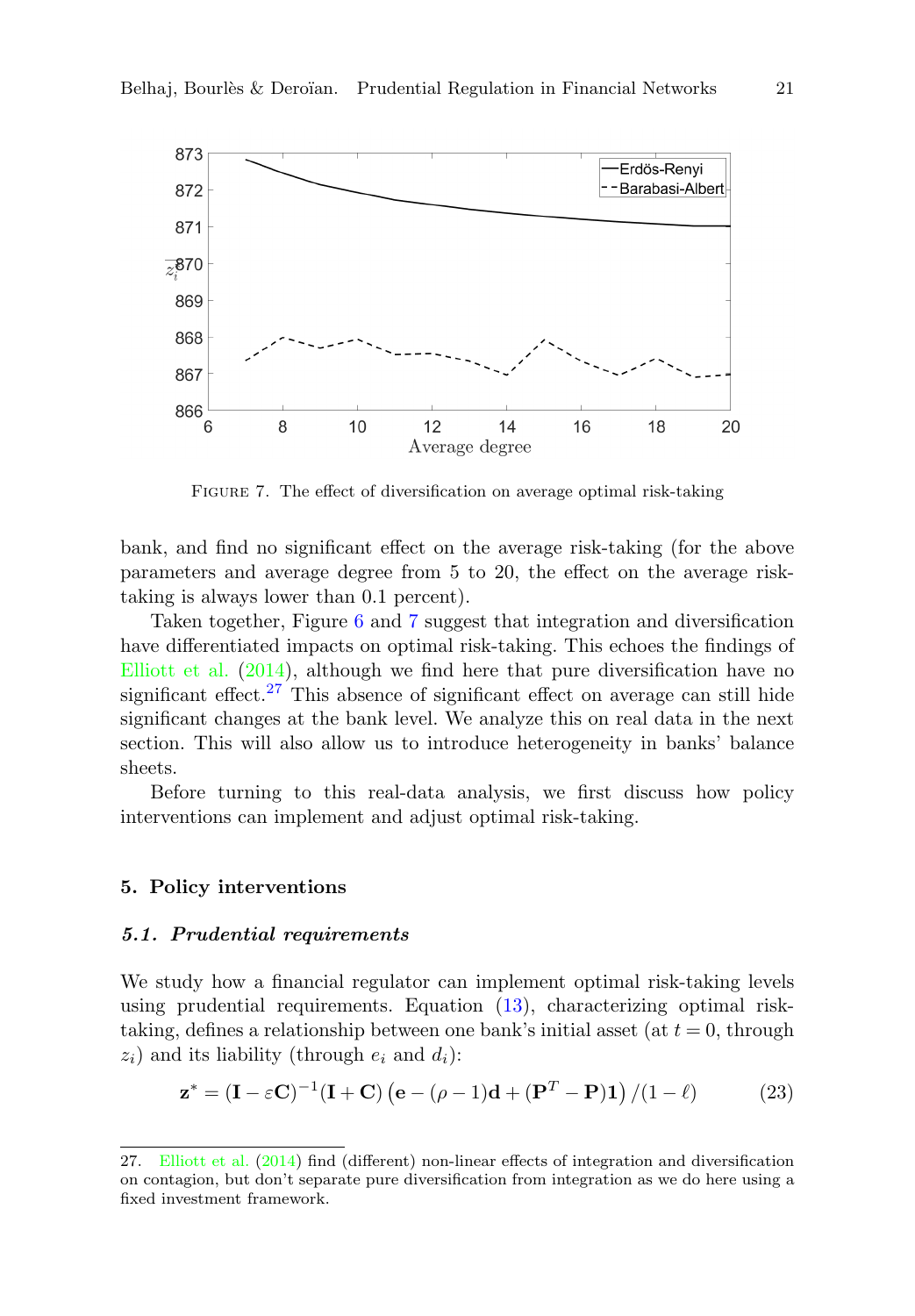It can therefore be implemented by the regulator either by constraining the asset side ex-ante, or by constraining the liability side.

Regarding the latter, equation  $(23)$  can also be written to express equity e as a function of z (and the other parameters). It then specifies the minimal level of equity  $e_i$  a bank should have to be allowed to invest  $z_i$  in its risky asset (see equation [\(G.29\)](#page-41-0) in the Appendix). The optimal levels of risk-taking can then be achieved by setting capital requirements (that are lower bounds on the level of external equity) that depend on risk-exposure z, debt d, and the shareholding network P.

Regarding the asset side, the accounting equation at  $t = 0$ :  $\mathbf{x} + \mathbf{z} = \mathbf{u}$  (see equation [\(1\)](#page-5-3)) allows to relate optimal risk-taking with cash (or risk-free asset) holdings at  $t = 0$ . Therefore, the optimal levels of risk-taking can be achieved by setting cash (or reserve) requirements, that are lower bounds on the level of investment in risk-free asset, that depend on the levels of equity  $e$ , debt  $d$ , and the shareholding network  $P^{28}$  $P^{28}$  $P^{28}$ .

# <span id="page-22-0"></span>5.2. Complementary policies

Prudential requirements or bounds on risk-taking are costly in terms of the net value created by the banking sector (assuming  $\mathbb{E}(\tilde{\mu}) > 1$ ). One can therefore wonder whether targeted interventions on some particular banks can be useful to decrease requirements on others, keeping probabilities of default constant. We analyze two such interventions: equity injection, and tighter regulation on one bank.

We first analyze the effect of equity injection in one given bank on the sum of investments in risky assets. In other words, we study here how cash injection by the regulator in the liability side of the balance sheet can affect prudential regulation on the asset side. To simplify, suppose that the regulator can choose only one bank in which to inject equity with the objective of maximizing aggregate investment in risky asset, for a given probability of default  $\beta$ . The next proposition defines the bank it should target. Defining matrix  $W$  such that  $w_{ii} = m_{ii}$  and  $w_{ij} = -\varepsilon m_{ij}$  for all  $i, j$ , and vector  $\mathbf{w}^S = \mathbf{W}^{-1} \mathbf{1} = (w_i^S)_{i \in \mathcal{I}}$ , we obtain:

<span id="page-22-2"></span>PROPOSITION 5. The bank whose equity injection has the highest effect on total investment in risky assets  $(\sum_i z_i^*)$  is the one with the highest index  $m_{ii}w_i^S$ .

*Proof.* See Appendix [G.4](#page-40-0)

Proposition [5](#page-22-2) allows to determine the optimal bank to inject equity based on network properties and relative magnitude of the negative shock (through

<span id="page-22-1"></span><sup>28.</sup> Note that, in a richer model, these requirements could also be used to deal with other issues such as liquidity risk or monetary policy.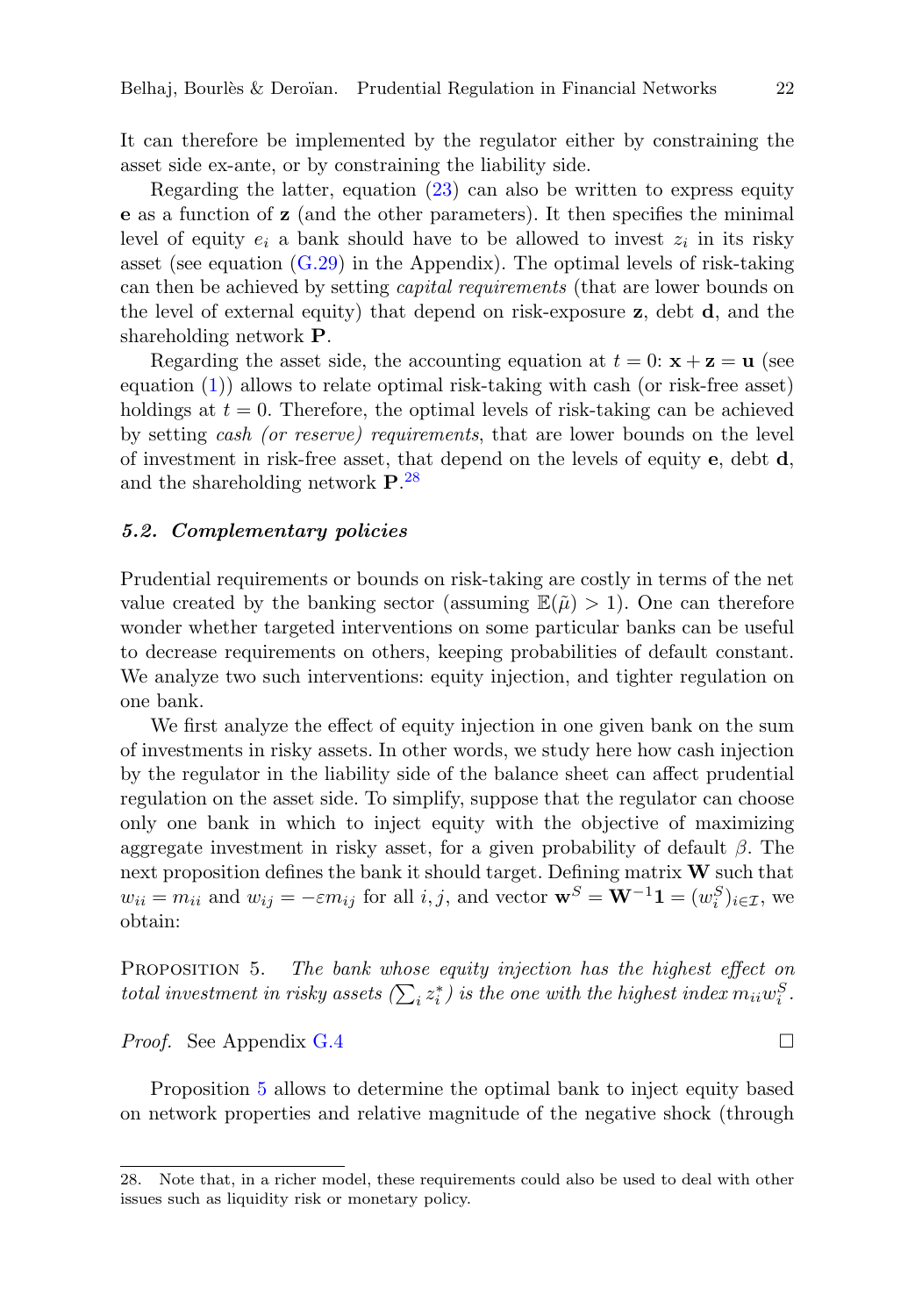parameter  $\varepsilon$ ) only, even with heterogeneous financing  $e_i$  and  $d_i$ . We analyze how this targeted bank can change depending on the network in the next section.

We now analyze the pendant of this intervention on the asset side. Given that reduced risk-taking entails a lower need of external equities, and given the network of financial interdependencies, our aim is to determine the impact of a decrease in one bank's risk-taking level on the sum of external equities required to balancing regulation. The next proposition defines the bank whose decrease in risk taking entails the largest reduction in the need of total external equities. Denoting the share of bank *i* held by external shareholders by  $\bar{e}_i = \frac{e_i}{\sum_j p_{ji} + e_i}$ , we find:

<span id="page-23-1"></span>PROPOSITION 6. The bank whose decrease in risky investment has the highest effect on total need of external assets  $(\sum_i e_i)$  is the one with the highest index  $m_{ii}\bar{e}_i$ .

*Proof.* See Appendix [G.5](#page-41-1)

Proposition [6](#page-23-1) states that the choice of the targeted bank depends both on network effects through self-loop centrality  $m_{ii}$  (recall here that banks with higher  $m_{ii}$  are the those more exposed to their risky asset through loops in the network of shareholding) and on the structure of equity. This choice trades off bank's risk exposure through the network and the cost of its risk-taking in terms of external equity.

We now turn to real-data analysis to highlight the importance of the network structure both in the design of optimal risk-taking (and thus of optimal prudential regulation), and in the determination of the banks the two complementary interventions presented just above should target.

# <span id="page-23-0"></span>5.3. Real world networks

To build networks of cross-shareholding between real financial institutions, we rely on banks' annual financial reports (for the size of their liability) and on indicators they report to the financial regulator regarding their "interconnectedness" (for the size of investments in other institutions' equity).

More precisely, we focus on the set of banks defined as "global systemically important" by the Financial Stability Board (FSB) in  $2019<sup>29</sup>$  $2019<sup>29</sup>$  $2019<sup>29</sup>$  for which regulatory data are available through the Federal Financial Institutions Examination Council (FFIEC)<sup>[30](#page-23-3)</sup> or the European Banking Authority (EBA)

<span id="page-23-2"></span><sup>29.</sup> see [https://www.fsb.org/wp-content/uploads/P221119-1.pdf.](https://www.fsb.org/wp-content/uploads/P221119-1.pdf)

<span id="page-23-3"></span><sup>30.</sup> see [https://www.ffiec.gov/npw/FinancialReport/FRY15Reports.](https://www.ffiec.gov/npw/FinancialReport/FRY15Reports)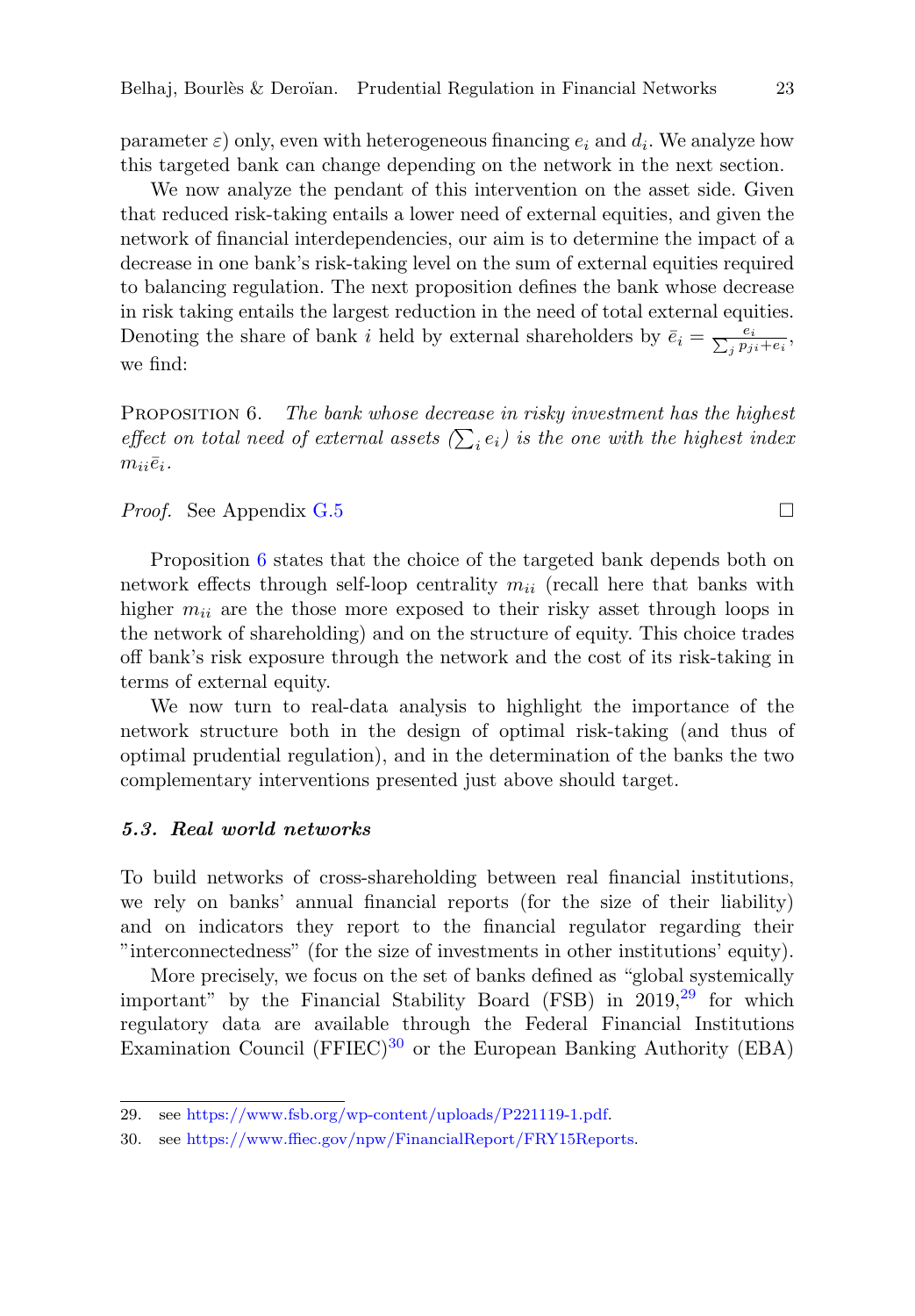database.<sup>[31](#page-24-0)</sup> We end up with a set of 20 banks<sup>[32](#page-24-1)</sup> rated by the FSB in four regulatory buckets, where higher buckets correspond to higher capital requirements. For these 20 banks we retrieve data on stockholders' equity  $(e_i + \sum_j p_{ij})$  and total liabilities (or total asset) from their annual report of 2018. This allows us to compute  $d_i$  as the difference between total asset liability and stockholders' equity. We use data from financial regulators (FFIEC and EBA) on "Holdings of securities issued by other financial institutions: Equity securities" (RISK-M356 for the FFIEC and GSIB-1040 for the EBA) to retrieve the quantity  $\sum_j p_{ij}$ . Then, we rely on assumptions on the graph structure to allocate it among other banks (assuming that all of these investments go into our set of systemic banks). This calibration aims at illustrating the impact of bank heterogeneity rather than to literally describe the financial network.

In this database, equity  $(e_i + \sum_j p_{ij})$  represents about 8% of the balance sheet on average, and investment in other institutions' equity  $(\sum_j p_{ij})$  less than  $1\%$  of asset.<sup>[33](#page-24-2)</sup> In the following, we show that the form of the graph supporting cross-shareholding still significantly impacts optimal risk-taking levels, and the identity of the bank optimally targeted by our complementary interventions. To do so, we calibrate  $\rho = 1.01$ ,  $r = 1.01$  and  $\ell = 0.85$  (as in Section [4.3\)](#page-18-0).

We first compare optimal risk-taking in two specific structures for graph  $\bf{G}$ : the complete graph and the star, with undirected links  $(\mathbf{G}^T = \mathbf{G})$ . Bilateral investments  $p_{ij}$  are therefore equal to  $\sum_j p_{ij}/\delta_i$ . We obtain the following findings. First, on the complete graph, optimal risk-taking equals 44.8% of bank's assets on average, with a standard deviation of 21.2% (differences between banks then mostly come from the heterogeneity in the composition of their liabilities, between debt and equity). Second, differences between optimal risk-taking on the complete graph and optimal risk-taking by each bank when it is at the center of the star appear fairly small. On average, risk-taking decreases by 1.5% when one bank is at the center of the star with respect to its level in the complete graph. This finding can be related to our result on diversification: adding links between peripheral banks in the star doesn't significantly change the optimal risk-taking level of the center. Still, when a bank is at the periphery of the star, the identity of the center is relevant. Indeed, the optimal risktaking of a peripheral bank varies by 7% on average between its highest value and its lowest value depending on the identity of the center. This figure even

<span id="page-24-0"></span><sup>31.</sup> see [https://eba.europa.eu/risk-analysis-and-data/global-systemically-important](https://eba.europa.eu/risk-analysis-and-data/global-systemically-important-institutions)[institutions.](https://eba.europa.eu/risk-analysis-and-data/global-systemically-important-institutions)

<span id="page-24-1"></span><sup>32.</sup> Bank of America, Bank of New York Mellon, Barclays, BNP Paribas, Citigroup, Groupe Cr´edit Agricole, Deutsche Bank, Goldman Sachs, Groupe BPCE, HSBC, ING Bank, JP Morgan Chase, Morgan Stanley, Santander, Société Générale, Standard Chartered, State Street, UBS, UniCredit and Wells Fargo

<span id="page-24-2"></span><sup>33.</sup> Holdings of debt securities issued by other financial institutions, that can also be retrieved on regulators' databases, represent about the same proportion as equity securities on average.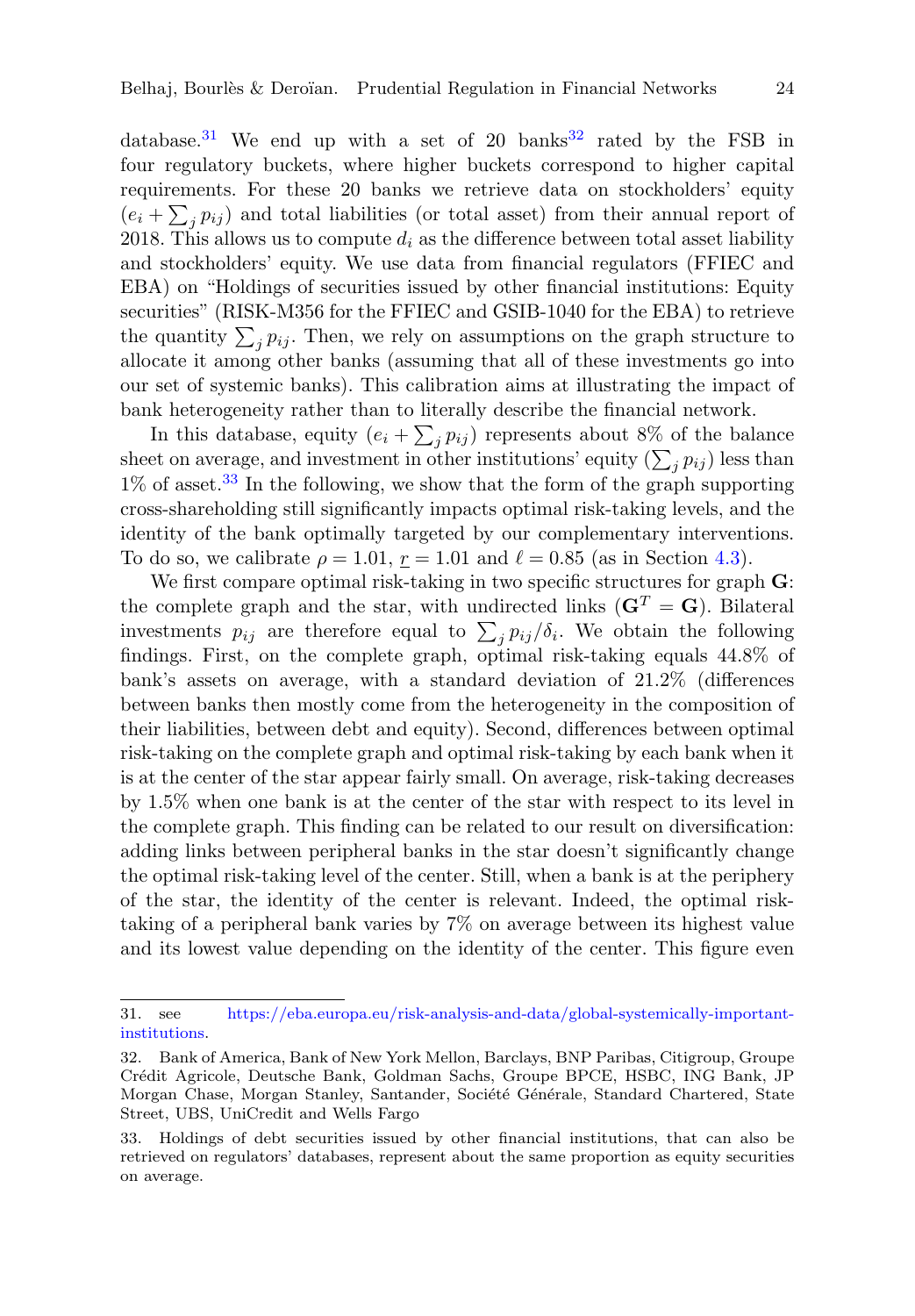exceeds  $20\%$  for three banks: Goldman Sachs, Morgan Stanley and Société Générale.<sup>[34](#page-25-1)</sup> This finding illustrates that the detailed structure of the graph can have substantial effects on individual optimal risk-taking. Therefore, current regulation, that relies on total investment in the equity of other banks  $(\sum_j p_{ij})$ only, can be improved using detailed network data.

We finally use these data to illustrate how the network structure impacts the identity of the banks the policy interventions discussed in Propositions [5](#page-22-2) and [6](#page-23-1) should target. To limit comparisons, we focus on three complete-core periphery structures, varying the numbers of banks in the core based on the buckets definition of the FSB. We then alternatively model a core composed of one bank (JP Morgan Chase, the only bank in bucket 4), three banks (JP Morgan Chase plus the two banks of bucket 3: Citigroup and HSBC) and nine banks (the three previous plus the six of our database that are in bucket 2: Bank of America, Bank of China, Barclays, BNP Paribas, Deutsche Bank and Goldman Sachs). For these three networks we compute the indexes defined in Propositions  $5$  and  $6$  and find that:  $35$ 

- when the size of the core enlarges, the optimal bank to target for equity injection (see Proposition [5\)](#page-22-2) is successively JP Morgan, HSBC and BNP Paribas
- when the size of the core enlarges, the optimal bank to target for tighter regulation (see Proposition [6\)](#page-23-1) is successively JP Morgan, HSBC and Goldman Sachs.

These results again highlight the importance of the shape of the financial network, on top of the individual indicators of interconnectedness used in the current regulation.

# <span id="page-25-0"></span>6. Extensions

We now discuss several extensions toward relaxing the main assumption of our model regarding the structure of investments.

Inter-bank debt holding. First note that our analysis extends to the modeling of inter-bank debts as long as only the bank hit by the negative shock potentially defaults. In other words, inter-bank debt positions should be such that a bank doesn't default when it doesn't invest in risky asset (see Assumption [1\)](#page-6-0). In this case, we show in Appendix [C](#page-30-1) that a reallocation of inter-bank debts increases average optimal risk-taking when it favors banks

<span id="page-25-1"></span><sup>34.</sup> For all three banks, the best case is when Groupe BPCE is at the center of the star. The worse case for Morgan Stanley and Société Générale is when Goldman Sachs is at the center; and the worse case for Goldman Sachs is when Barclays is at the center.

<span id="page-25-2"></span><sup>35.</sup> Remind here that  $m_{ij}$ s are defined over the matrix of shares **A** leading to exogenous values even for banks with similar position in the network **G** through differences in  $\sum_j p_{ij}$ .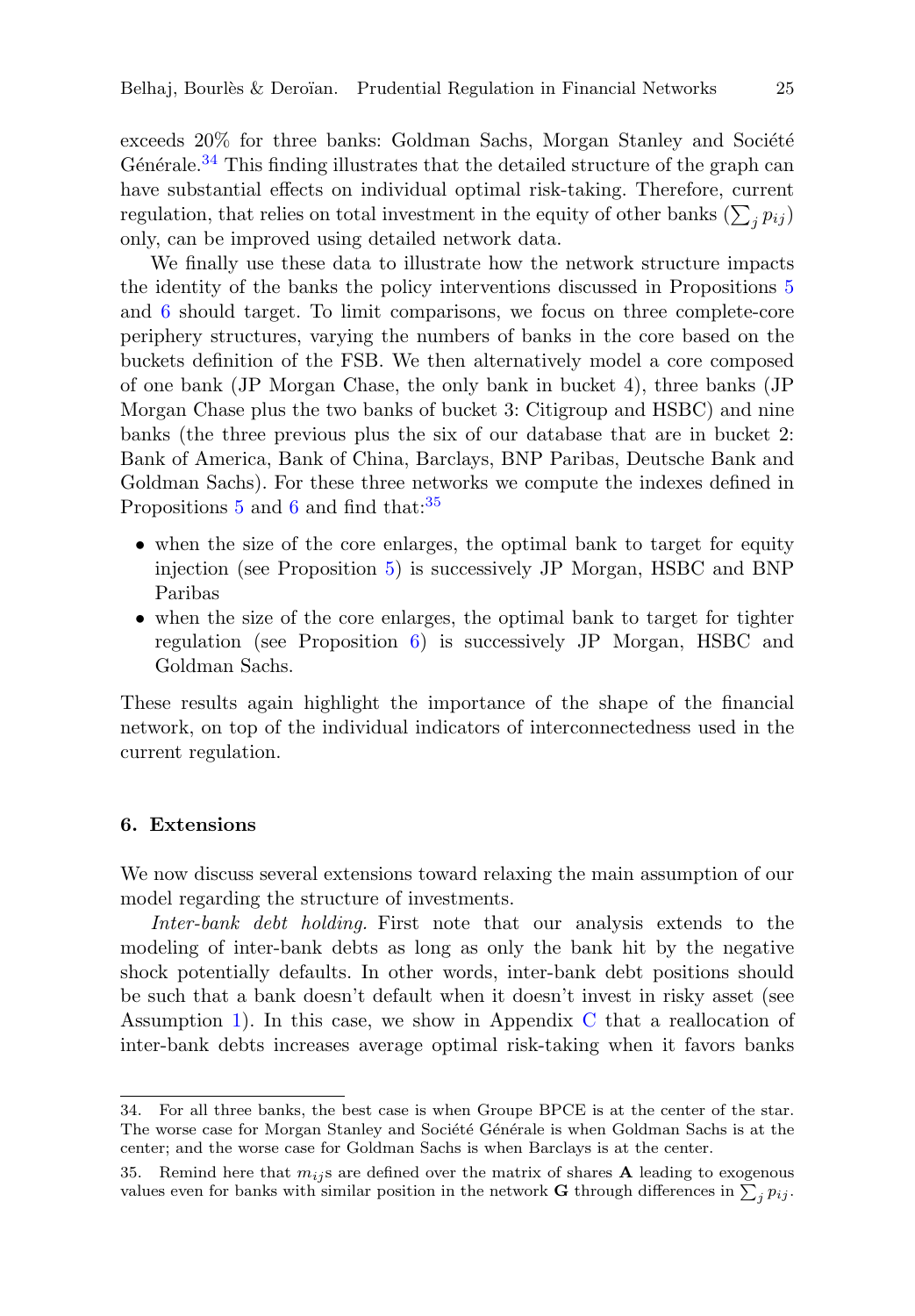with the highest pure risk-sharing effects (that is banks with the highest ratios of Bonacich centrality over self-loop centrality when risk is large).

Correlated investment portfolios. In the model presented above, we assume that each bank invests in a specific risky asset. Given our risk structure, this ensures that only one bank potentially defaults, and that the shareholding network always helps it. We relax this assumption in Appendix [E](#page-31-0) by allowing banks to invest in each other risky assets (or projects) in the spirit of [Cabrales](#page-42-6) [et al.](#page-42-6) [\(2017\)](#page-42-6). This introduces correlation in investment portfolios, making each bank less exposed to risk of its own asset, but spreading this risk among others (that then provide less support).<sup>[36](#page-26-1)</sup> It therefore reduces the likelihood of the first failure but increases contagion. In Appendix  $E$ , we show that this extension is likely to qualitatively modify our results, as the nature of the strategic interaction between banks (in  $z_i^*$ ) changes to strategic substitutability when banks invest too much of their asset into other banks' project.

Toward endogenous networks. In all the above analysis, we model only the decision of banks to allocate their resources between a risky and a risk-free asset, for a given cross-shareholding structure. Now, this structure also depends on banks' choice. We therefore analyze in Appendix [F](#page-33-0) the incentives for link formation, in the simple case of bilateral links and fixed participation. When cross-shareholding is low, we find that when banks internalize the change in regulation following link formation, the set of pairwise stable networks only contains the complete network; whereas when they don't, the complete network is pairwise stable, but there can exist other stable networks defined as the union of complete components of distinct sizes. This call for more work, especially to consider higher cross-shareholding levels.

# <span id="page-26-0"></span>7. Conclusion

In this paper, we highlight the role of the network of cross-shareholding on optimal risk-taking by banks under prudential regulation. The two key assumptions of our model are that only one bank potentially suffers a large negative shock on its asset and that the network of cross-shareholding is exogenous. We characterize these optimal levels when the regulator fixes a maximum acceptable probability of default and show that it depends on the network twice: (i) through a pure risk-sharing effect and (ii) through a resource effect as cross-shareholding changes the size of the balance-sheet of each bank. We show that the pure risk-sharing effect is aligned with the ratio of Bonacich centrality over self-loop centrality when risk is large; and that in star networks, banks at the center are optimally allowed to take more risk. In more general

<span id="page-26-1"></span><sup>36.</sup> Note here that this corresponds to correlation as portfolio diversification and not as portfolio concentration (e.g. market portfolio) that will always lead to more regulation in our case.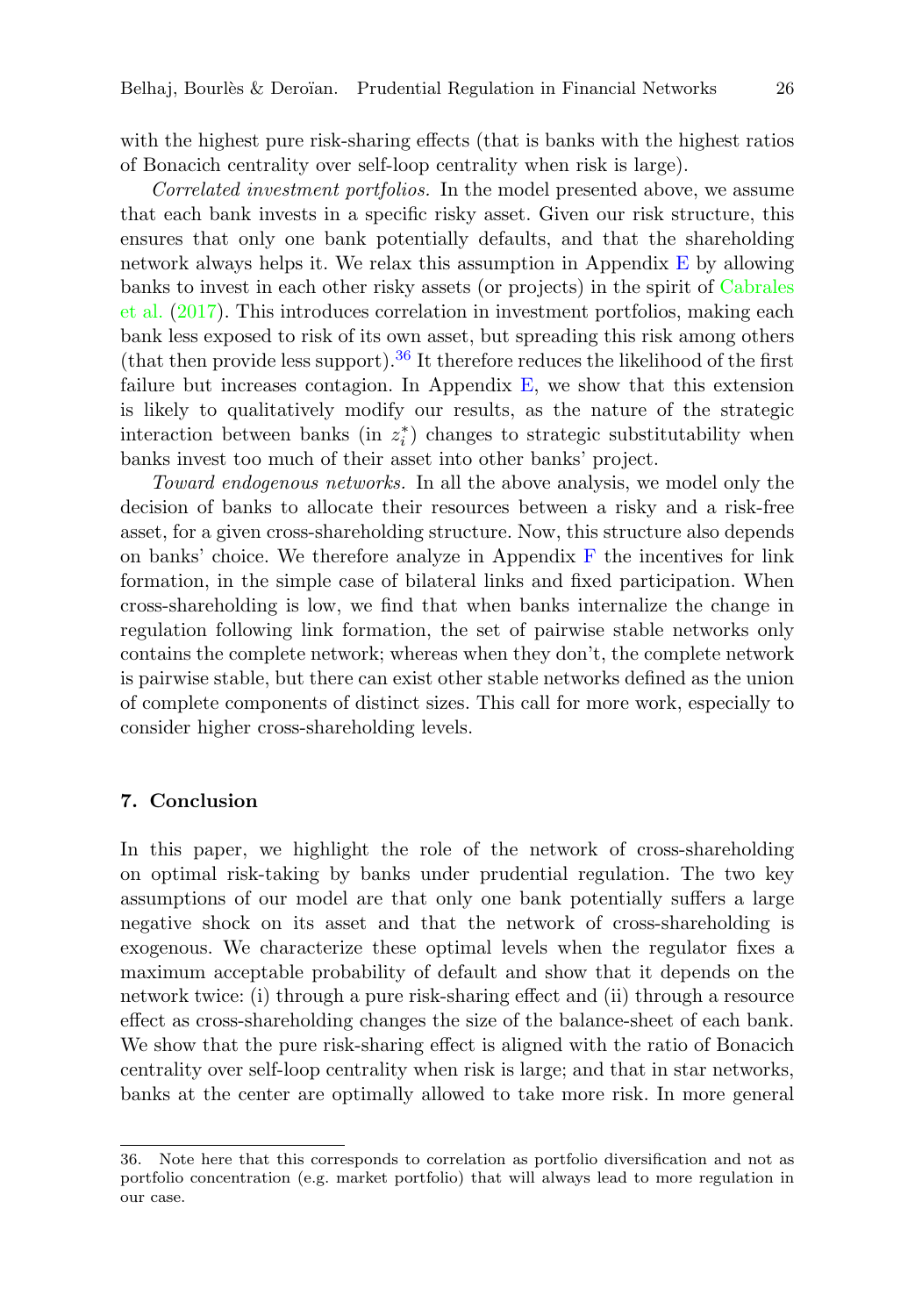networks, resource effects however complexify the analysis and we rely on simulations on random network to show that integration (an increase in the amount invested by each bank in the network) entails increased average optimal risk-taking. Turning to policy interventions, we show how the optimal levels of risk-taking can be implemented though capital or cash requirements and complemented by targeted interventions. We finally use real financial data to highlight the importance of the structure of the shareholding network, on top of the bank-specific indicators of interconnectedness used in the current regulation.

Our work can be extended in several directions. First, it would be challenging to tackle endogenous network formation for arbitrary cross-holding networks. Second, it is natural to explore possible optimal prudential regulation in conjunction with ex post regulation.

# <span id="page-27-0"></span>Appendix A: The case of Directed Strongly Regular Graphs

We have shown in the paper that optimal risk-taking behaviors may be differentiated in regular networks. In this sense, neutralizing network effects is more demanding. Actually, to obtain homogeneous risk-taking, the key is having a matrix **M** with homogeneous diagonal entries. In this appendix, we illustrate how this latter property entails that optimal risk-taking is independent of network position by solving for the case of Directed Strongly Regular Graphs.[37](#page-27-1)

DEFINITION A.1. An undirected network **G** is  $\delta$ -regular whenever  $\mathbf{G1} = \delta \mathbf{1}$ .

DEFINITION  $A.2$ . An undirected network  $G$  is strongly regular of parameters  $(\delta, \kappa, \theta)$  whenever **G** is a  $\delta$ -regular graph, every pair of adjacent nodes has the same number of common neighbors  $\kappa$ , and every pair of non-adjacent nodes has the same number of common neighbors  $\theta$ .

The class of strongly regular can moreover be extended to directed networks (see Duval 1988):

DEFINITION A.3. An directed network  $\bf{G}$  is strongly regular of parameters  $(\delta, \kappa, \theta, t)$  if:

$$
\begin{cases} \mathbf{G}^2 + (\theta - \kappa)\mathbf{G} - (t - \theta)\mathbf{I} = \theta \mathbf{J} \\ \mathbf{G}\mathbf{J} = \mathbf{J}\mathbf{G} = \delta \mathbf{J} \end{cases}
$$
 (A.1)

<span id="page-27-1"></span><sup>37.</sup> A more general class of networks shares this property of homogeneous self-loop centrality: the class of distance-based regular graphs. We do not present here the results for space restriction, but the logic of our proofs extends to this latter class.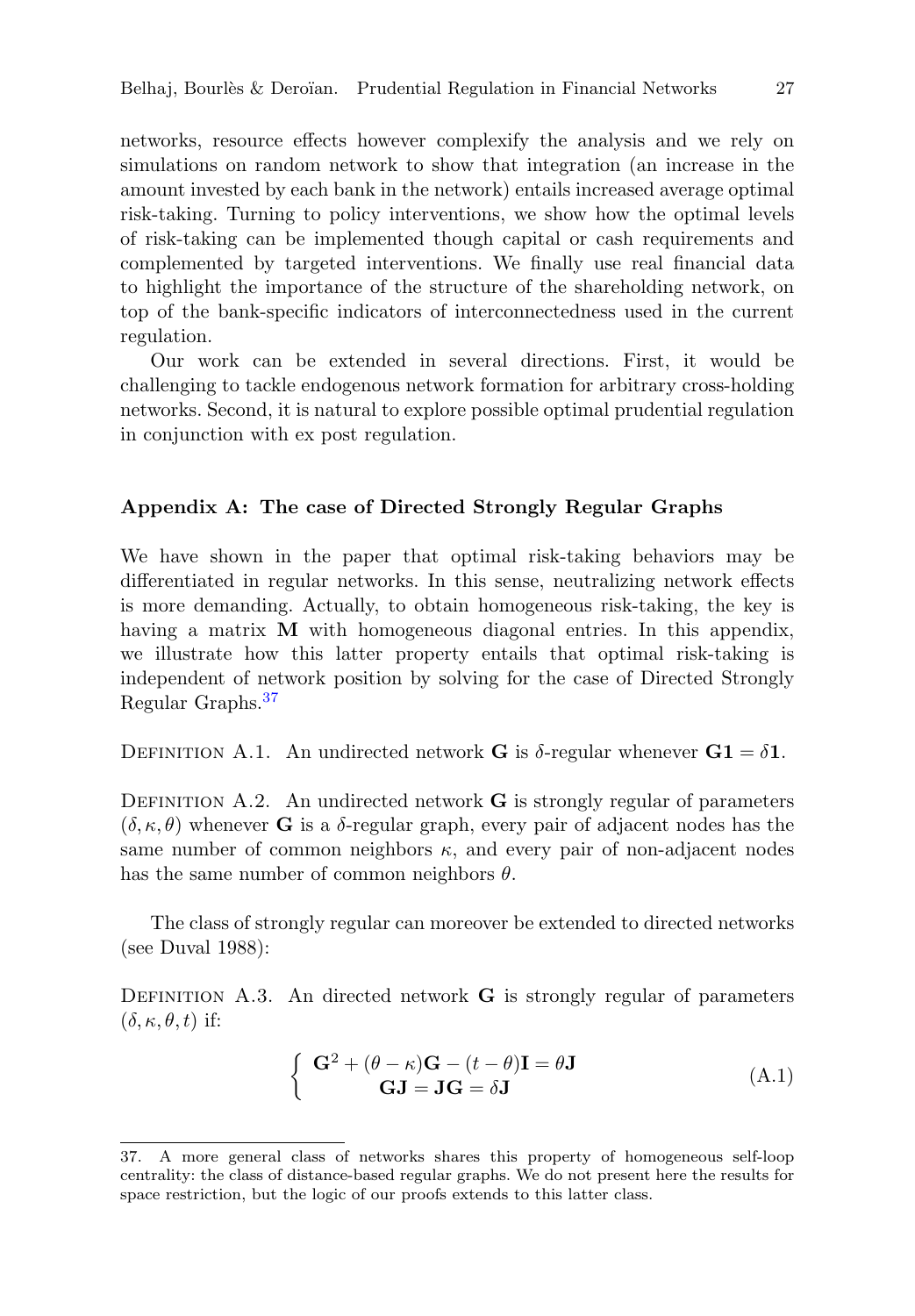(where t represents the number of reciprocated links per node)



FIGURE A.1. The smallest Directed Strongly Regular Graph  $((n, \delta, \kappa, \theta, t) = (6, 2, 0, 1, 1))$ 

Note first that, for both fixed investment and fixed participation, there are no resource effects ( $\mathbf{P}^T = \mathbf{P}$ ) on directed strongly regular graphs (DSRG thereafter). We can thus focus exclusively on the pure risk-sharing effects. We know that Bonacich centralities are homogeneous in regular graphs. We show in the following that, for DSRGs, self-loop centralities  $((m_{ii})_{i\in\mathcal{I}})$  are homogeneous.

In both cases of fixed participation and fixed investment, the cross-sharing matrix **A** car be writen as  $\mathbf{A} = \Delta \mathbf{G}$ , with  $\Delta = 1/(\delta + e/p)$  in the fixed participation case and  $\Delta = 1/(\delta(1 + e/p))$  in the fixed investment case. We note  $m_0$  the representative diagonal entry of  $\mathbf{M} = (\mathbf{I} - \delta \mathbf{G})^{-1}$  for DSRG, and  $b_0$  the representative entry of vector  $M1$  (of course,  $m_0, b_0$  depend on all parameters  $(n, \delta, \kappa, \theta, t)$  defining the DSRG, we omit their enumeration for convenience). Then:

<span id="page-28-0"></span>PROPOSITION A.A.1.  $z_i^*s$  are identical in Directed Strongly regular Graphs:  $z_i^* = z_0^*$   $\forall i$ , and  $z_0^*$  is an increasing function of the ratio  $b_0/m_0$ .

The intuition behind Proposition [A.A.1](#page-28-0) relies on the fact that self-loop centralities are homogeneous in DSRGs. This stems from  $\mathbf{G}^2 = (\kappa - \theta)\mathbf{G} + \mathbf{G}^2$  $(\delta - \theta)I + \theta J$ , which entails that any power of M is a linear combination of G, **I**, **J**. In the end,  $\mathbf{M} = \sum_{q=0}^{+\infty} \delta^q \mathbf{G}^q$  is also a linear combination of **G**, **I**, **J**. Now, as self-loop centralities are homogeneous across banks, matrix C is proportional to matrix **M**. So  $\sum_{q=0}^{+\infty} \varepsilon^q \mathbf{C}^q \mathbf{1}$  is a constant vector.

We now compute the optimal risk-taking  $z_0^*$  on a DSRG (with  $\eta = e - (\rho - \rho)$ 1)d). Given that the adjacency matrices for these networks is given by  $\mathbf{A} = \Delta \mathbf{G}$ , we can compute M analytically. Let us define  $\alpha$  and  $\gamma$  such that for a DSRG of parameters  $(n, \delta, \kappa, \theta, t)$ , we have

$$
\mathbf{G}^2 = \underbrace{(\kappa - \theta)}_{=\alpha} \mathbf{G} + \theta \mathbf{J} + \underbrace{(t - \theta)}_{=\gamma} \mathbf{I}
$$
 (A.2)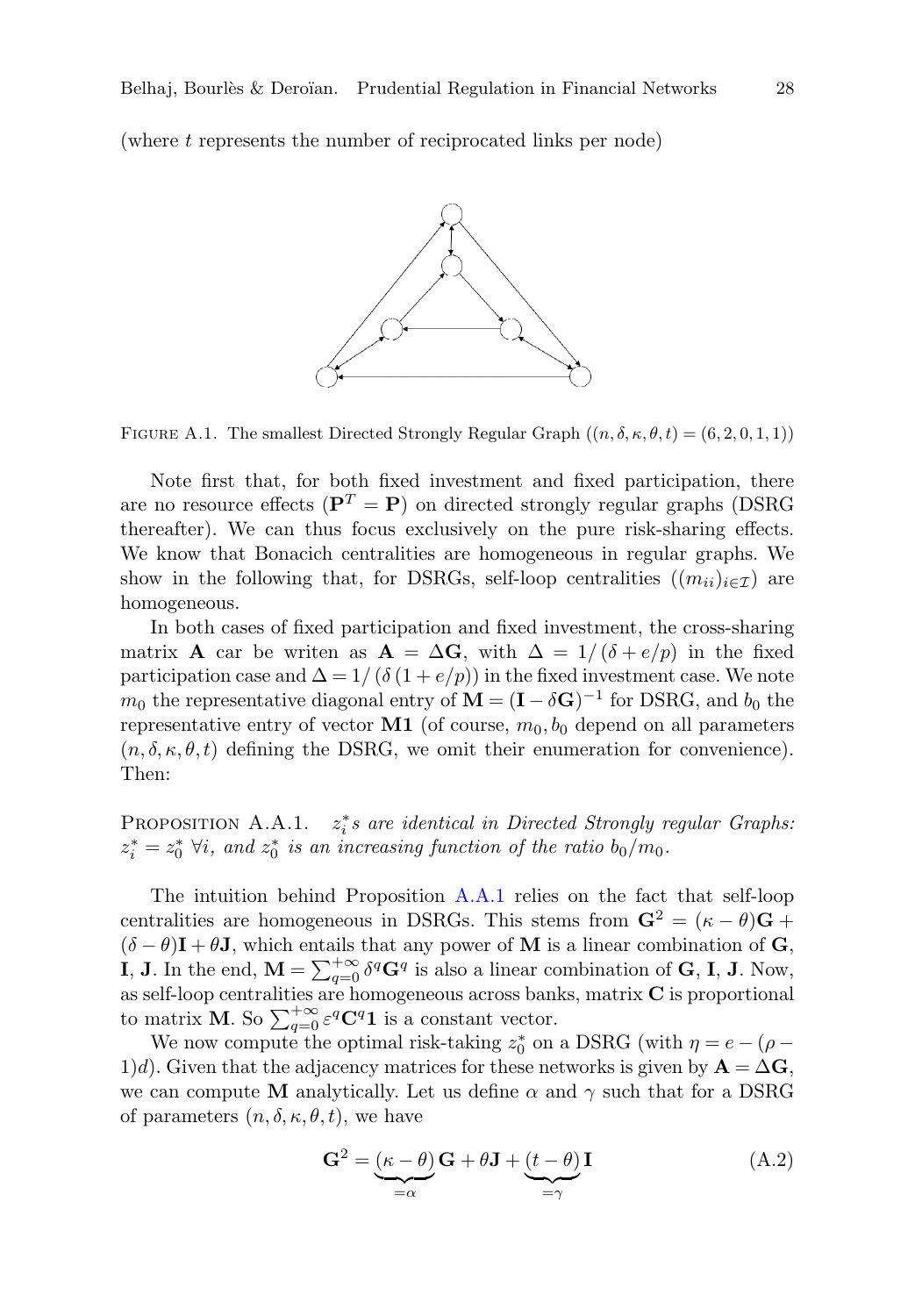where  $\gamma \geq 0$  and  $\gamma > \alpha$  by construction. Then,

$$
(\mathbf{I} - \Delta \mathbf{G})^{-1} = \sum_{q=0}^{\infty} \Delta^q \mathbf{G}^q = \bar{\alpha} \mathbf{G} + \bar{\theta} \mathbf{J} + \bar{\gamma} \mathbf{I}
$$
 (A.3)

with (after some computations):  $38$ 

$$
\begin{cases}\n\bar{\alpha} = \frac{\Delta}{1 - 2\Delta\alpha - 4\Delta^2\gamma} \\
\bar{\gamma} = 1 + \Delta\gamma\alpha \\
\bar{\theta} = \theta\Delta^2 \left[ \frac{\delta^2}{(1 - \Delta\delta)(\delta^2 - 2\alpha\delta - 4\gamma)} - \frac{4}{\delta} \cdot \frac{(\alpha^2 + \gamma)(\delta + 4\Delta\gamma)}{(1 - 2\Delta\alpha - 4\Delta^2\gamma)(\delta^2 - 2\delta\alpha - 4\gamma)} - \frac{2(\alpha + 2\Delta\gamma)}{\delta(1 - 2\Delta\alpha - 4\Delta^2\gamma)} \right]\n\end{cases}
$$

Now,  $\mathbf{C}\mathbf{1} = \frac{b_0}{m_0}\mathbf{1}$  and  $\mathbf{z}^* = \left(\sum_{q=0}^{\infty} \varepsilon^q \mathbf{C}^q\right) (\mathbf{I} + \mathbf{C})\mathbf{n}$ , with  $\mathbf{n} = \eta/(1-\ell)$ . Therefore:

$$
z_i^* = z_0^* = \eta \times \frac{b_0}{m_0} \cdot \frac{1}{1 - \varepsilon \left(\frac{b_0}{m_0} - 1\right)}\tag{A.4}
$$

 $\forall i$ , with  $z_0^*$  increasing in  $b_0/m_0$ . Moreover, as  $\mathbf{M} = \bar{\alpha}\mathbf{G} + \bar{\theta}\mathbf{J} + \bar{\gamma}\mathbf{I}$ ,

$$
\frac{b_0}{m_0} = \frac{(\bar{\alpha}\mathbf{G} + \bar{\theta}\mathbf{J} + \bar{\gamma}\mathbf{I})\mathbf{1}}{\bar{\theta} + \bar{\gamma}}
$$
(A.5)

That is, since  $G1 = \delta 1$  and  $J1 = n$ ,

$$
\frac{b_0}{m_0} = \frac{n\bar{\theta} + \delta\bar{\alpha} + \bar{\gamma}}{\bar{\theta} + \bar{\gamma}}.
$$
\n(A.6)

#### <span id="page-29-0"></span>Appendix B: An example of integration with resource effect

Consider the network depicted in Figure [5](#page-18-2) and fixed investment. Then, the resource effect is given by  $p\gamma$  where  $\gamma = (\mathbf{G}^T - \mathbf{G})\mathbf{1}$ . To simplify, consider  $\varepsilon = 0$ , so that  $\mathbf{z}^* = (\mathbf{I} + \mathbf{C}) \left( \frac{e - (\rho - 1)d}{1 - \rho} \right)$  $\frac{(\rho-1)d}{1-\ell}{\bf 1} + \frac{p}{1-\ell}$  $\frac{p}{1-\ell}\gamma$ ). The effect of p on the total contribution of resource effect to optimal risk-taking is then captured by:  $p/(1-\ell)\mathbf{1}^T\mathbf{C}\boldsymbol{\gamma}$ , and can be decreased when the level of integration of the financial network is increased. Recall here that matrix C depends on parameter p. Denoting  $\mathbf{C}_p$  the value of this matrix under parameter p, we have for the network depicted in Figure [5:](#page-18-2)  $\mathbf{1}^T \mathbf{C}_1 \boldsymbol{\gamma} \sim -0.0328$  and  $2\mathbf{1}^T \mathbf{C}_2 \boldsymbol{\gamma} \sim -0.0789$ .

$$
\mathbf{G}^q = \underbrace{(\alpha\alpha_{q-1} + \gamma_{q-1})}_{=\alpha_q} \mathbf{G} + \underbrace{(\theta\alpha_{q-1} + \delta\theta_{q-1})}_{=\theta_q} \mathbf{J} + \underbrace{\gamma\alpha_{q-1}}_{=\gamma_q} \mathbf{I})
$$

and  $\bar{\alpha} = \Delta + \sum_{q=2}^{\infty} \Delta^q \alpha_q$ ;  $\bar{\gamma} = 1 + \sum_{q=2}^{\infty} \Delta^q \gamma_q$ ;  $\bar{\theta} = \sum_{q=2}^{\infty} \Delta^q \theta_q$ .

<span id="page-29-1"></span><sup>38.</sup> For all  $q \ge 2$ :  $\mathbf{G}^q = \alpha_q \mathbf{G} + \theta_q \mathbf{J} + \gamma_q \mathbf{I}$  with the convention  $(\alpha_2, \theta_2, \gamma_2) = (\alpha, \theta, \gamma)$ . Using the expression of  $\mathbf{G}^{q-1}$ , we have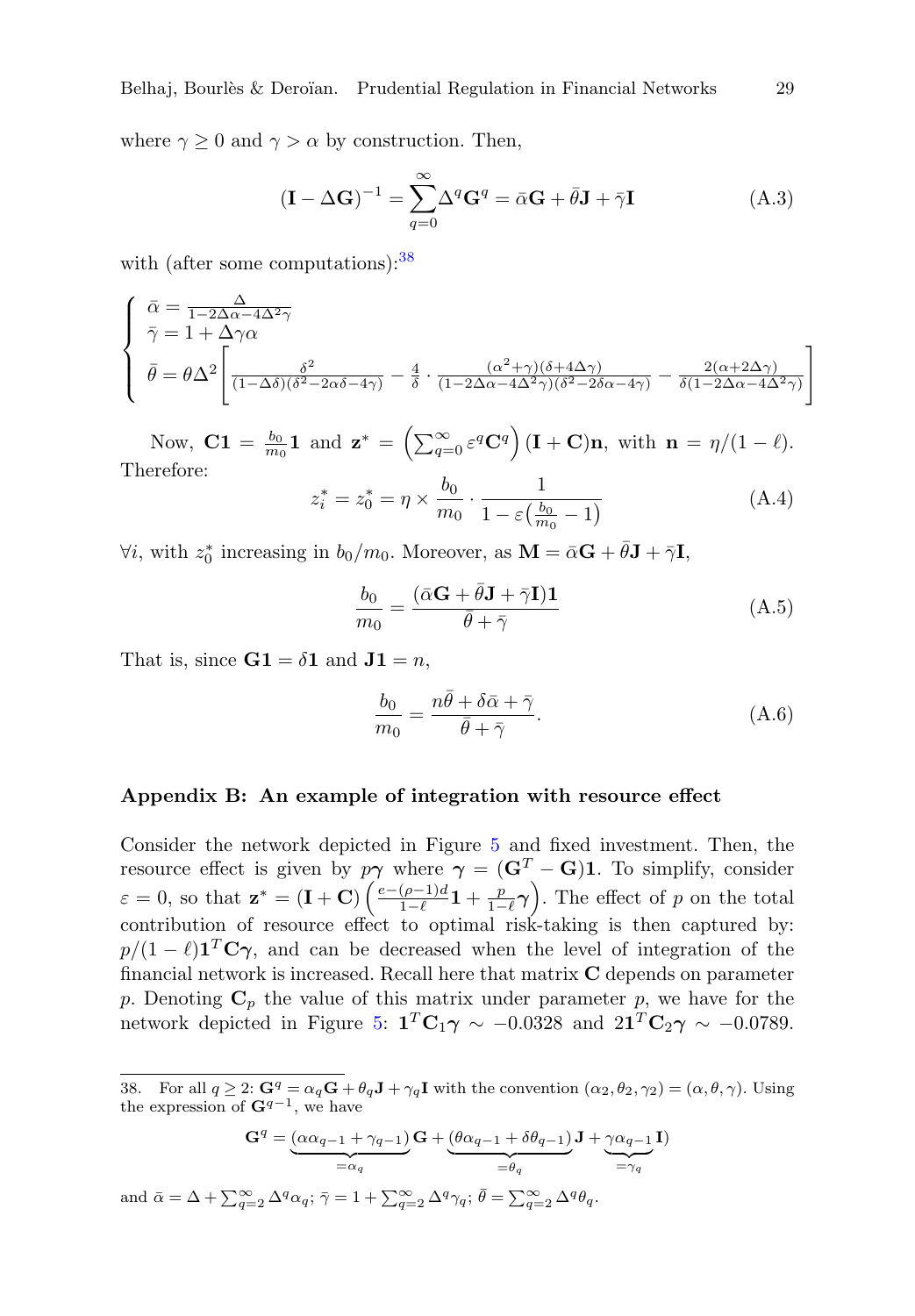Therefore, the contribution of the resource effects to total optimal risk-taking is here negative and decreasing with  $p$ . This comes from the negative correlation between the vector of out-degrees  $\delta^{O} = (3, 1, 1, 0)^{T}$  and the vector of resource effects  $\gamma = (-1, 0, 0, 1)^T$ .

#### <span id="page-30-1"></span>Appendix C: Modeling inter-bank debt

We incorporate inter-bank debt to the model as follows. Denoting  $\nu_{ij}$  the debt of bank *i* towards bank *j* and  $\nu_i = \sum_j \nu_{ji} - \sum_j \nu_{ij}$ , the optimal risk-taking with inter-bank debts  $z^*$  solves

$$
\mathbf{z}^* = (\mathbf{I} - \varepsilon \mathbf{C})^{-1} (\mathbf{I} + \mathbf{C}) (\mathbf{n} + (\rho - 1)\boldsymbol{\nu}) / (1 - \ell)
$$
 (C.1)

and Assumption [1](#page-6-0) becomes  $\mathbf{n} + \boldsymbol{\nu} > 0$ . Recall here that  $\mathbf{z}^*$  guarantees that bank i is solvent when it suffers a shock of size  $\ell$ , in which case all the other banks are also solvent.

Now consider a reallocation  $v'$  of inter-debt such that  $\mathbf{1}^T(\nu' - \nu) = 0$ . Then:

$$
\mathbf{1}^T(\mathbf{z}' - \mathbf{z}) = (\rho - 1)((\mathbf{I} - \varepsilon \mathbf{C})^{-1}(\mathbf{I} + \mathbf{C})\mathbf{1})^T(\boldsymbol{\nu}' - \boldsymbol{\nu})/(1 - \ell)
$$
(C.2)

Now, when  $e_i = e$  and  $d_i = d$ ,  $\mathbf{z}_{RS}^* = (e - (\rho - 1)d) \cdot (\mathbf{I} - \varepsilon \mathbf{C})^{-1} (\mathbf{I} + \mathbf{C}) \mathbf{1}$  (see [14\)](#page-12-1) and:

$$
\mathbf{1}^T(\mathbf{z}' - \mathbf{z}) = \frac{\rho - 1}{(e + (\rho - 1)d)(1 - \ell)} \cdot \mathbf{z}_{RS}^* (v' - v)
$$
(C.3)

That is:

$$
\sum_{i} (z_i^{*'} - z_i^*) = \frac{\rho - 1}{(e + (\rho - 1)d)(1 - \ell)} \sum_{i} z_{i, RS}^* (\nu_i' - \nu_i)
$$
 (C.4)

Thus, the reallocation of debts increases total optimal risk-taking if it favors banks that would have the highest pure risk-sharing effect in the absence of inter-bank debt.

#### <span id="page-30-0"></span>Appendix D: Extension to multiple shocks

Consider the case when a shock, i.e. a return  $\mu = \ell < 1$  on one's risky asset (we consider binary shocks for simplicity), can hit two banks, say i and k at the same time.<sup>[39](#page-30-2)</sup> To avoid default, bank  $i$  must satisfy the following constraint:

$$
(\ell - 1)z_i + (\ell - 1)c_{ik}z_k - (\underline{r} - 1)\sum_{l \neq i,k} c_{il}z_l \leq \eta_i + \sum_{j \neq i} c_{ij}\eta_j \tag{D.1}
$$

<span id="page-30-2"></span><sup>39.</sup> The extension to more than two shocks is immediate.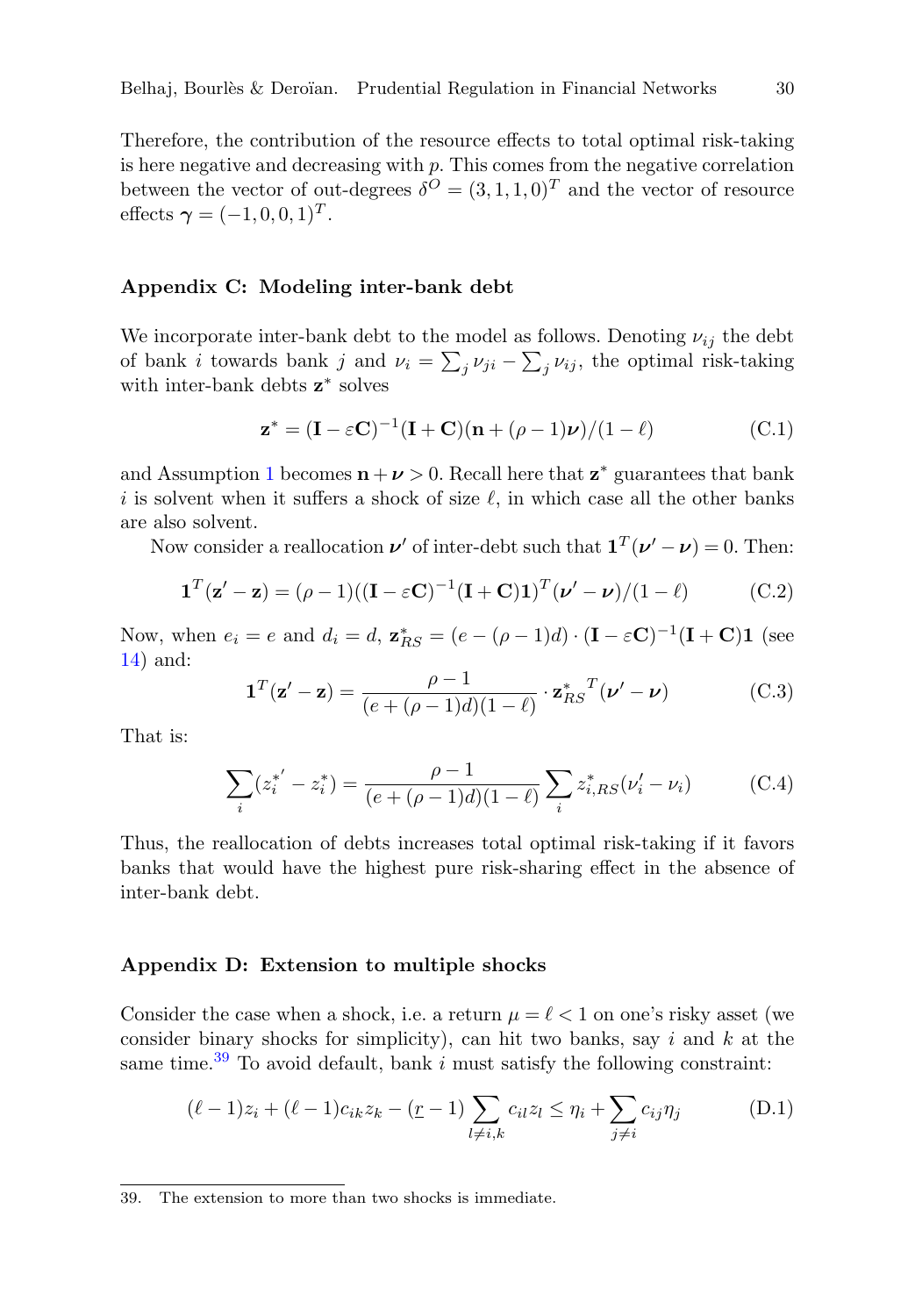Belhaj, Bourlès & Deroïan. Prudential Regulation in Financial Networks  $31$ 

That is:

$$
z_i - \varepsilon \sum_{j \neq i} c_{ij} z_j \leq n_i + \sum_{j \neq i} c_{ij} n_j - \frac{\underline{r} - \ell}{1 - \ell} c_{ik} z_k \tag{D.2}
$$

Following our definition of prudential regulation, bank i should then survive to all pairs of shocks involving its own shock, that is:

<span id="page-31-1"></span>
$$
z_i - \varepsilon \sum_{j \neq i} c_{ij} z_j = n_i + \sum_{j \neq i} c_{ij} n_j - \frac{\underline{r} - \ell}{1 - \ell} \max_{k \neq i} c_{ik} z_k \tag{D.3}
$$

Importantly, there is strategic substitutability between risk-taking levels of the two shocked banks.

We define the vector  $\zeta(z) = (\max_{k \neq i} c_{ik} z_k)_{i \in \mathcal{I}}$ . Then, a solution  $z^{**}$  to the problem with two shocks should satisfy equation  $(D.3)$  for all banks i. That is, it should solve the non-linear system

<span id="page-31-2"></span>
$$
\mathbf{z}^{**} = (\mathbf{I} - \varepsilon \mathbf{C})^{-1} \left( (\mathbf{I} + \mathbf{C}) \mathbf{n} - \frac{r - l}{1 - l} \zeta(\mathbf{z}^{**}) \right)
$$
(D.4)

Remembering that the solution with a single shock is given by  $z^* = (I \varepsilon \mathbf{C}$ )<sup>-1</sup>(**I** + **C**)**n**, we get

$$
\mathbf{z}^{**} = F(\mathbf{z}^{**}) \tag{D.5}
$$

where  $F(\mathbf{z}) = \mathbf{z}^* - \frac{r-\ell}{1-\ell}$  $\frac{r-\ell}{1-\ell}(\mathbf{I} - \varepsilon \mathbf{C})^{-1} \boldsymbol{\zeta}(\mathbf{z}).$  Then, existence follows directly from the boundedness and continuity of function  $F$ .

However, the system can now admit multiple solutions. Indeed, consider the following three-bank two-shock example. We set  $e = 100, d = 100, \rho = 1.01, l =$ 0.8, and let the matrix of cross-investments be

$$
\mathbf{P} = \begin{pmatrix} 0 & 0.7 & 0.4 \\ 1 & 0 & 0.8 \\ 1.05 & 1 & 0 \end{pmatrix} .
$$
 (D.6)

One can then see that there are two solutions to system [\(D.4\)](#page-31-2):  $\mathbf{z}_1^{**} \sim$  $(496.74, 493.31, 490.44)$  and  $\mathbf{z}_{2}^{**} \sim (496.73, 494.32, 490.44)$ , where no solution dominates the other one.

#### <span id="page-31-0"></span>Appendix E: Correlated investment portfolios

We now extend our model to an environment where banks can invest not only in their own risky project but also in the risky projects of the other banks. In our baseline model we consider  $n$  banks,  $n$  risky projects, with one project receiving investment from a single bank. We instead consider here an environment with  $n$  risk projects (still attached to a bank). Each bank invests an homogeneous share  $\lambda$  of its risky investment in its own project, and distributes the residual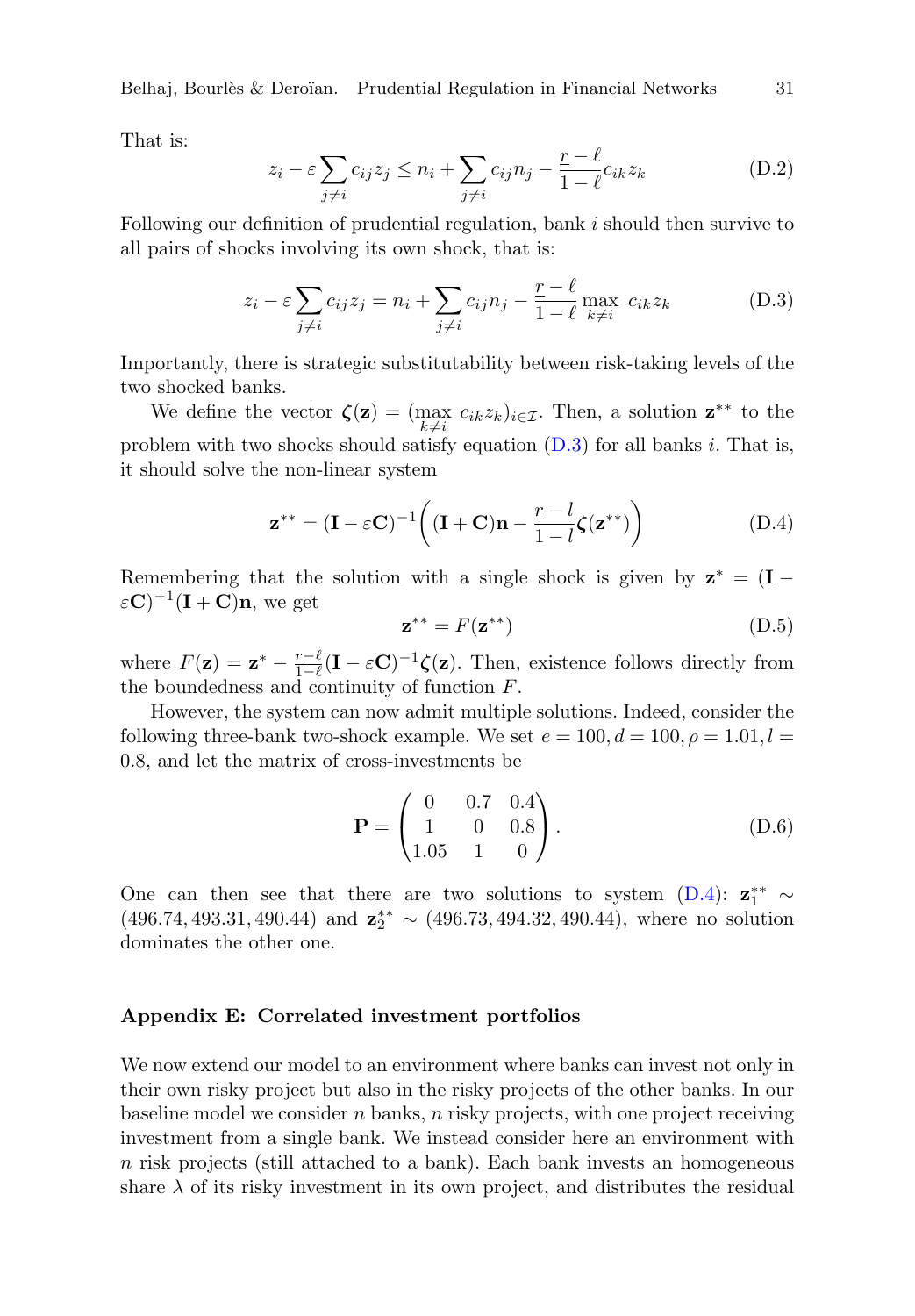share  $1 - \lambda$  equally among other projects, as illustrated in Figure [E.1.](#page-32-0)<sup>[40](#page-32-1)</sup> Note that, in this extended model, the equivalent of Assumption [4](#page-10-5) imposes  $\lambda > \frac{r-1}{r-\ell}$ .

<span id="page-32-0"></span>

Figure E.1. Diversifying investment portfolios

In this case, Proposition [E.E.1](#page-32-2) shows that correlated investment portfolios can change the nature of the interaction between banks' risk-taking. Substitutability emerges when portfolios are sufficiently (positively) correlated. Under large correlation, all banks are hurt by the negative shock on bank i's project, and the cross-shareholding network does not bring value to bank i but rather transmits its low value of other banks.

<span id="page-32-2"></span>PROPOSITION E.E.1. Risk-taking decisions by banks are strategic substitutes whenever the fraction of risky investment each bank allocates to its own project is low, i.e. when

$$
\frac{1-\lambda}{n-1} > \frac{\underline{r}-1}{\underline{r}-\ell}
$$

*Proof.* When each bank allocates a share  $\lambda$  of its risky investment in its own project, and distributes equally the remaining among other projects, the value

<span id="page-32-1"></span><sup>40.</sup> A more general setting will consist of n banks and an arbitrary number of projects with a bipartite network representing the amount each banks invests in each project [\(Elliott](#page-42-7) [et al.,](#page-42-7) [2014\)](#page-42-7).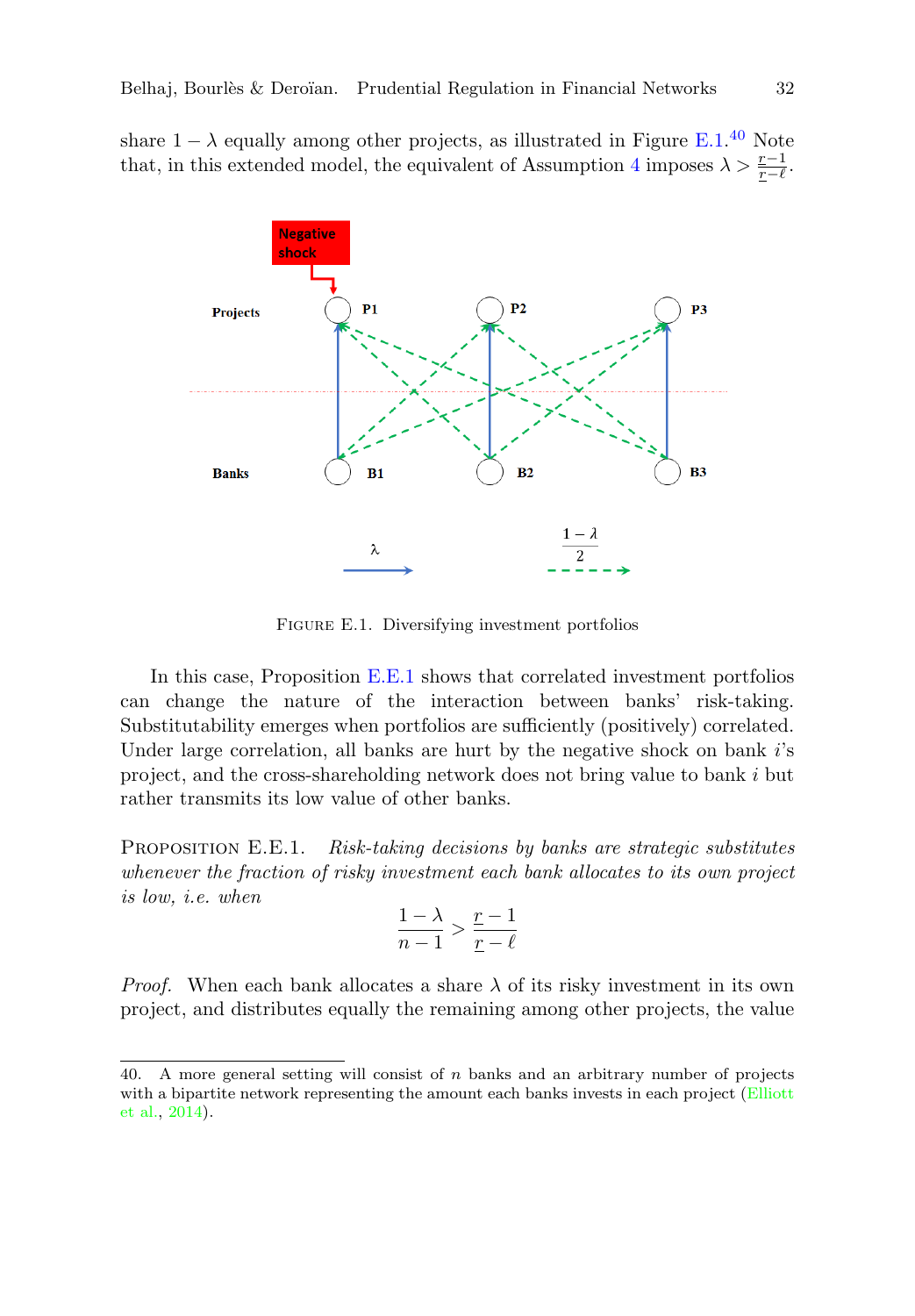of firm i conditional on a negative shock on its project writes

$$
v_i = m_{ii} [z_i (\lambda \ell + (1 - \lambda)\underline{r} - 1) + \eta_i]
$$
  
+ 
$$
\sum_{j \neq i} m_{ij} \left[ z_j \left( \lambda \underline{r} + \frac{(n-2)(1-\lambda)}{n-1} \underline{r} + \frac{(1-\lambda)}{n-1} \ell - 1 \right) + \eta_j \right]
$$
 (E.1)

In this case,  $z^*$  is defined by:

$$
\mathbf{z}^* = (\mathbf{I} - \varepsilon(\lambda)\mathbf{C})^{-1}(\mathbf{I} + \mathbf{C})\mathbf{n}
$$
 (E.2)

with  $n_i = \eta_i/(1 - \lambda \ell - (1 - \lambda)r)$  and

$$
\varepsilon(\lambda) = -\frac{n - 1 - (1 - \lambda)\ell - (\lambda + n - 2)\underline{r}}{(n - 1)(1 - \lambda\ell - (1 - \lambda)\underline{r})}
$$
(E.3)

The numerator of  $\varepsilon(\lambda)$  is negative when  $\lambda < \frac{n-1-\ell-(n-2)x}{r-\ell}$ , i.e. when  $\frac{1-\lambda}{n-1} >$  $r-1$  $\frac{r-1}{r-\ell}$ , leading to substituability in z<sub>i</sub>s.  $\Box$ 

# <span id="page-33-0"></span>Appendix F: Endogenous shareholding network

We examine in this Appendix the endogenous formation of cross-shareholding links. For tractability, we focus on the fixed participation case and only consider undirected networks:  $G<sup>T</sup> = G$  (there is therefore no resource effect in this setting). To isolate pure network effects, we assume  $e_i = e$  and  $d_i = d$ for all  $i$ . We simplify the analysis by examining the case of sufficiently low participation level  $p$ ; and binary distribution for the return of one bank's risky asset:  $r = r > 1$  and  $\tilde{\mu}_i = \ell < 1$  when bank i suffers the large shock  $(\mathbb{E}(\mu_i) = \mathbb{E}(\mu) = (1 - q/n)r + q/n \cdot \ell > 1$  by Assumption [2\)](#page-8-2).

We consider alternatively (i) that banks do consider the change in regulation when modify their connections and (ii) that banks do not take into account modified regulation when changing links. This last setting corresponds for example to situations in which regulation are not updated often enough, with respect to banks' choices.

We now analyze incentive to form link. We assume that this decision is taken by existing shareholders based on the expected value of one share, which writes in our case:

<span id="page-33-1"></span>
$$
\mathbb{E}\pi_i = \frac{\mathbb{E}(v_i)}{e + p\delta_i} = \frac{\eta}{e} + \mathbb{E}(\mu) \frac{\sum_{j \in \mathcal{I}} m_{ij} z_j}{e + p\delta_i}
$$
(F.1)

with  $t = e - (\rho - 1)d$  and  $\mathbb{E}(\mu) = q\ell + (1 - q)r$ .

Indeed, denoting s the state of nature  $(\mu_1, ..., \mu_n)$ , we have

$$
v_i(s) = \sum_j m_{ij}((\mu_j - 1)z_j + \eta) = \eta b_i + \sum_j m_{ij}(\mu_j - 1)z_j
$$
 (F.2)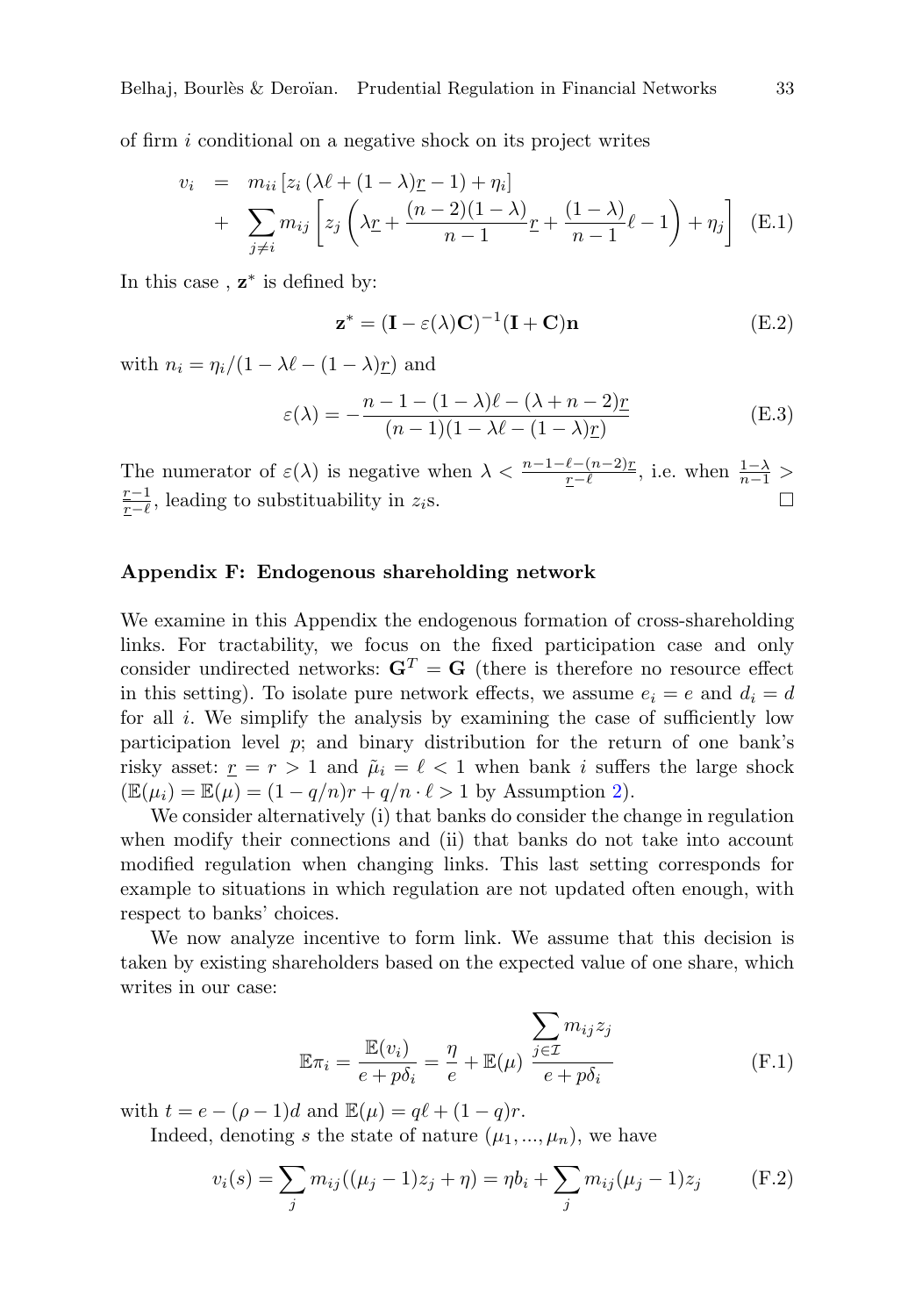(where  $b_i = \sum_j m_{ij}$  is the Bonacich centrality of *i*). Then,

$$
\mathbb{E}(v_i) = \eta b_i + (1 - q)(r - 1) \sum_j m_{ij} z_j
$$
  
+ 
$$
\frac{q}{n} \sum_{k=1}^n \left( (r - 1) \sum_{j \neq k} m_{ij} z_j + (\ell - 1) m_{ik} z_k \right)
$$
 (F.3)

$$
= \eta b_i + \mathbb{E}(\mu) \sum_{j \in \mathcal{I}} m_{ij} z_j \tag{F.4}
$$

Noting that, under fixed participation,  $e + \sum_j p_{ji} = e + p\delta_i$  and  $b_i = (e + p\delta_i)/e$ we obtain the value of  $\mathbb{E}\pi_i$  in  $(F.1)$ .

Note that, as  $\mathbb{E}(\mu) > 0$  and  $Mz > 0$ , an immediate consequence of equation  $(F.1)$  is that the empty network is not stable.

We consider in the following low values of  $p$  and, first, that banks take into account change in regulation when forming a link.

#### F.1. Link formation with regulatory change.

Considering low values of p, at order 1, we have  $\mathbf{A} = \frac{p}{e} \mathbf{G} + o(p)$  leading to  $\mathbf{M} = \mathbf{I} + \frac{p}{e}\mathbf{G} + o(p)$  and  $\mathbf{C} = \frac{p}{e}\mathbf{G} + o(p)$  (as  $m_{ii} = 1 + o(p)$ ). This therefore gives:

$$
\mathbf{z} = \frac{\eta}{1 - \ell} \left( \mathbf{I} + (1 + \varepsilon) \frac{p}{e} \mathbf{G} \right) \mathbf{1} + o(p) \tag{F.5}
$$

and

<span id="page-34-0"></span>
$$
\mathbf{Mz} = \frac{\eta}{1-\ell} \left( \mathbf{I} + (2+\varepsilon) \frac{p}{e} \mathbf{G} \right) \mathbf{1} + o(p) \tag{F.6}
$$

We note  $\mathbf{1}_{ij}$  the square matrix with all entries equal to 0 but both entries  $i, j$  and  $j, i$  equal to 1. We then denote  $\mathbf{M}'$  and  $\mathbf{z}'$  the outcomes associated with network  $G + 1_{ij}$ . Then, the return for bank i to forming undirected link ij writes:

$$
\Delta \pi_i^{ij} = \mathbb{E}(\mu) \cdot \left[ \frac{\sum_{j \in \mathcal{I}} m'_{ij} z'_j}{p \delta_i + e + p} - \frac{\sum_{j \in \mathcal{I}} m_{ij} z_j}{p \delta_i + e} \right]
$$
(F.7)

And using  $F.6$ , bank i wants to form the link ij whenever

$$
\mathbb{E}(\mu) \left[ \frac{e + (2 + \varepsilon)p(\delta_i + 1)}{p\delta_i + e + p} - \frac{e + (2 + \varepsilon)p\delta_i}{p\delta_i + e} \right] > 0 \tag{F.8}
$$

that is, if

<span id="page-34-1"></span>
$$
\mathbb{E}(\mu) \cdot \frac{p}{e} \cdot \frac{1+\varepsilon}{e+p(2\delta_i+1)} > 0 \tag{F.9}
$$

As [\(F.9\)](#page-34-1) is always verified, the set of pairwise stable networks is equal to the complete network when banks take into account the change of regulation after link addition.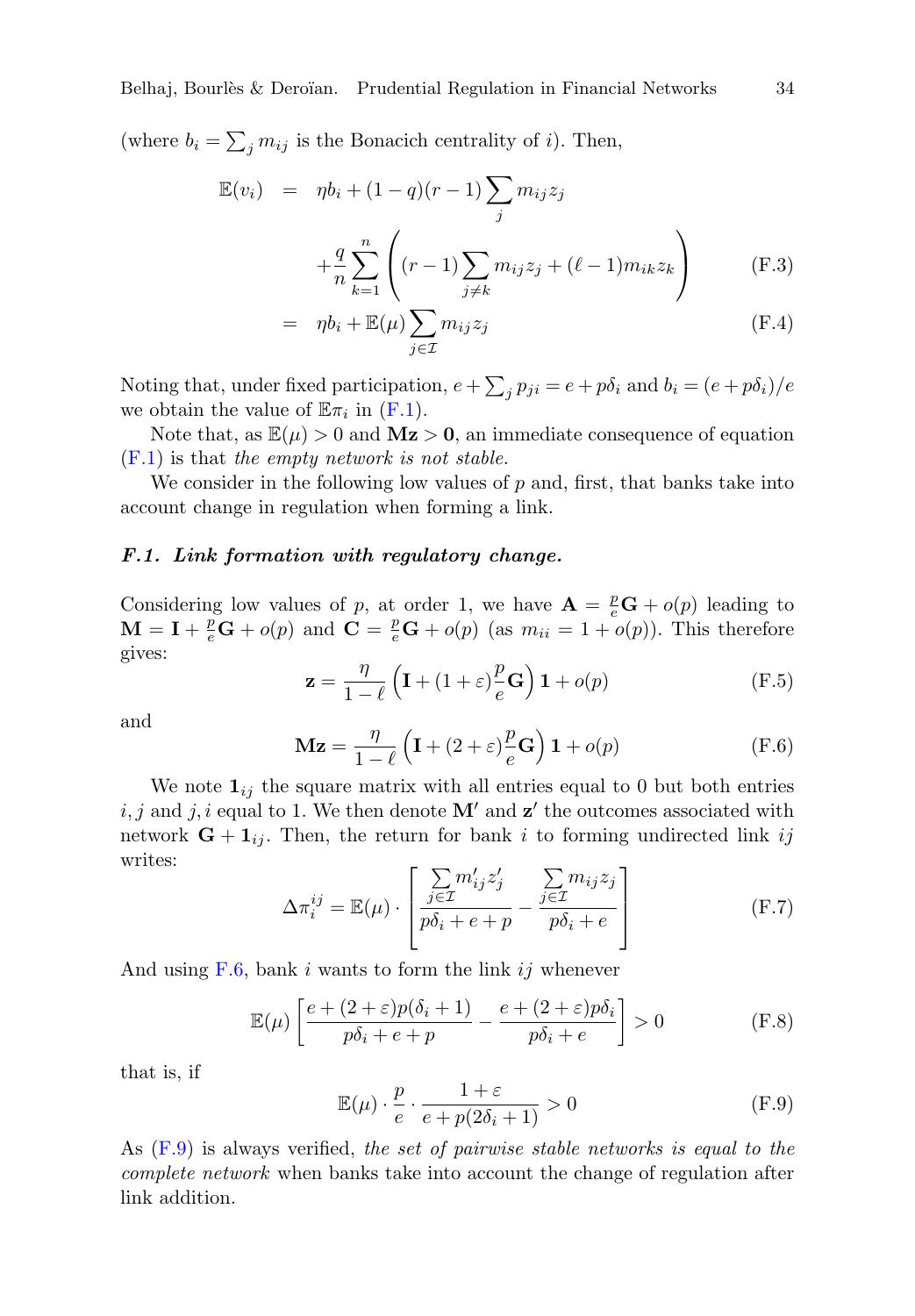#### F.2. Link formation without regulatory change.

We now analyze the case in which banks don't account for change in regulation when choosing to form a link. We then get:

<span id="page-35-2"></span>
$$
\Delta \pi_i^{ij} = \mathbb{E}(\mu) \left[ \frac{\sum_{j \in \mathcal{I}} m'_{ij} z_j}{p \delta_i + e + p} - \frac{\sum_{j \in \mathcal{I}} m_{ij} z_j}{p \delta_i + e} \right]
$$
(F.10)

Still considering low values of  $p$ , we here need to develop expressions at order 2. Then,  $\mathbf{M} = \mathbf{I} + \frac{p}{e} \mathbf{G} + \frac{p^2}{e^2}$  $\frac{p^2}{e^2}\mathbf{G}^2+o(p^2); \, \mathbf{C}=\frac{p}{e}\mathbf{G}+\frac{p^2}{e^2}$  $\frac{p^2}{e^2} \mathbf{G}^2 + o(p^2);$ 

$$
\mathbf{z} = \left(\mathbf{I} + (1+\varepsilon)\frac{p}{e}\mathbf{G} + \frac{p^2}{e^2}(1+\varepsilon)^2\mathbf{G}^2\right)\mathbf{1}
$$
 (F.11)

and

$$
\mathbf{Mz} = \left(\mathbf{I} + (2+\varepsilon)\frac{p}{e}\mathbf{G} + \frac{p^2}{e^2}(\varepsilon^2 + 3\varepsilon + 3)\mathbf{G}^2\right)\mathbf{1}
$$
 (F.12)

that is

<span id="page-35-0"></span>
$$
\frac{\mathbf{Mz}_i}{e + p\delta_i} = \frac{1 + (2 + \varepsilon)\frac{p}{e}\delta_i + \frac{p^2}{e^2}(\varepsilon^2 + 3\varepsilon + 3)\delta_i^2}{e + p\delta_i}
$$
(F.13)

But since  $\mathbf{M}' = \mathbf{I} + \frac{p}{e}$  $\frac{p}{e}(\mathbf{G}+\mathbf{1}_{ij})+\frac{p^2}{e^2}$  $\frac{p^2}{e^2}(\mathbf{G} + \mathbf{1}_{ij})^2 + o(p^2)$ , we get

$$
\mathbf{M'z} = \mathbf{Mz} + \frac{p}{e}\mathbf{1}_{ij}\mathbf{1} + \frac{p^2}{e^2} \left( \mathbf{G} \mathbf{1}_{ij} + (2+\varepsilon)\mathbf{1}_{ij}\mathbf{G} + \mathbf{1}_{ij}^2 \right) \mathbf{1}
$$
 (F.14)

Noticing that  $(1_{ij}1)_i = 1, (\mathbf{G}1_{ij}1)_i = 0, (1_{ij}\mathbf{G}1)_i = \delta_j$  and  $(1_{ij}^2)_i = 1$ , we find

<span id="page-35-1"></span>
$$
\frac{\mathbf{M'z}_i}{e + p\delta_i + p} = \frac{\mathbf{Mz}_i + \frac{p}{e} + \frac{p^2}{e^2} (1 + (2 + \varepsilon)\delta_j)}{e + p\delta_i + p}
$$
(F.15)

Using the expressions of  $(F.13)$  and  $(F.15)$  in equation  $(F.10)$ , bank i wants to form the link  $ij$  whenever

<span id="page-35-3"></span>
$$
\mathbb{E}(\mu) \left( \frac{1}{1+\varepsilon} + \left( 1 + \frac{1}{1+\varepsilon} \right) \delta_j - \delta_i \right) > 0 \tag{F.16}
$$

As  $\mathbb{E}(\mu) > 0$  and  $1/(1+\varepsilon) > 0$ , all banks with same degrees prefer to form a link. This means that the complete network is stable. Other stable networks are unions of complete components of distinct size, with appropriate size distribution. Suppose that a network is the union of  $\chi$  complete components of size  $\sigma_1 > \sigma_2 > \cdots > \sigma_r$ . From equation [\(F.16\)](#page-35-3), it must be that (and it is sufficient that)

For all components 
$$
i < \chi
$$
,  $\frac{\sigma_i}{\sigma_{i+1}} > \frac{2+\varepsilon}{1+\varepsilon}$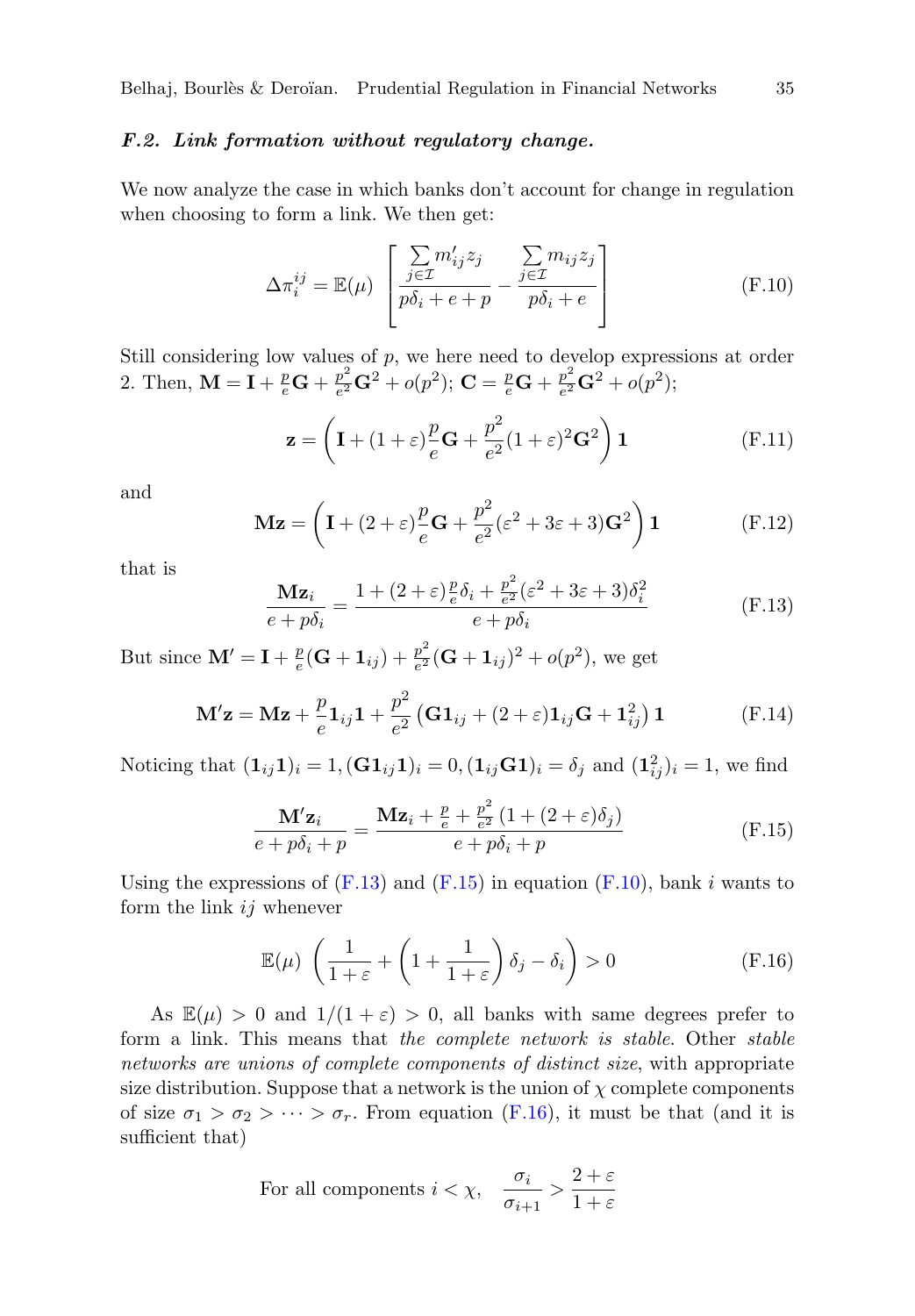so that the bank with higher degree is better of refusing to form the link.

To see formally that a stable network is necessarily the union of complete components of distinct size, we observe that returns to link formation satisfy [Goyal and Joshi](#page-42-18) [\(2006\)](#page-42-18)'s proposition 4.3, which guarantees the point. Indeed, when p tends to zero and for any  $e > 0$ , the return of link formation satisfies

$$
\Delta \pi_i^{ij} = f(\delta_i, \delta_j) \tag{F.17}
$$

with f decreasing in  $\delta_i$ , increasing in  $\delta_j$ , and  $f(\delta_i + 1, \delta_j + 1) > f(\delta_i, \delta_j)$ , as

$$
\Delta \pi_i^{ij} = \frac{\frac{p^2}{e} \left( 1 + (2 + \varepsilon)\delta_j - (1 + \varepsilon)\delta_i \right)}{(e + p\delta_i + p)(e + p\delta_i)} + o(p^2)
$$
 (F.18)

 $(\text{and } f(\delta_i + 1, \delta_j + 1) > f(\delta_i, \delta_j) \text{ as } e/p \text{ goes to infinity when } p \text{ goes to zero}).$ 

# Appendix G: Proofs

#### <span id="page-36-0"></span>G.1. Proof of Lemma [1](#page-7-2)

Consider the system:

<span id="page-36-1"></span>
$$
v_i = h_i + \sum_{j \in \mathcal{I}} a_{ij} v_j^+ \quad \forall i \in \mathcal{I}
$$
 (G.1)

In  $v_i$ s, this corresponds to a game of strategic complementarities with lower and upper bounds (for given  $\mu_i$ s), that is a supermodular game. Therefore, it possesses a minimum and a maximum equilibrium.

Now, consider an equilibrium with S non defaulting banks, i.e. with  $\mathbf{v}_{\mathcal{S}} =$  $(v_1, \dots, v_s) > 0$  and let  $\bar{a}_i = 1 - \sum$  $\sum_{k\in\mathcal{S}} a_{ki}$ . Then,

$$
\sum_{i \in S} \bar{a}_i v_i = \sum_{i \in S} \left( 1 - \sum_{k \in S} a_{ki} \right) v_i \tag{G.2}
$$

and given that  $\Sigma$  $\sum_{i \in \mathcal{S}} v_i = \sum_{i \in \mathcal{S}}$  $\sum_{i \in \mathcal{S}} h_i + \sum_{i \in \mathcal{S}}$ i∈S  $\sum$  $\sum_{k\in\mathcal{S}} a_{ik}v_k$ :

$$
\sum_{i \in S} \bar{a}_i v_i = \sum_{i \in S} h_i \tag{G.3}
$$

Last, suppose that the minimum equilibrium, say  $S$ , is distinct from the maximum equilibrium, say  $S'$ . Then  $\mathbf{v}_{\mathcal{S}} < \mathbf{v}_{\mathcal{S}'}$  (where we use here the vectorial inequality) and

<span id="page-36-2"></span>
$$
\sum_{i \in S} h_i = \sum_{i \in S} \bar{a}_i v_i < \sum_{i \in S} \bar{a}_i v'_i < \sum_{i \in S'} \bar{a}_i v'_i = \sum_{i \in S'} h_i \tag{G.4}
$$

However, by construction, for all banks  $i \in S' \setminus S: h_i < 0$ . Indeed, by [\(G.1\)](#page-36-1):  $h_i > 0 \Rightarrow v_i > 0$  and all banks with  $h_i > 0$  always belong to the surviving set. Then,  $\Sigma$  $\sum_{i \in \mathcal{S}'} h_i < \sum_{i \in \mathcal{S}}$  $\sum_{i\in\mathcal{S}}h_i$ , which is in contradiction with [\(G.4\)](#page-36-2). The equilibrium values are then unique.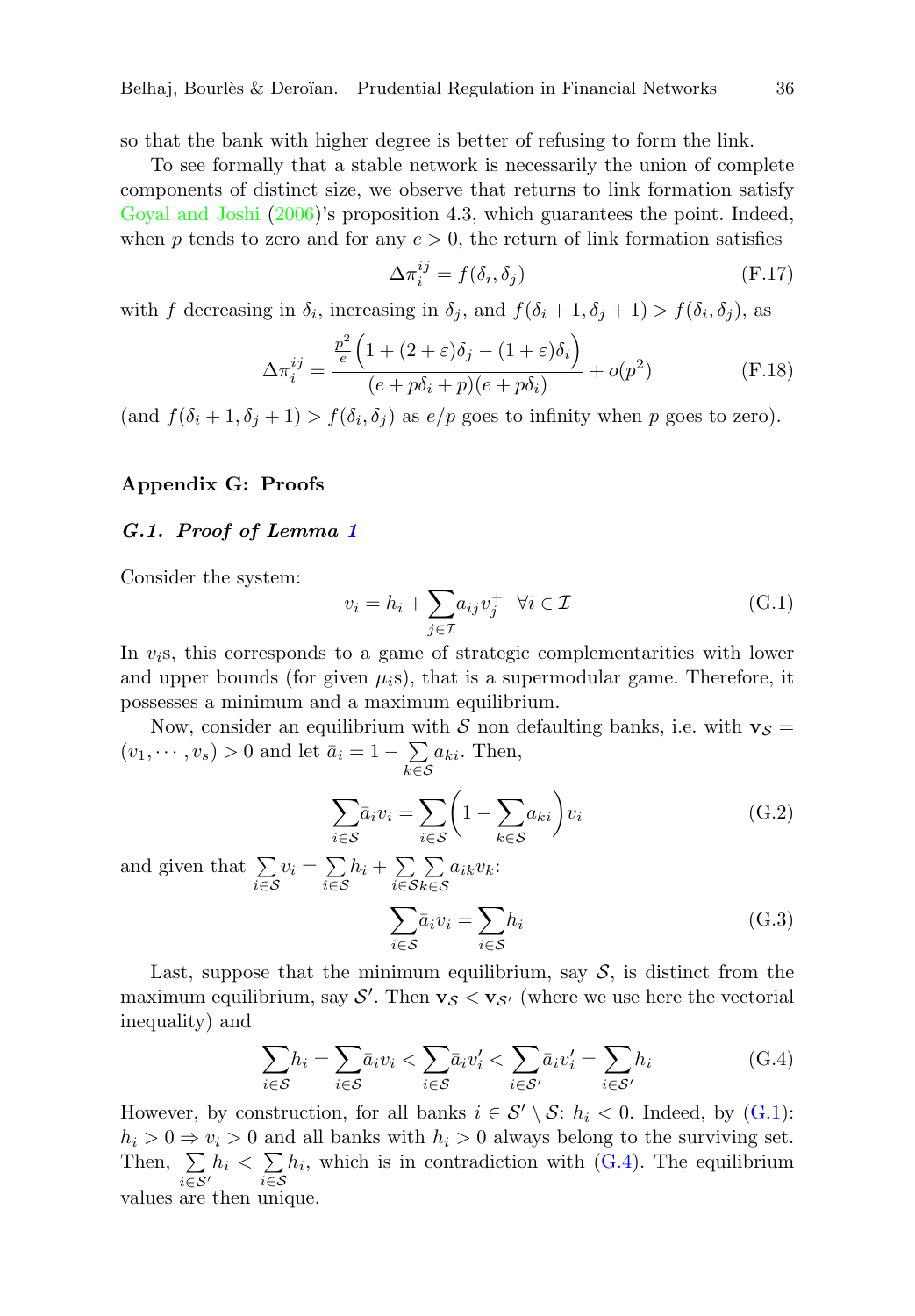# <span id="page-37-0"></span>G.2. Proof of Lemma [2](#page-13-0)

The proof rely on the Sherman-Morrison formula, that states: Suppose Q is an invertible *n*-square matrix with real entries and  $\mathbf{r}, \mathbf{s} \in \mathbb{R}^n$  are column vectors. Then  $\mathbf{Q} + \mathbf{r} \mathbf{s}^T$  is invertible in and only if  $1 + \mathbf{s}^T \mathbf{Q}^{-1} \mathbf{r} \neq 0$ . If  $\mathbf{Q} + \mathbf{r} \mathbf{s}^T$  is invertible, its inverse is given by

$$
(\mathbf{Q} + \mathbf{r}\mathbf{s}^T)^{-1} = \mathbf{s}^{-1} - \frac{\mathbf{Q}^{-1}\mathbf{r}\mathbf{s}^T\mathbf{Q}^{-1}}{1 + \mathbf{s}^T\mathbf{Q}^{-1}\mathbf{r}} \tag{G.5}
$$

We apply this formula with  $\mathbf{Q} = \mathbf{I} - \mathbf{A}$  and  $\mathbf{r}\mathbf{s}^T = -\mathbf{\Omega}$ , where  $\mathbf{\Omega} = [\omega_{ij}]$ is such that  $\omega_{ij} = \omega$  if  $(i, j) = (r, s)$ ,  $\delta_{ij} = 0$  otherwise. Then matrix  $\Omega$  has a single non-zero entry, corresponding to a positive impulsion at the entry  $(r, s)$ . It is easily shown that  $\mathbf{\Omega} = -\mathbf{r} \mathbf{s}^T$  for  $\mathbf{r} = (0, \cdots, 0, \omega, 0, \cdots, 0)^T$  with  $\omega$  at entry r, and  $\mathbf{s}^T = (0, \dots, 0, 1, 0, \dots, 0)^T$  with 1 at entry s.

Applying the formula, noting  $(I - A)^{-1} = M$  and  $s^T M r = -m_{rs}\omega$ , we get

$$
(\mathbf{I} - \mathbf{A} - \mathbf{\Omega})^{-1} = \mathbf{M} + \frac{\mathbf{M}\mathbf{\Omega}\mathbf{M}}{1 - m_{rs}\omega}
$$
(G.6)

Now the entry  $(i, j)$  of matrix **MΩM** is given by  $[\mathbf{M}\Omega \mathbf{M}]_{ij} = m_{ir} m_{sj} \omega$ . Then,

$$
[(\mathbf{I} - \mathbf{A} - \mathbf{\Omega})^{-1}]_{ij} = m_{ij} + \frac{m_{ir} m_{sj}\omega}{1 - m_{sr}\omega}
$$
(G.7)

We want to prove that the ratio  $\frac{m_{ij}}{m_{ii}}$  increases for all  $i, j$  when **A** becomes  $\mathbf{A}' = \mathbf{A} + \mathbf{\Omega}$ . Note that  $\frac{m_{ij}}{m_{ii}} \leq \frac{m_{ij} + a}{m_{ii} + b}$  $\frac{m_{ij}+a}{m_{ii}+b}$  if and only if  $\frac{m_{ij}}{m_{ii}} \leq \frac{a}{b}$ . Then it is sufficient to prove that  $\frac{m_{ij}}{m_{ii}} \leq \frac{m_{ir} m_{sj}\omega}{m_{ir} m_{si}\omega}$  $\frac{m_{ir}m_{sj}\omega}{m_{ir}m_{si}\omega}$ , i.e.

<span id="page-37-1"></span>
$$
\frac{m_{ij}}{m_{ii}} \le \frac{m_{sj}}{m_{si}}\tag{G.8}
$$

Now the path product property of any inverse M-matrix  $\mathbf Y$  (see for instance [Johnson and Smith,](#page-43-3) [2007,](#page-43-3) p. 329) writes

<span id="page-37-2"></span>
$$
y_{ij}y_{jk} \le y_{ik}y_{jj} \tag{G.9}
$$

Equation  $(G.8)$  can be writen:

$$
m_{si}m_{ij} \le m_{ii}m_{sj} \tag{G.10}
$$

that is, permuting labels  $i$  and  $j$ :

$$
m_{sj}m_{ji} \le m_{jj}m_{si} \tag{G.11}
$$

and, permuting labels  $i$  and  $q$ :

$$
m_{ij}m_{js} \le m_{jj}m_{is} \tag{G.12}
$$

which corresponds to the path product property with  $i, j, s$  as shown by equation [\(G.9\)](#page-37-2). M being an inverse M-matrix, we therefore have that  $A' > A$ leads to  $\mathbf{C}' > \mathbf{C}$ , where  $c_{ij} = m_{ij}/m_{ii}$  and  $\mathbf{M} = (\mathbf{I} - \mathbf{A})^{-1}$ .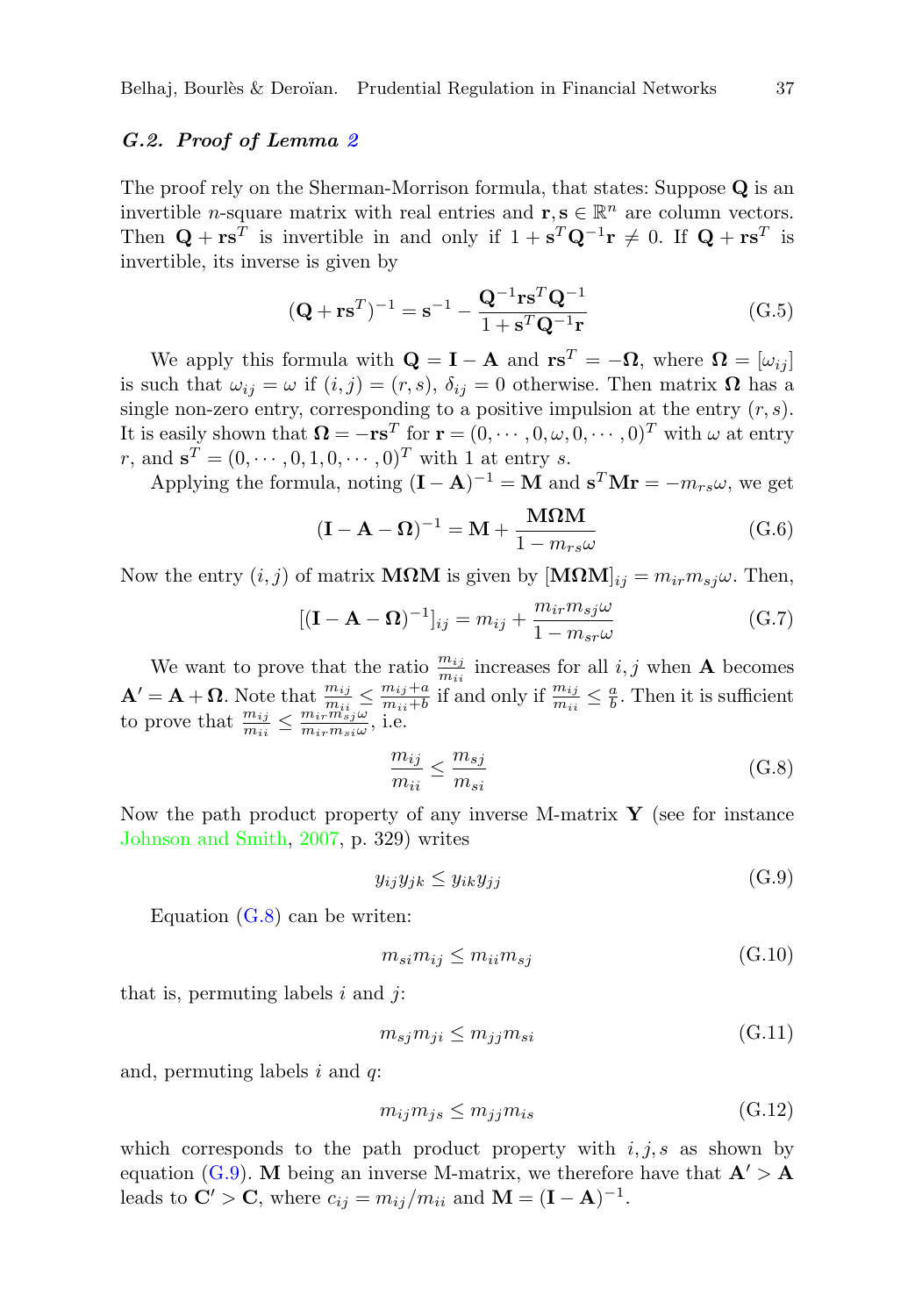#### <span id="page-38-0"></span>G.[3](#page-17-1). Proof of Propositions 3 and  $\frac{1}{4}$  $\frac{1}{4}$  $\frac{1}{4}$

Step 1. Let us first show that the ratio  $b_i/m_{ii}$  is higher for the center of the star, both in the case of fixed participation and in the case of fixed investment.

Consider an undirected star with  $n$  agents. We denote by 1 the center of the star and by 2 the representative periphery. We denote  $a = a_{12}$  and  $b = a_{21}$ . Under fixed participation:  $a = 1/(1 + e/p)$  and  $b = 1/(n - 1 + e/p)$ ; whereas under fixed investment:  $a = 1/(1 + (n-1) \cdot e/p)$  and  $b = 1/(n-1 + e/p)$ .

In both cases,

$$
(\mathbf{I} - \mathbf{A}) = \begin{pmatrix} 1 & -a & -a & \cdots & -a \\ -b & 1 & 0 & \cdots & 0 \\ \cdots & \cdots & \cdots & \cdots & \cdots \\ -b & 0 & \cdots & 0 & 1 \end{pmatrix}
$$
(G.13)

and  $(\mathbf{I} - \mathbf{A})^{-1} = \left(\frac{1}{1 - (n-1)a b}\right) \mathbf{Q}$  with

$$
\mathbf{Q} = \begin{pmatrix} 1 & a & a & \cdots & a \\ b & 1 - (n-2)ab & ab & \cdots & ab \\ \cdots & \cdots & \cdots & \cdots & \cdots \\ b & ab & ab & \cdots & 1 - (n-2)ab \end{pmatrix}
$$
 (G.14)

This gives  $b_1^O/m_{11} = 1 + (n-1)a$  and  $b_2^O/m_{22} = (1+b)/(1-(n-2)ab)$ ; so that the ratio  $b_i^O/m_{ii}$  is higher for the center when

<span id="page-38-1"></span>
$$
1 + (n-2)a + (n-2)(n-1)a^{2} < (n-1)\frac{a}{b}
$$
 (G.15)

Considering the values of  $a$  and  $b$  for the fixed participation case, this corresponds to

$$
(n-1)\frac{n-1+\frac{e}{p}}{1+\frac{e}{p}} > \frac{(n-1)(n-2)}{(1+\frac{e}{p})^2} + \frac{n-2}{1+\frac{e}{p}} + 1
$$
 (G.16)

Multiplying both sides by  $(1 + e/p)$  and simplifying, we get

$$
\left(1 + \frac{e}{p}\right)\left(n - 1 + \frac{e}{p}\right) > n - 1\tag{G.17}
$$

which holds true as  $e/p > 0$ , meaning that  $b_i/m_{ii}$  is higher for the center of a star in the fixed participation case.

Now turn to the values of a and b in the fixed investment case.  $(G.15)$  then corresponds to

$$
(n-1)\frac{n-1+\frac{e}{p}}{1+(n-1)\frac{e}{p}} > \frac{(n-1)(n-2)}{(1+(n-1)\frac{e}{p})^2} + \frac{n-2}{1+(n-1)\frac{e}{p}} + 1
$$
 (G.18)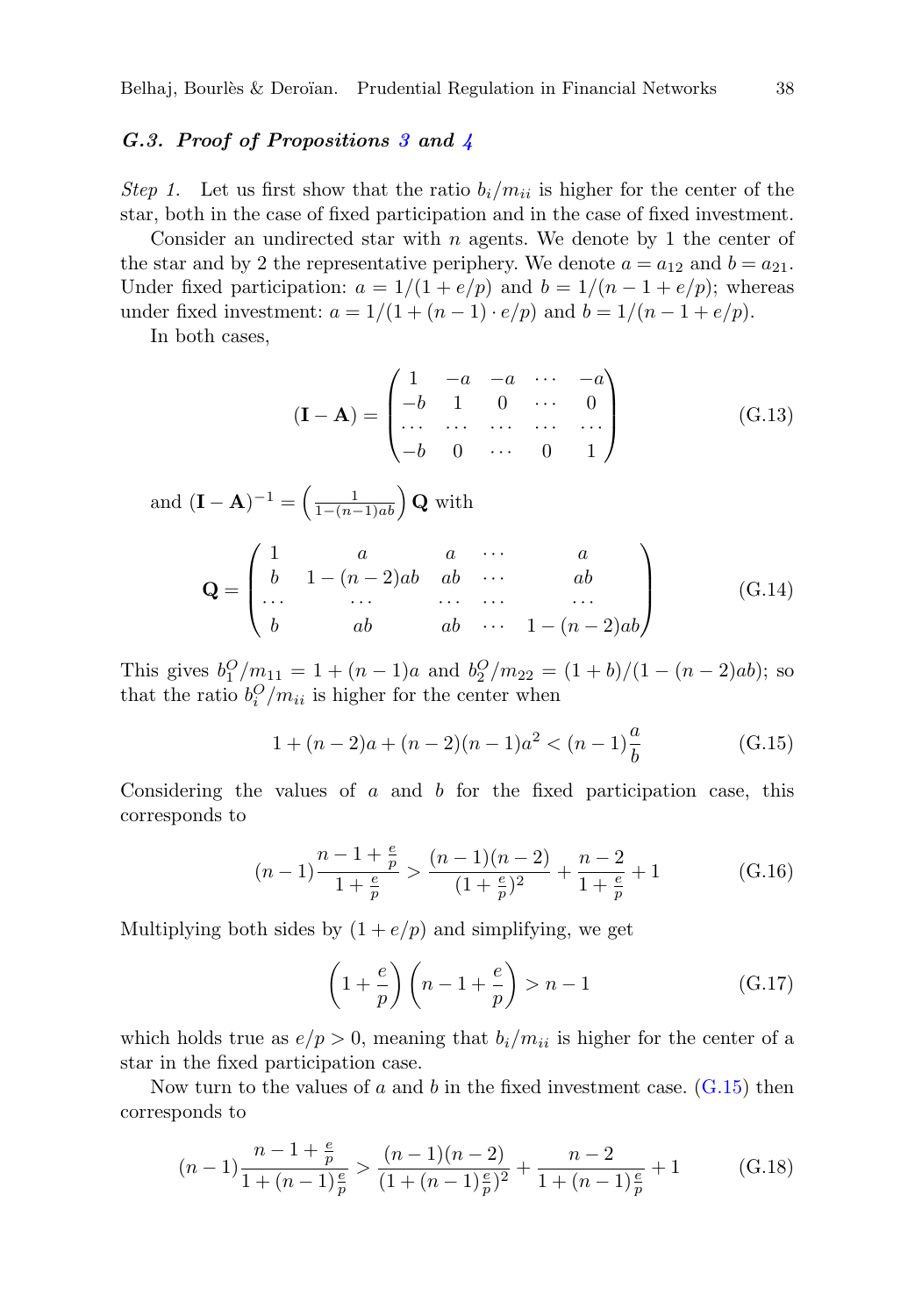Belhaj, Bourlès & Deroïan. Prudential Regulation in Financial Networks  $39$ 

Multiplying both sides by  $(1 + (n - 1) \cdot e/p)$  and simplifying, we get

$$
1 > \frac{1}{1 + (n - 1)\frac{e}{p}}
$$
 (G.19)

which holds true as  $e/p > 0$  and  $n > 1$ , meaning that  $b_i/m_{ii}$  is higher for the center of a star also in the fixed investment case.

Step 2. We now prove by induction that  $z_{RS,1}^* > z_{RS,2}$ , that is that the pure risk-sharing effect is higher for the center of the star that for each of the periphery.

For it, it is enough to show that  $\forall q \ (\mathbf{C}^q \mathbf{1})_1 > (\mathbf{C}^q \mathbf{1})_2$ . Now, by step 1, we now that  $(\mathbf{C1})_1 > (\mathbf{C1})_2$ . For convenience, let us  $\psi_1 = (\mathbf{C1})_1$ ,  $\psi_2 = (\mathbf{C1})_2$ , and more generally,  $\psi_1^{(q)} = (\mathbf{C}^q \mathbf{1})_1, \, \psi_2^{(q)} = (\mathbf{C}^q \mathbf{1})_2$  for all  $q \ge 1$ .

Let property  $\mathcal{P}(q) : \varphi_c^{(q)} > \varphi_p^{(q)}$ . Assume  $\mathcal{P}(1), \cdots, \mathcal{P}(q-1)$ . We will prove  $\mathcal{P}(q)$ . First note that

$$
\psi_1^{(q)} = \psi_1 \psi_1^{(q-1)} \tag{G.20}
$$

and

$$
\psi_2^{(q)} = c_{21}\psi_1^{(q-1)} + (\psi_2 - c_{pc})\psi_2^{(q-1)}
$$
\n(G.21)

The inequality  $\psi_1^{(q)} > \psi_2^{(q)}$  then means

<span id="page-39-0"></span>
$$
(\psi_1 - \psi_2) \psi_2^{(q-1)} > c_{21} \left( \psi_1^{(q-1)} - \psi_2^{(q-1)} \right)
$$
 (G.22)

Now, by  $\mathcal{P}(q-1)$ , we have

$$
\psi_1 \psi_2^{(q-2)} > c_{21} \psi_1^{(q-2)} + (\psi_2 - c_{21}) \psi_2^{(q-2)} \tag{G.23}
$$

and inequality [\(G.22\)](#page-39-0) also writes

$$
(\psi_1 - \psi_2)\psi_2^{(q-1)} > c_{21}\left((\psi_1 - \psi_2)\varphi_2^{(q-2)} - c_{21}\left(\psi_1^{(q-2)} - \psi_2^{(q-2)}\right)\right) \quad (G.24)
$$

that is

$$
(\psi_1 - \psi_2) \left( c_{21} \left( \psi_1^{(q-2)} - \psi_2^{(q-2)} \right) + (\psi_2 - c_{21}) \psi_2^{(q-2)} \right) > -c_{21}^2 \left( \psi_1^{(q-2)} - \psi_2^{(q-2)} \right)
$$

what holds whenever  $\psi_2 - c_{21} > 0$ . Now  $\psi_2 > c_{21}$  corresponds to

$$
\frac{\sum_{j\neq 2} m_{2j}}{m_{22}} > \frac{m_{21}}{m_{22}} \tag{G.25}
$$

which always holds as  $m_{ij} \geq 0 \ \forall i, j$ . Therefore  $\mathcal{P}(q)$  holds, whenever  $\mathcal{P}(q-1)$ holds. As  $\mathcal{P}(1)$  holds by Step 1, we have that the pure risk-sharing effect is always higher for the center of the star than for the periphery.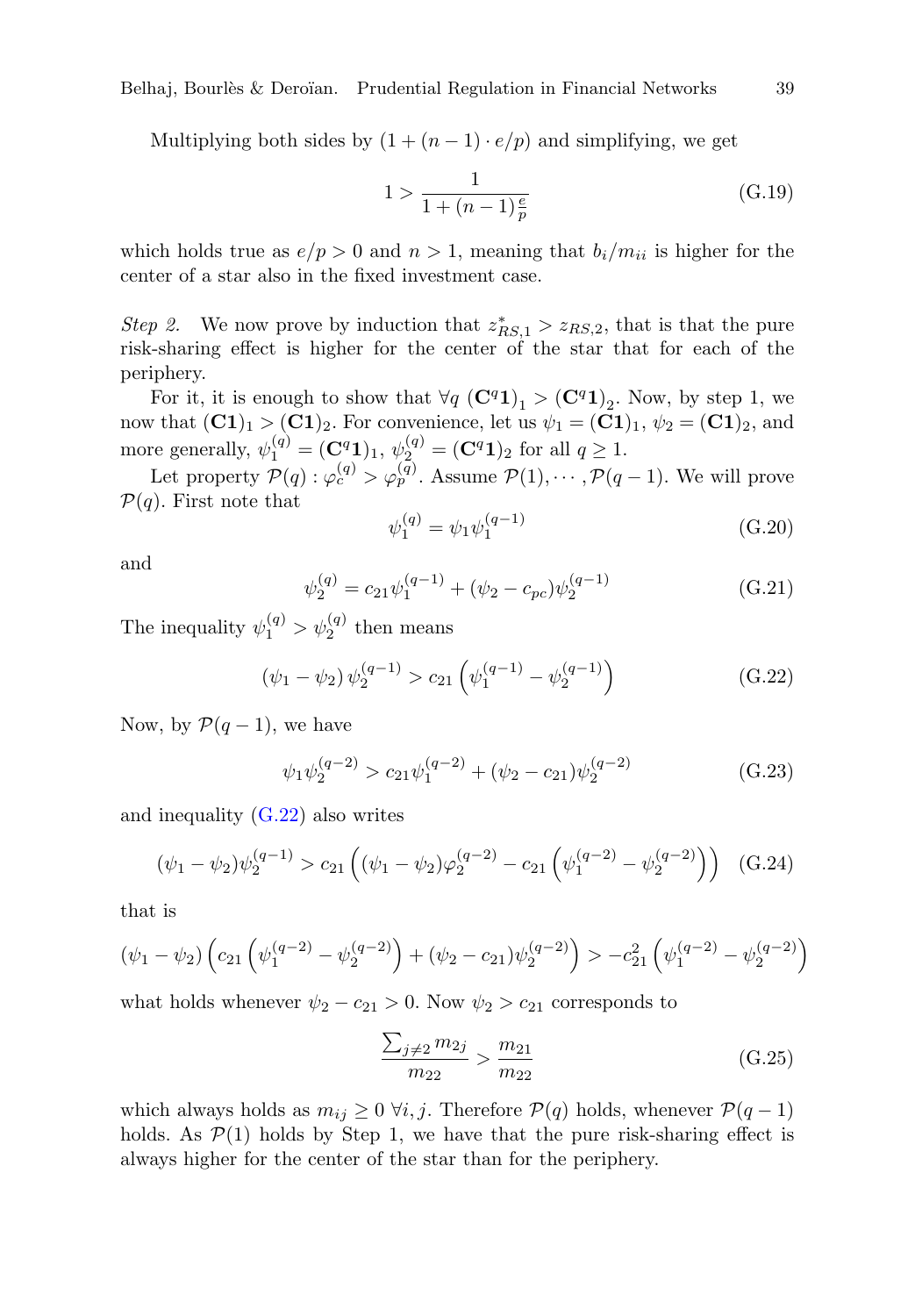$\sum_j p_{ij} = \sum_j p_{ji}$  for all undirected graph (where  $g_{ij} = g_{ji}$ ) so that  $\mathbf{z}_{RE}^* = 0$ . We Step 3. We now account for resource effects. In the fixed participation case, thus have  $\mathbf{z}^* = \mathbf{z}_{RS}^*$  and Proposition [3](#page-17-1) holds by Step 2. In the fixed investment case, the resource effect is beneficial to the center. Indeed:  $\sum_j p_{1j} = p$  and  $\sum_j p_{j1} = (n-1)p$ ; whereas  $\sum_j p_{2j} = p$  and  $\sum_j p_{j1} = p/(n-1)$ . Therefore  $z_{RE,1}^* > z_{RE,2}^*$  what together with Step 2 gives  $z_1^* > z_2^*$ .

# <span id="page-40-0"></span>G.4. Proof of Proposition [5](#page-22-2)

Defining  $v_i = m_{ii}n_i + \sum$  $\sum_{j\neq i} m_{ij} n_j$ , the initial  $\mathbf{Z}^*$  solves

$$
m_{ii}z_i^* - \varepsilon \sum_{j \neq i} m_{ij}z_j^* = v_i
$$
 (G.26)

Or, in matrix notation,

 $\mathbf{Wz}^* = \boldsymbol{v}$ 

where **W** is a *n*-dimensional square matrix such that  $w_{ii} = m_{ii}$  and  $w_{ij} =$  $-\varepsilon m_{ij}$ ; and  $\boldsymbol{v} = (v_i)_{i \in \mathcal{I}}$ .

Suppose now that one  $1 - \ell$  unit of cash in the external equity of bank 1 (everything follows with bank  $i$ , we focus on bank 1 to ease exposition). Letting  $\mathbf{m}_1 = (m_{11}, m_{21}, \cdots, m_{n1})^T$  be the first column of matrix **M**, the optimal risktaking  $z'^*$  then writes

$$
\mathbf{W}\mathbf{z}'^* = \boldsymbol{v} + \mathbf{m}_1
$$

and the change in total investment in risky asset is

$$
\mathbf{1}^T(\mathbf{z}' - \mathbf{z}) = \mathbf{1}^T \mathbf{W}^{-1} \mathbf{m}_1
$$

Noticing that

$$
\mathbf{m}_1 = -\frac{1}{\varepsilon} \begin{pmatrix} m_{11} \\ -\varepsilon m_{21} \\ \cdots \\ -\varepsilon m_{n1} \end{pmatrix} + \frac{1+\varepsilon}{\varepsilon} \begin{pmatrix} m_{11} \\ 0 \\ \cdots \\ 0 \end{pmatrix}
$$

we obtain

$$
\mathbf{W}^{-1}\mathbf{m}_1 = -\frac{1}{\varepsilon} \begin{pmatrix} 1 \\ 0 \\ \cdots \\ 0 \end{pmatrix} + \frac{1+\varepsilon}{\varepsilon} \mathbf{W}^{-1} \begin{pmatrix} m_{11} \\ 0 \\ \cdots \\ 0 \end{pmatrix}
$$

Thus, defining  $\mathbf{1}^T \mathbf{W}^{-1} = (w_1^S, w_2^S, \cdots, w_n^S)$ , so that  $w_i^S$  is the sum of entries of column *i* in matrix  $W^{-1}$ , we obtain that

$$
\mathbf{1}^T(\mathbf{z}' - \mathbf{z}) = -\frac{1}{\varepsilon} + \left(\frac{1+\varepsilon}{\varepsilon}\right) m_{11} w_1^S
$$

The bank whose capital injection has the highest effect on total investments in risky assets  $(\mathbf{1}^T(\mathbf{z}' - \mathbf{z}))$  is the one with the highest index  $m_{ii}w_i^S$ .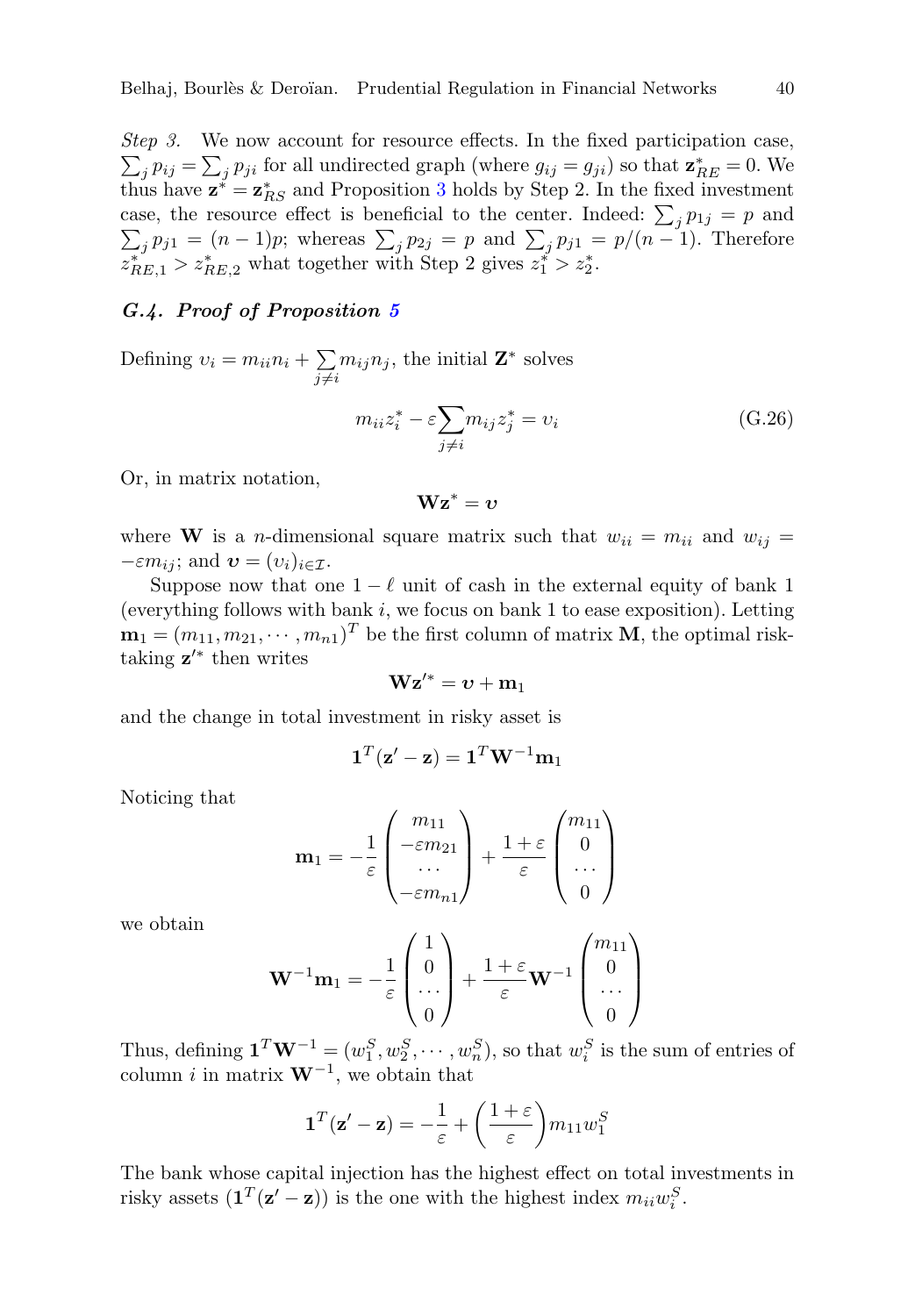# <span id="page-41-1"></span>G.5. Proof of Proposition [6](#page-23-1)

Equation  $(11)$  can be written as

$$
(1 - \ell)m_{ii}z_i^* - (\underline{r} - 1)\sum_{j \neq i} m_{ij}z_j^* = m_{ii}\eta_i + \sum_{j \neq i} m_{ij}\eta_j \tag{G.27}
$$

 $\forall i$  with  $\eta_i = \eta_i = e_i - (\rho - 1)d_i + \sum_{j \in \mathcal{I}} p_{ji} - \sum_{j \in \mathcal{I}} p_{ij}$ . This is equivalent to:

$$
\mathbf{M}\mathbf{e} = (1 - \ell)\mathbf{M}_{\varepsilon}\mathbf{z}^* + (\rho - 1)\mathbf{M}\mathbf{d} - \mathbf{M}(\mathbf{P}^{\mathbf{T}} - \mathbf{P})\mathbf{1}
$$
 (G.28)

where matrix  $\mathbf{M}_{\varepsilon}$  has diagonal entry  $(i, i)$  equal to  $m_{ii}$  and off-diagonal entry  $(i, j)$  equal to  $-\varepsilon m_{ij}$  (with  $\varepsilon = \frac{(r-1)}{(1-\ell)}$ ). This gives:

<span id="page-41-0"></span>
$$
\mathbf{e} = (1 - \ell)(\mathbf{I} - \mathbf{A})\mathbf{M}_{\varepsilon}\mathbf{z}^* + (\rho - 1)\mathbf{d} - (\mathbf{P}^{\mathbf{T}} - \mathbf{P})\mathbf{1}
$$
(G.29)

and

$$
\mathbf{1}^T \mathbf{e} = (1 - \ell) \mathbf{1}^T (\mathbf{I} - \mathbf{A}) \mathbf{M}_{\varepsilon} \mathbf{z}^* + (\rho - 1) \mathbf{1}^T \mathbf{d}
$$
(G.30)

Now assume that  $z_1^*$  decreases to  $z'^* = z_1^* - \iota$  and  $z_i'^* = z_i^* \; \forall i \neq 1.41$  $z_i'^* = z_i^* \; \forall i \neq 1.41$  This induces a new vector of external equities  $e'$ . The impact on total external equities is given by

$$
\mathbf{1}^T(\mathbf{e}' - \mathbf{e}) = (1 - \ell)\mathbf{1}^T(\mathbf{I} - \mathbf{A})\mathbf{M}_{\varepsilon}(\mathbf{z}'^* - \mathbf{z}^*)
$$

Defining  $\mathbf{1}_1 = (1, 0, \dots, 0)^T$ , we have by definition  $\mathbf{z}'^* - \mathbf{z}^* = -\iota \mathbf{1}_1$ , and

$$
\mathbf{M}_{\varepsilon}(\mathbf{z}' - \mathbf{z}) = \iota \varepsilon \mathbf{M}_1 - \iota (1 + \varepsilon) m_{11} \mathbf{1}_1
$$
\n(G.31)

Therefore, noticing that  $(I - A)M_1 = 1$ , we obtain

$$
\mathbf{1}^T(\mathbf{e}' - \mathbf{e}) = \iota(1 - \ell) \left( \varepsilon - (1 + \varepsilon) m_{11} \mathbf{1}^T (\mathbf{I} - \mathbf{A}) \mathbf{1}_1 \right) \tag{G.32}
$$

That is,

$$
\mathbf{1}^T(\mathbf{e} - \mathbf{e}') = \iota(1 - \ell) \left( (1 + \varepsilon) \left( \frac{m_{11}e_1}{\sum_{k \neq 1} p_{k1} + e_1} \right) - \varepsilon \right) \tag{G.33}
$$

Therefore, the bank whose decrease in risky investment has the highest effect on total need of external assets  $(\mathbf{1}^T(\mathbf{e} - \mathbf{e}'))$  is the one with the highest index  $m_{ii}\bar{e}_i$ ; where  $\bar{e}_i = e_i / (\sum_j p_{ji} + e_i)$  represents the share of bank i held by external shareholders.

<span id="page-41-2"></span><sup>41.</sup> Again, we use bank 1 by convenience.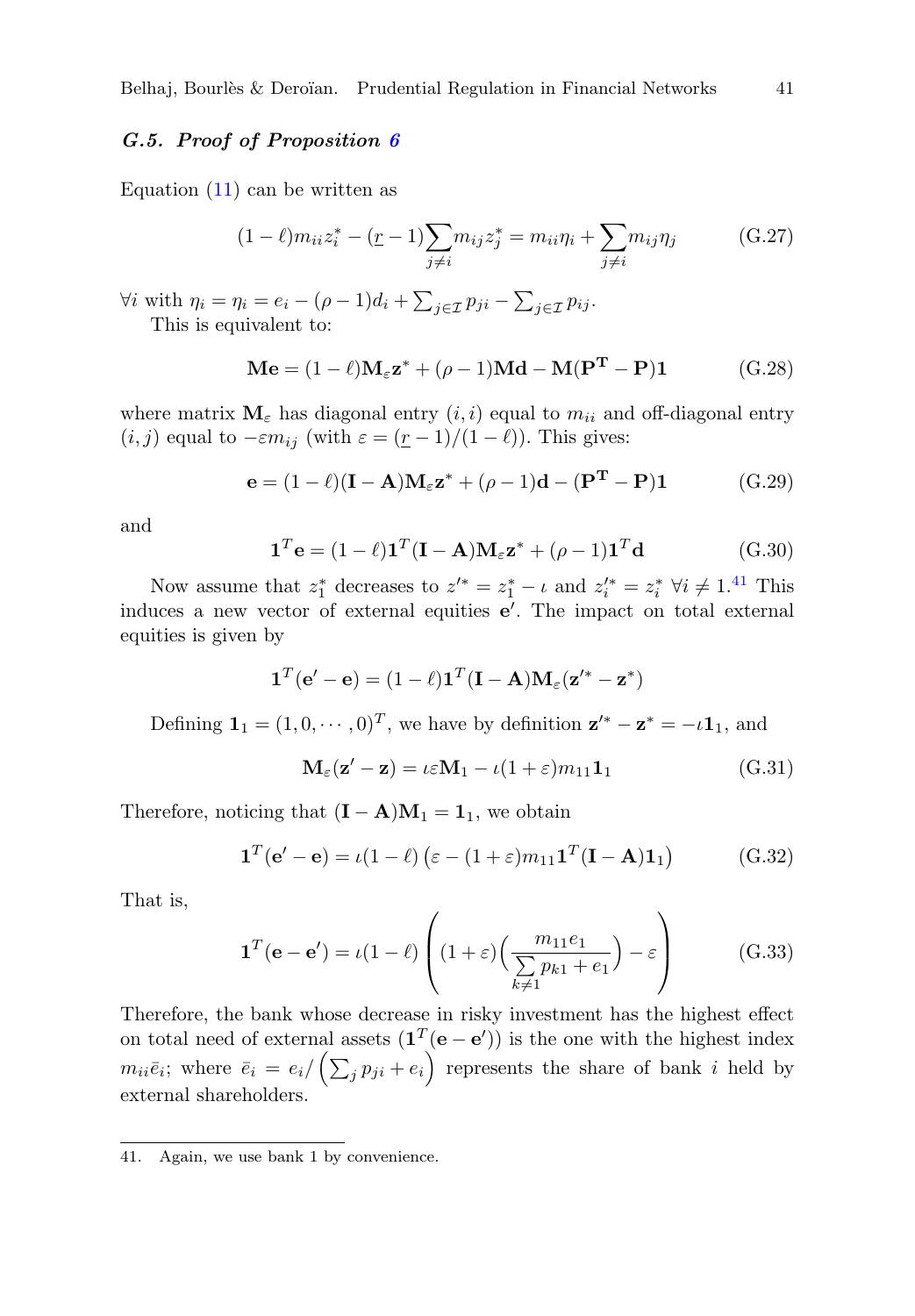# References

- <span id="page-42-5"></span>Acemoglu, D., Ozdaglar, A., and Tahbaz-Salehi, A. (2015). Systemic Risk and Stability in Financial Networks. American Economic Review, 105(2):564– 608.
- <span id="page-42-4"></span>Allen, F. and Gale, D. (2000). Financial Contagion. Journal of Political Economy, 108(1):1–33.
- <span id="page-42-1"></span>BCBS (2013). Global systemically important banks: updated assessment methodology and the higher loss absorbency requirement. Basel committee on banking supervision.
- <span id="page-42-15"></span>BCBS (2019). The market risk framework: In brief. Basel committee on banking supervision.
- <span id="page-42-16"></span>Belhaj, M., Bramoullé, Y., and Deroïan, F. (2014). Network games under strategic complementarities. Games and Economic Behavior, 88(C):310–319.
- <span id="page-42-6"></span>Cabrales, A., Gottardi, P., and Vega-Redondo, F. (2017). Risk Sharing and Contagion in Networks. Review of Financial Studies, 30(9):3086–3127.
- <span id="page-42-17"></span>Craig, B. and von Peter, G. (2014). Interbank tiering and money center banks. Journal of Financial Intermediation, 23(3):322–347.
- <span id="page-42-9"></span>Decamps, J.-P., Rochet, J.-C., and Roger, B. (2004). The three pillars of Basel II: optimizing the mix. Journal of Financial Intermediation, 13(2):132–155.
- <span id="page-42-13"></span>Demange, G. (2018). Contagion in financial networks: A threat index. Management Science, 64(2):955–970.
- <span id="page-42-3"></span>Diamond, D. W. and Dybvig, P. H. (1983). Bank Runs, Deposit Insurance, and Liquidity. Journal of Political Economy, 91(3):401–419.
- <span id="page-42-14"></span>Eisenberg, L. and Noe, T. (2001). Systemic risk in financial systems. Management Science, 47(2):236–249.
- <span id="page-42-7"></span>Elliott, M., Golub, B., and Jackson, M. O. (2014). Financial Networks and Contagion. American Economic Review, 104(10):3115–3153.
- <span id="page-42-10"></span>Freixas, X. and Rochet, J.-C. (2013). Taming Systemically Important Financial Institutions. Journal of Money, Credit and Banking, 45:37–58.
- <span id="page-42-2"></span>Gai, P. and Kapadia, S. (2019). Networks and systemic risk in the financial system. Oxford Review of Economic Policy, 35(4):586–613.
- <span id="page-42-11"></span>Galeotti, A., Ghiglinoy, C., and Goyal, S. (2016). Financial Linkages, Portfolio Choice and Systemic Risk. Cambridge Working Papers in Economics 1612.
- <span id="page-42-0"></span>Glasserman, P. and Young, H. P. (2016). Contagion in Financial Networks. Journal of Economic Literature, 54(3):779–831.
- <span id="page-42-18"></span>Goyal, S. and Joshi, S. (2006). Bilateralism and free trade. International Economic Review, 47(3):749–778.
- <span id="page-42-8"></span>Hellmann, T. F., Murdock, K. C., and Stiglitz, J. E. (2000). Liberalization, Moral Hazard in Banking, and Prudential Regulation: Are Capital Requirements Enough? American Economic Review, 90(1):147–165.
- <span id="page-42-12"></span>Jackson, M. O. and Pernoud, A. (2019). Distorted Investment Incentives, Regulation, and Equilibrium Multiplicity in a Model of Financial Networks. SSRN 3311839.